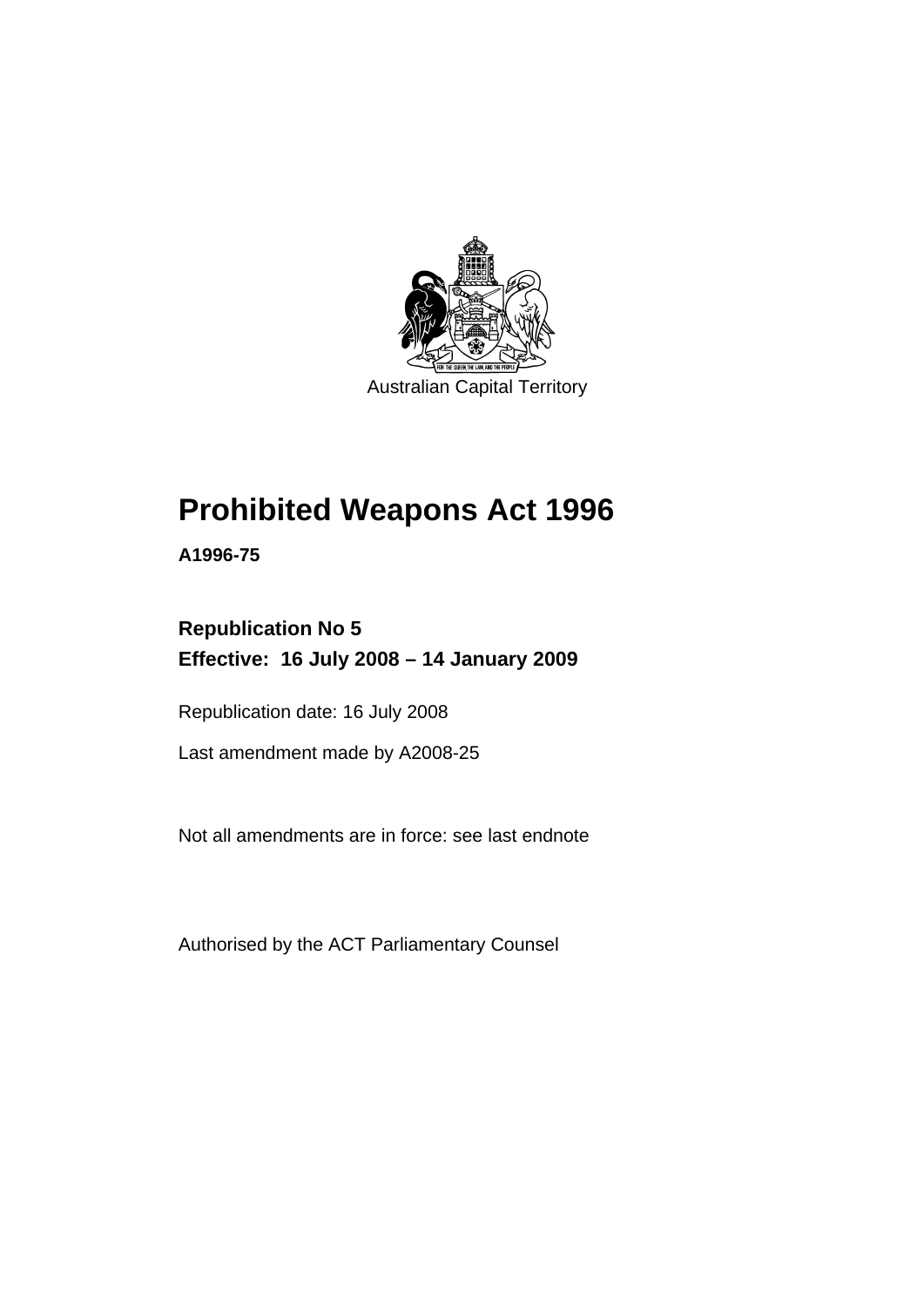## **About this republication**

#### **The republished law**

This is a republication of the *Prohibited Weapons Act 1996* (including any amendment made under the *Legislation Act 2001*, part 11.3 (Editorial changes)) as in force on 16 July 2008*.* It also includes any amendment, repeal or expiry affecting the republished law to 16 July 2008.

The legislation history and amendment history of the republished law are set out in endnotes 3 and 4.

#### **Kinds of republications**

The Parliamentary Counsel's Office prepares 2 kinds of republications of ACT laws (see the ACT legislation register at www.legislation.act.gov.au):

- authorised republications to which the *Legislation Act 2001* applies
- unauthorised republications.

The status of this republication appears on the bottom of each page.

#### **Editorial changes**

The *Legislation Act 2001*, part 11.3 authorises the Parliamentary Counsel to make editorial amendments and other changes of a formal nature when preparing a law for republication. Editorial changes do not change the effect of the law, but have effect as if they had been made by an Act commencing on the republication date (see *Legislation Act 2001*, s 115 and s 117). The changes are made if the Parliamentary Counsel considers they are desirable to bring the law into line, or more closely into line, with current legislative drafting practice.

This republication does not include amendments made under part 11.3 (see endnote 1).

### **Uncommenced provisions and amendments**

If a provision of the republished law has not commenced or is affected by an uncommenced amendment, the symbol  $\mathbf{U}$  appears immediately before the provision heading. The text of the uncommenced provision or amendment appears only in the last endnote.

#### **Modifications**

If a provision of the republished law is affected by a current modification, the symbol  $\mathbf{M}$ appears immediately before the provision heading. The text of the modifying provision appears in the endnotes. For the legal status of modifications, see *Legislation Act 2001*, section 95.

#### **Penalties**

The value of a penalty unit for an offence against this republished law at the republication date is—

- (a) if the person charged is an individual—\$100; or
- (b) if the person charged is a corporation—\$500.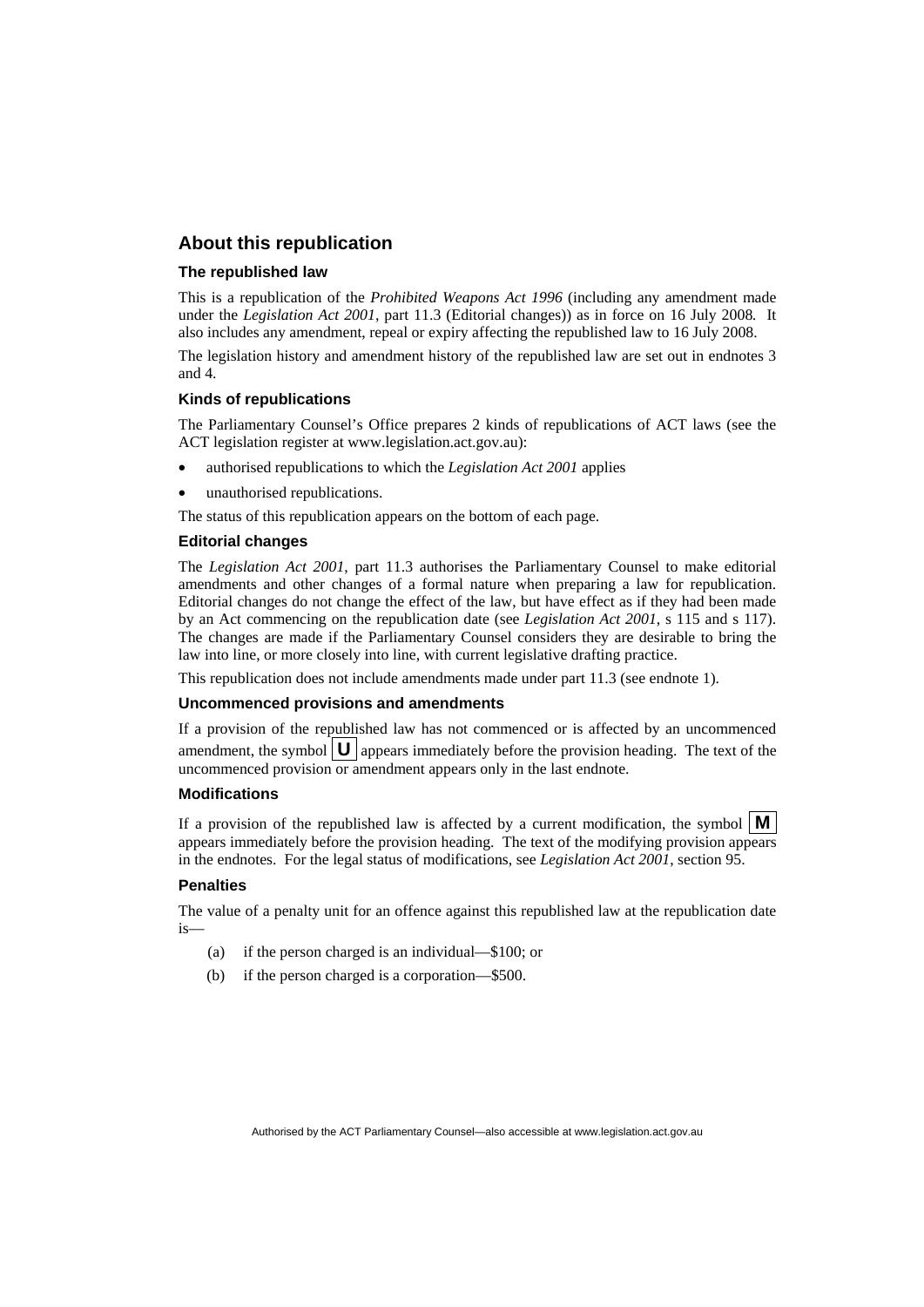

# **[Prohibited Weapons Act 1996](#page-6-0)**

## **Contents**

| Part 1 | <b>Preliminary</b>                                                |                |
|--------|-------------------------------------------------------------------|----------------|
|        | Short title                                                       | 2              |
| 2      | Dictionary                                                        | $\overline{2}$ |
| 2A     | <b>Notes</b>                                                      | $\overline{2}$ |
| 2B     | Offences against Act-application of Criminal Code etc             | 2              |
| 3      | Interpretation for Act                                            | $\overline{2}$ |
| 3A     | Evidence of possession—prohibited weapons or articles at premises | 3              |
| 3B     | Evidence of possession-care, control or management of prohibited  |                |
|        | weapon or article                                                 | 3              |
| 4      | Application of Act                                                | 3              |

contents 1

Page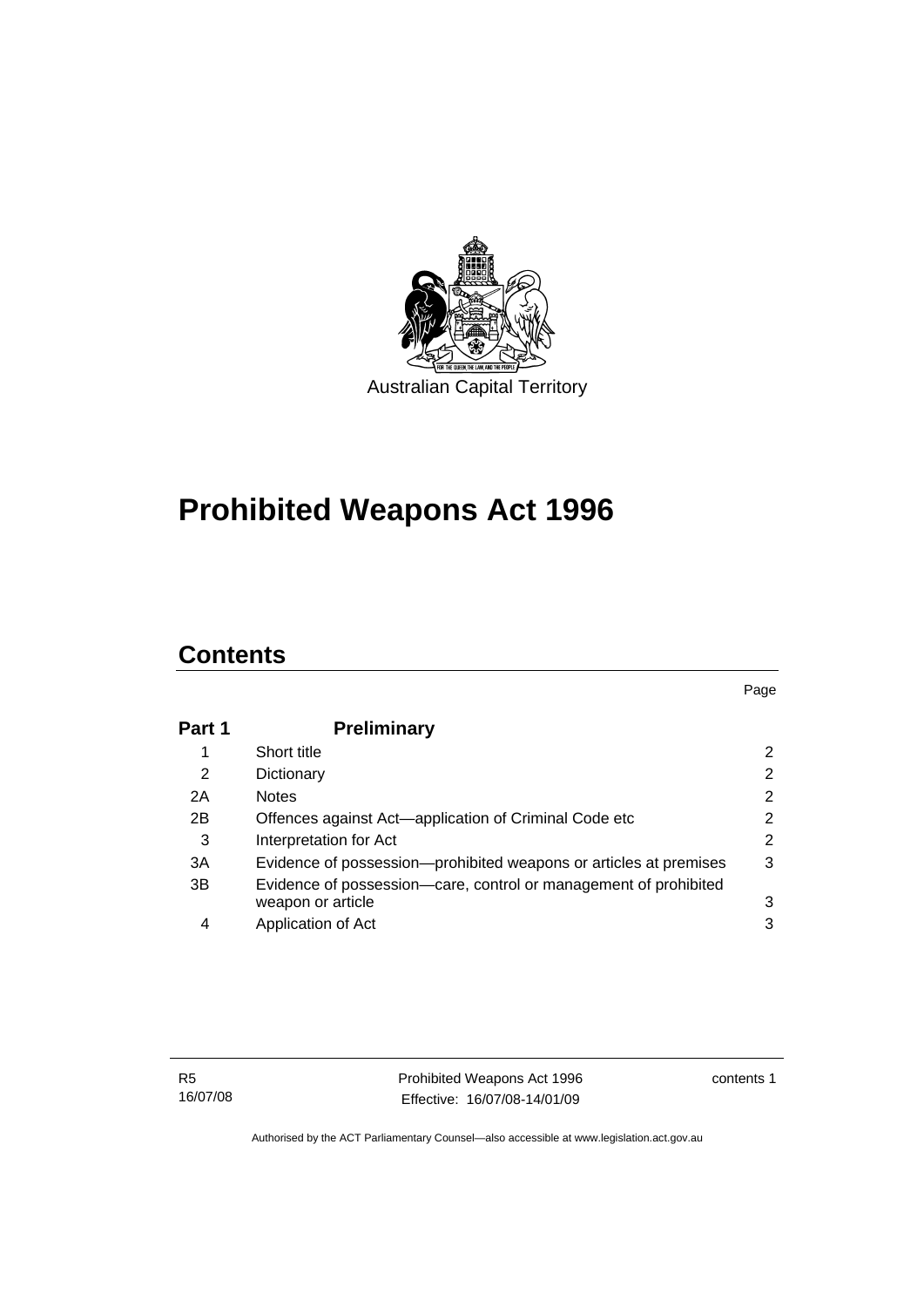| Contents |
|----------|
|----------|

| Part 1A        | <b>Important concepts</b>                                                      | Page           |
|----------------|--------------------------------------------------------------------------------|----------------|
|                |                                                                                |                |
| Part 1B        | <b>Unregulated weapons</b>                                                     |                |
| Part 1C        | <b>Minister's guidelines</b>                                                   |                |
| Part 1D        | Declarations about prohibited articles and<br>weapons                          |                |
| Part 2         | <b>Prohibited weapons and prohibited articles</b>                              |                |
| 5              | Possession or use of prohibited weapons                                        | 5              |
| 6              | Possession of prohibited articles                                              | 5              |
| 6A             | Declarations about authorised possession and use of laser pointers             | 5              |
| 6B             | Guidelines for declarations under section 6A                                   | 6              |
| $\overline{7}$ | Inspection of prohibited weapons or articles by police                         |                |
| 8              | Delivery to police by unauthorised holders                                     | $\overline{7}$ |
| Part 3         | <b>Permits</b>                                                                 |                |
| 9              | <b>Permits</b>                                                                 | 8              |
| 11             | Contravention of conditions                                                    | 8              |
| 12             | Production of permit                                                           | 9              |
| 13             | Surrender of cancelled permit                                                  | 9              |
| 14             | Review of decisions                                                            | 9              |
| Part 4         | <b>Miscellaneous</b>                                                           |                |
| 15             | Information to be supplied                                                     | 11             |
| 16             | Disposal of surrendered or seized prohibited weapons or prohibited<br>articles | 11             |
| 17             | Evidentiary provisions                                                         | 12             |
| 17A            | Determination of fees                                                          | 12             |
| 18             | Approved forms                                                                 | 12             |
| 19             | Regulation-making power                                                        | 12             |

contents 2 **Prohibited Weapons Act 1996** Effective: 16/07/08-14/01/09

R5 16/07/08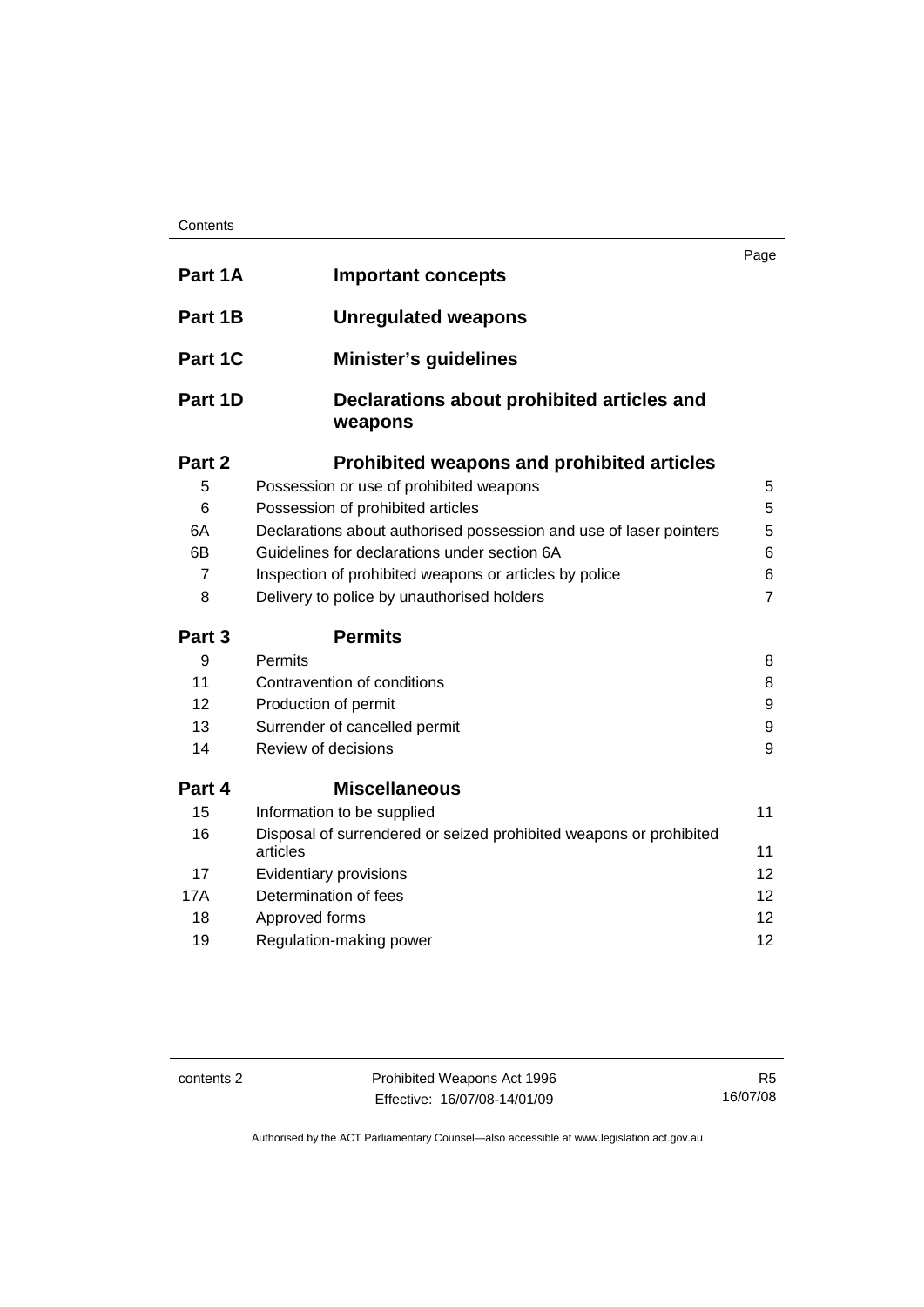|                   |                            | Contents |
|-------------------|----------------------------|----------|
| Part 5            | <b>Transitional</b>        | Page     |
| <b>Schedule 1</b> | <b>Prohibited weapons</b>  | 13       |
| <b>Schedule 2</b> | <b>Prohibited articles</b> | 16       |
| <b>Dictionary</b> |                            | 16       |
| <b>Endnotes</b>   |                            |          |
| 1                 | About the endnotes         | 17       |
| $\overline{2}$    | Abbreviation key           | 17       |
| 3                 | Legislation history        | 18       |
| 4                 | Amendment history          | 19       |
| 5                 | Earlier republications     | 22       |
| 6                 | Uncommenced amendments     | 23       |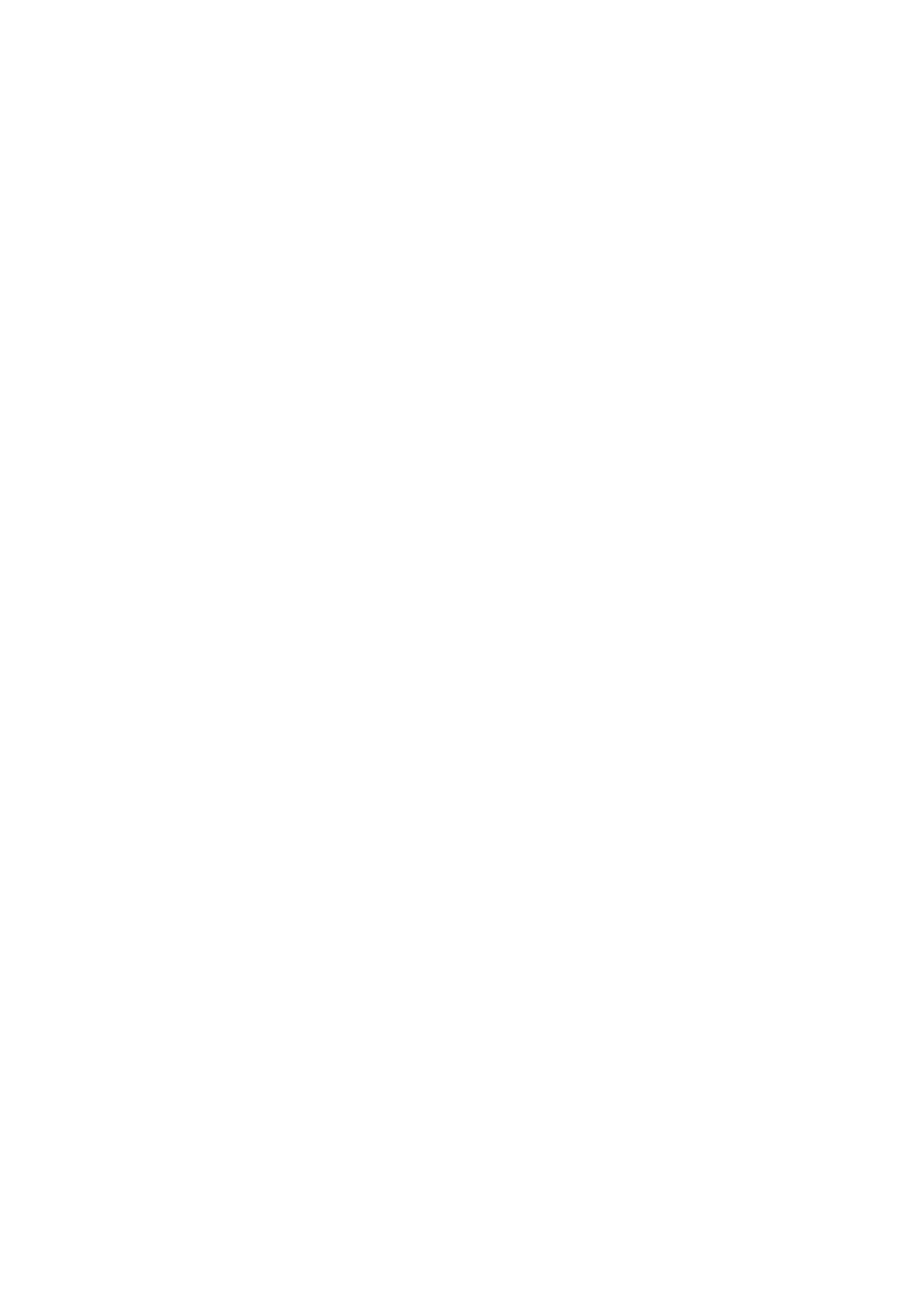<span id="page-6-0"></span>

# **Prohibited Weapons Act 1996**

An Act to prohibit the possession of certain dangerous weapons and other articles, and for related purposes

R5 16/07/08

֖֚֚֚֬

Prohibited Weapons Act 1996 Effective: 16/07/08-14/01/09

page 1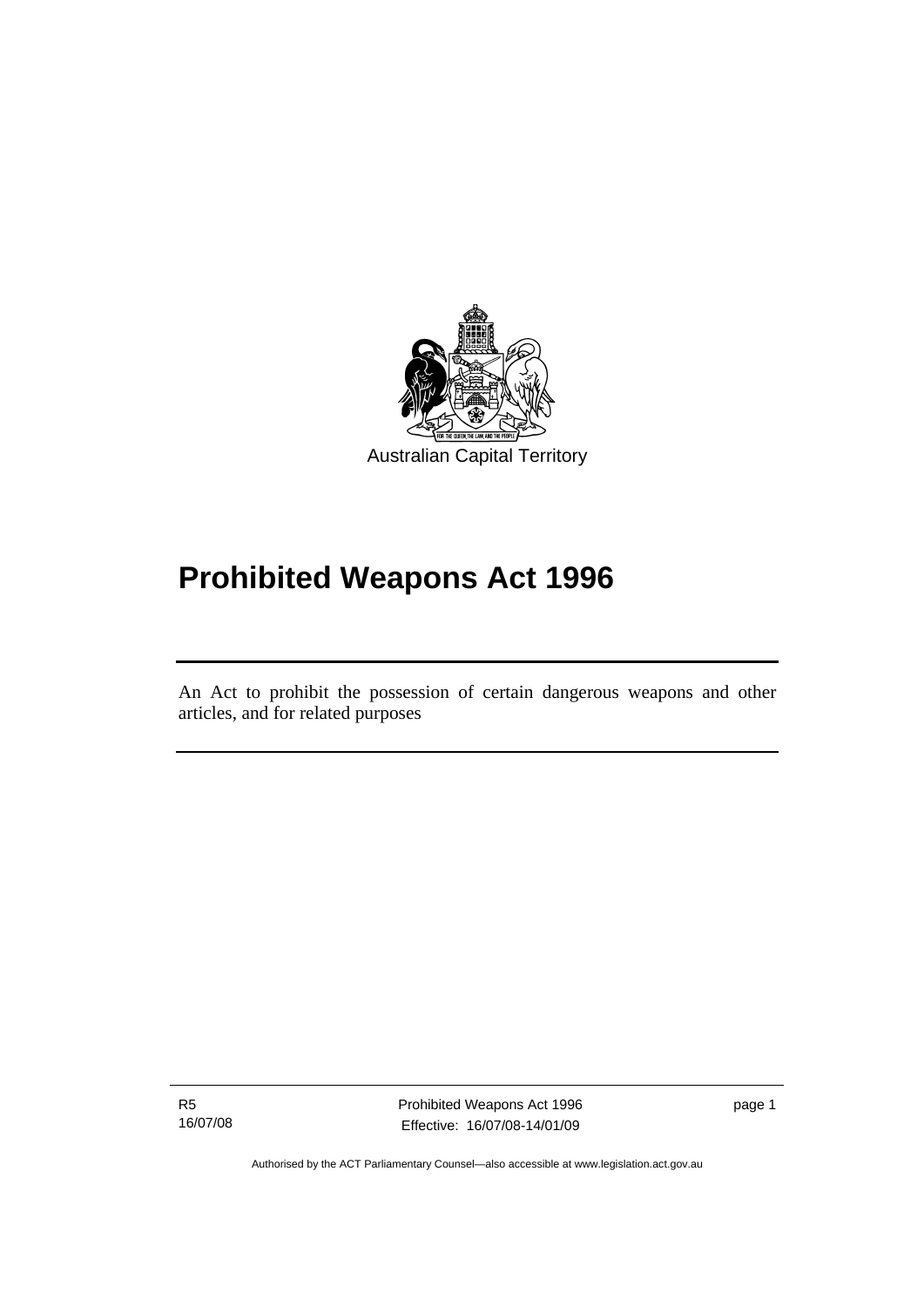<span id="page-7-0"></span>

Section 1

## **Part 1** Preliminary

| 1       | <b>Short title</b>                                                |
|---------|-------------------------------------------------------------------|
|         | This Act may be cited as the <i>Prohibited Weapons Act 1996</i> . |
| $U$   2 | <b>Dictionary</b>                                                 |
| 2A      | <b>Notes</b>                                                      |
| 2Β      | Offences against Act-application of Criminal Code etc             |
| 3       | <b>Interpretation for Act</b>                                     |

- (1) In this Act:
	- *Note* A definition applies except so far as the contrary intention appears (see *Legislation Act 2001*, s 155).

*firearm*—see the *Firearms Act 1996*.

*permit* means a permit in force under part 3.

*prohibited article* means any article that is declared by the regulations to be a prohibited article.

*prohibited weapon* means any weapon or thing specified in schedule 1.

- (2) For this Act—
	- (a) anything that would be a prohibited weapon or prohibited article if it did not have something missing from it, or a defect or obstruction in it, is to be regarded as a prohibited weapon or prohibited article; and
	- (b) if parts of a prohibited weapon or prohibited article are in the possession of, or being carried by, 2 or more persons—each of them is to be regarded as possessing or carrying the weapon or article.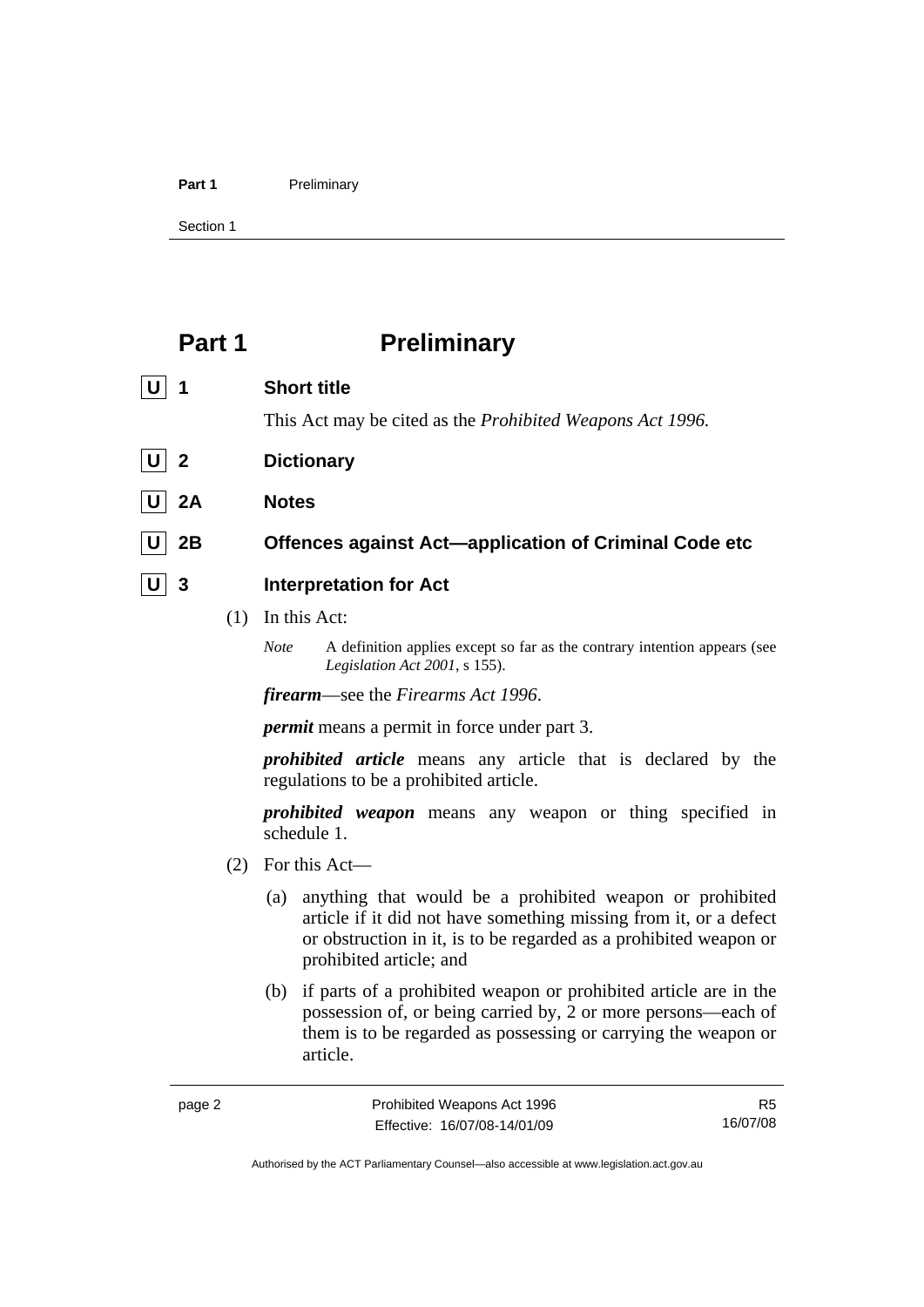- <span id="page-8-0"></span> (3) For this Act, a person is to be taken to have possession of a prohibited weapon or prohibited article if the person knowingly—
	- (a) has custody of the weapon or article; or
	- (b) has the weapon or article in the custody of another person; or
	- (c) has the weapon or article in or on any premises, place, vehicle vessel or aircraft, whether or not belonging to or occupied by the person.
- (4) The Executive may make regulations amending schedule 1—
	- (a) by adding the name or a description of a weapon or article; or
	- (b) by amending a name or description of a weapon or article for the purpose of more accurately describing the weapon or article concerned.

## **U 3A Evidence of possession—prohibited weapons or articles at premises**

## **U 3B Evidence of possession—care, control or management of prohibited weapon or article**

## **4 Application of Act**

- (1) A person does not commit an offence against this Act only because of something done by the person in the exercise of the person's functions as a member of—
	- (a) the Australian Federal Police or a police force of a State or another Territory; or
	- (b) the Defence Force; or
	- (c) a visiting force within the meaning of the *Defence (Visiting Forces) Act 1963* (Cwlth); or
	- (d) the Australian Cadet Corps established under the *Defence Act 1903* (Cwlth); or

page 3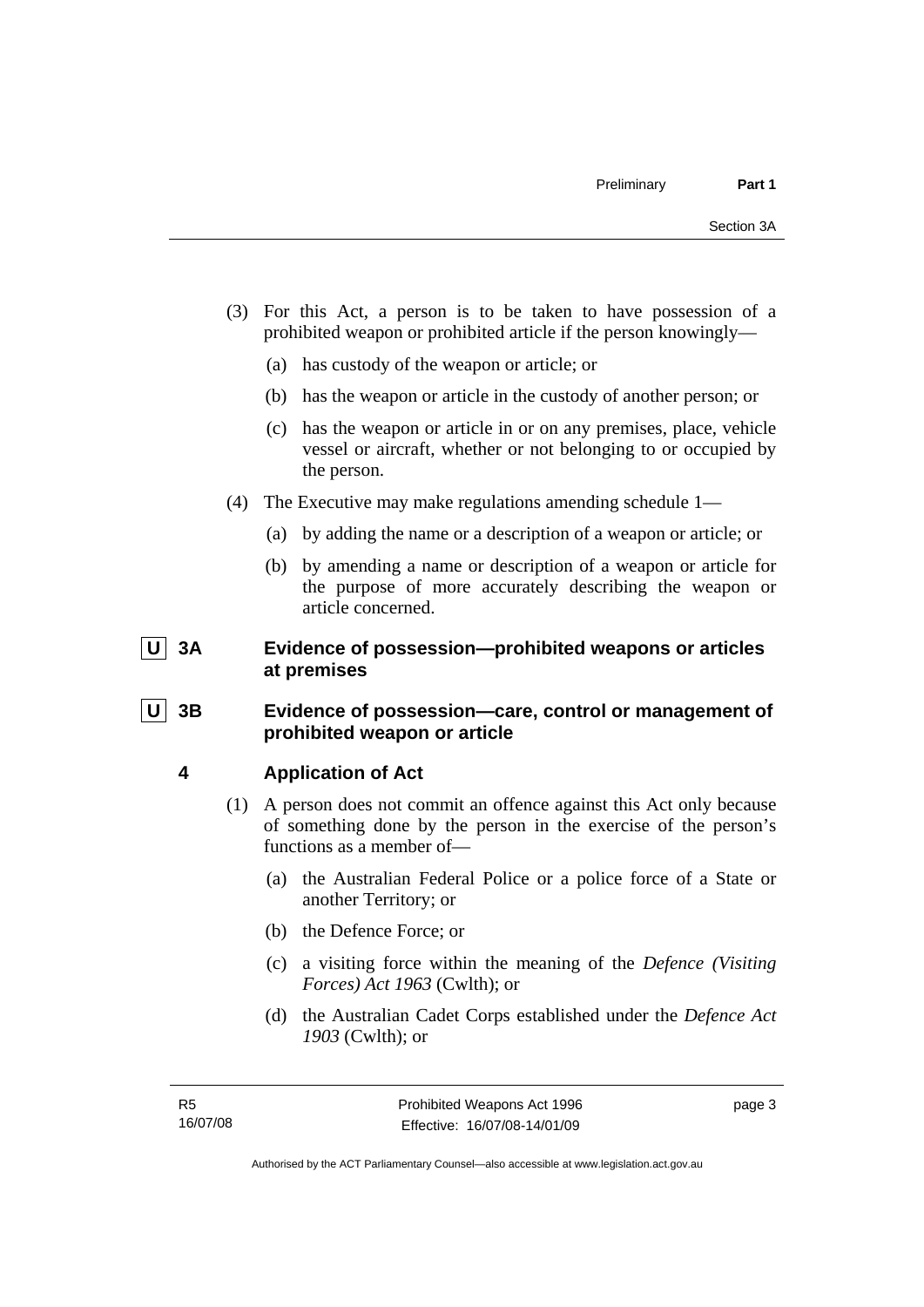- (e) the council of the Australian War Memorial or of the staff of the memorial who, in the exercise of his or her functions and duties in accordance with the *Australian War Memorial Act 1980* (Cwlth), has in his or her possession a prohibited weapon, forming part of the memorial collection within the meaning of that Act; or
- (f) the council of the National Museum of Australia or of the staff of the museum who, in the exercise of his or her functions and duties in accordance with the *National Museum of Australia Act 1980* (Cwlth), has in his or her possession a prohibited weapon forming part of the memorial collection under that Act.
- *Note* A reference to an Act includes a reference to the statutory instruments made or in force under the Act, including regulations and permits (see *Legislation Act 2001*, s 104).
- (2) A corrections officer does not commit an offence against this Act only because of something done by the officer in the exercise of the officer's functions.
	- *Note Corrections officer*, *exercise* and *function* are defined in the Legislation Act, dict, pt 1.

| $\boxed{\mathsf{U}}$ Part 1A | <b>Important concepts</b>                                    |
|------------------------------|--------------------------------------------------------------|
| $\boxed{\mathsf{U}}$ Part 1B | <b>Unregulated weapons</b>                                   |
| $\boxed{U}$ Part 1C          | <b>Minister's guidelines</b>                                 |
| $\boxed{\mathsf{U}}$ Part 1D | <b>Declarations about prohibited</b><br>articles and weapons |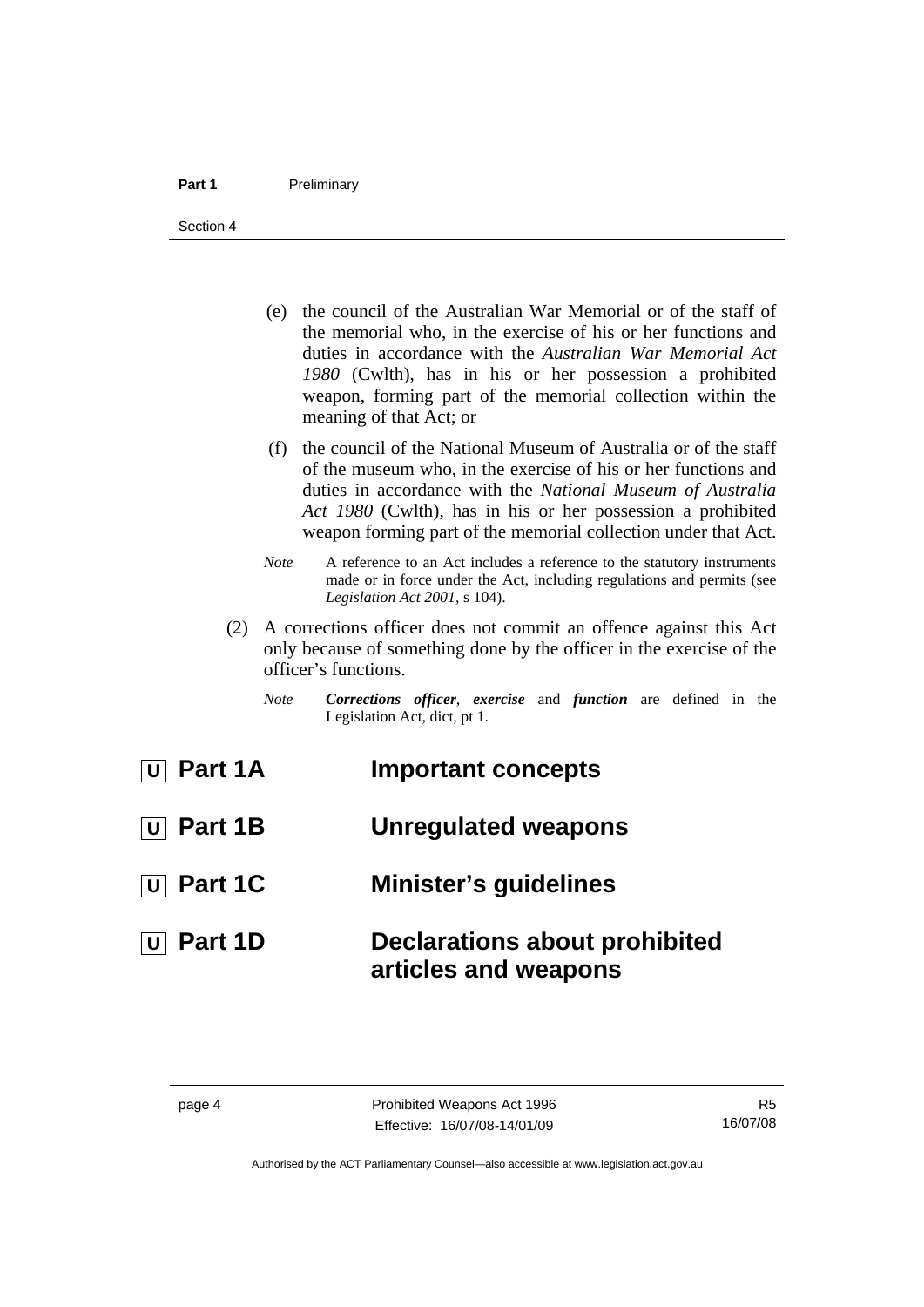## <span id="page-10-0"></span>**U** Part 2 **Prohibited weapons and prohibited articles**

## **U 5 Possession or use of prohibited weapons**

 (1) A person shall not possess or use a prohibited weapon unless authorised to do so by this Act.

Maximum penalty: 100 penalty units, imprisonment for 1 year or both.

(2) In subsection (1):

*use* includes fire or explode and, whether or not the weapon concerned is capable of being fired or exploded, cause a reasonable belief that it will be fired or exploded.

## **U 6 Possession of prohibited articles**

A person shall not possess or use a prohibited article unless authorised to do so by this Act.

Maximum penalty: 50 penalty units, imprisonment for 6 months or both.

## **6A Declarations about authorised possession and use of laser pointers**

- (1) The registrar may, in accordance with any guidelines under section 6B, declare that the possession or use of a laser pointer is authorised.
	- *Note 1* A power to make a statutory instrument includes power to make different provision in relation to different matters or different classes of matters (see Legislation Act, s 48.)
	- *Note* 2 A reference to an Act includes a reference to a provision of an Act (see Legislation Act, s 7 (3)).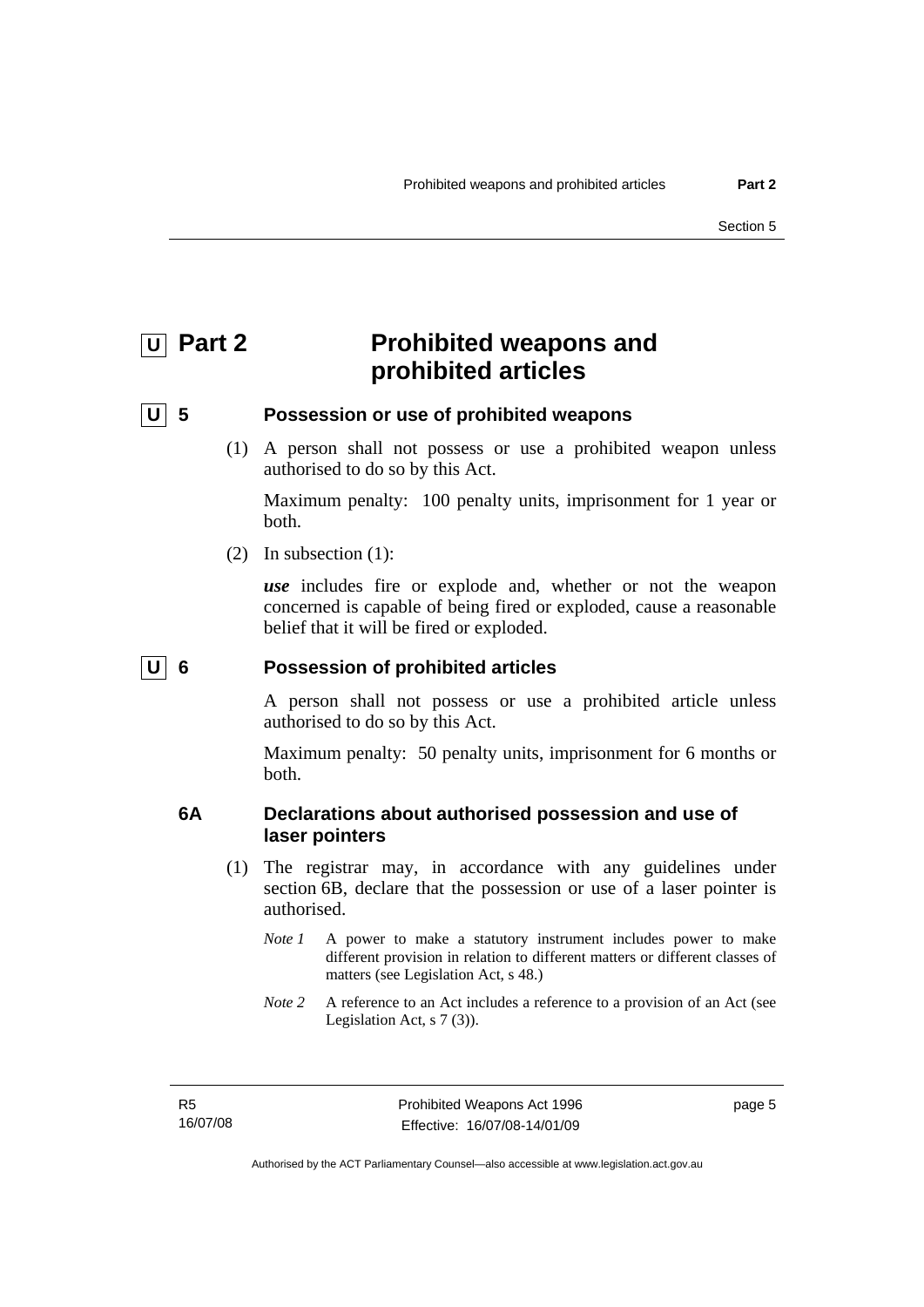- <span id="page-11-0"></span> (2) A declaration may provide for the authorisation—
	- (a) to apply generally or in a particular case; or
	- (b) to be conditional.
- (3) A declaration is a disallowable instrument.

*Note* A disallowable instrument must be notified, and presented to the Legislative Assembly, under the Legislation Act.

(4) In this section:

*laser pointer* means a prohibited weapon that is a hand-held article, commonly known as a laser pointer, designed or adapted to emit a laser beam with an accessible emission level of greater than 1mW.

### **6B Guidelines for declarations under section 6A**

- (1) The Minister may make guidelines about the making of a declaration under section 6A.
- (2) The registrar must comply with any guidelines under this section.
- (3) A guideline is a disallowable instrument.
	- *Note* A disallowable instrument must be notified, and presented to the Legislative Assembly, under the Legislation Act.

## **7 Inspection of prohibited weapons or articles by police**

- (1) A person who possesses a prohibited weapon or prohibited article shall, on demand made by a police officer at any time, produce for inspection by that officer—
	- (a) the weapon or article; and
	- (b) any permit that authorises the person to possess the weapon or article.

Maximum penalty: 50 penalty units.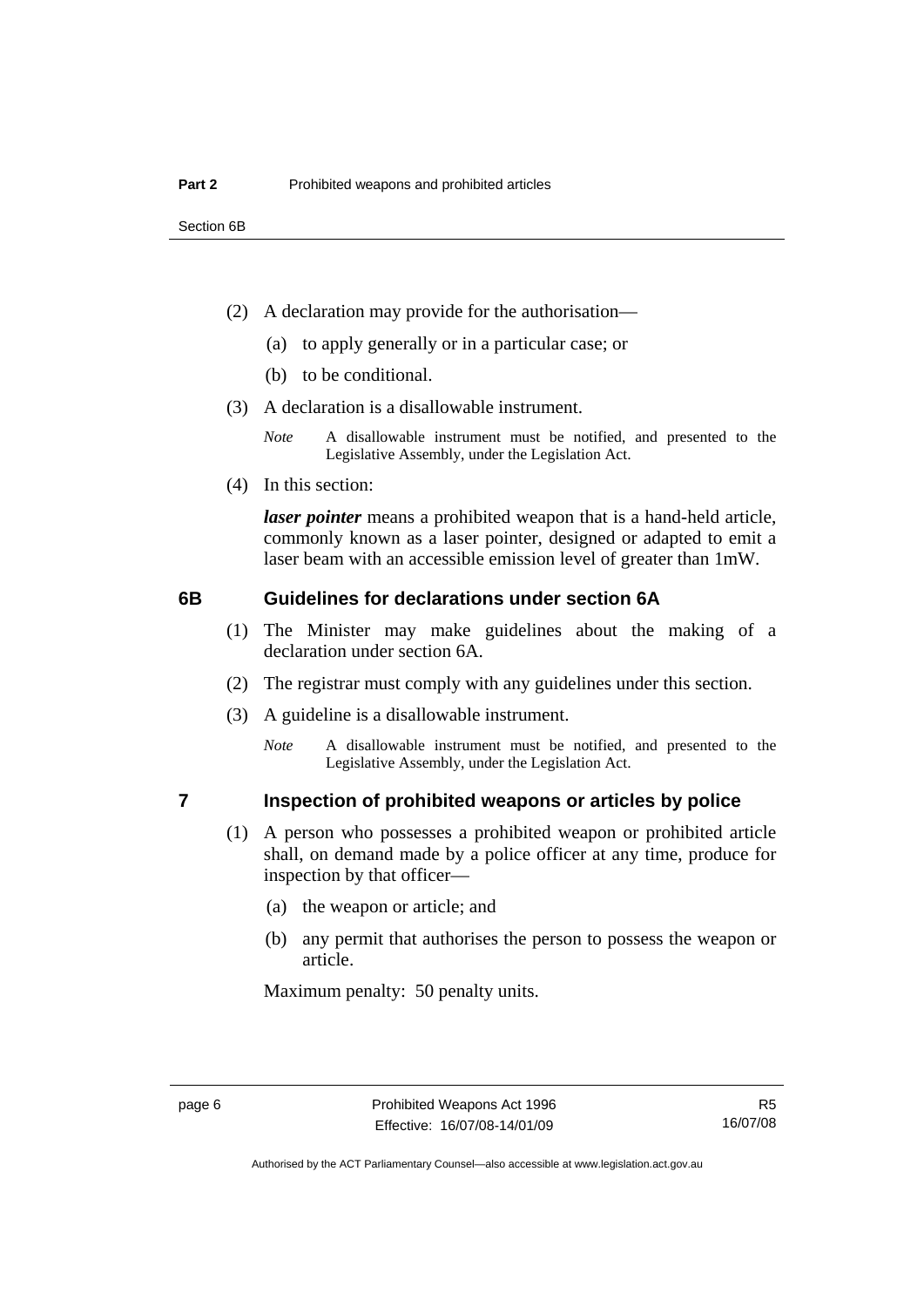- <span id="page-12-0"></span> (2) A person commits an offence against subsection (1) only if the police officer, when making the demand, explains to the person that failure to comply with the demand is an offence against this Act.
- (3) In subsection (1), a reference to a *prohibited weapon* or a *prohibited article* includes a reference to a part of a prohibited weapon or a prohibited article.

## **U** 8 Delivery to police by unauthorised holders

- (1) A person who—
	- (a) comes into possession of a prohibited weapon or a prohibited article, but is not authorised by or under this Act to possess the weapon or article; or
	- (b) possesses a prohibited weapon or a prohibited article and ceases to be so authorised to possess the weapon or article;

shall, within 7 days after coming into possession of the weapon or article or ceasing to be so authorised to possess it, deliver the weapon or article to—

- (c) a person who is authorised by a permit to possess it; or
- (d) a police officer.

Maximum penalty: 50 penalty units, imprisonment for 6 months or both.

 (2) A person does not contravene any other provision of this Act just by delivering or surrendering anything in accordance with this section or by accepting its delivery.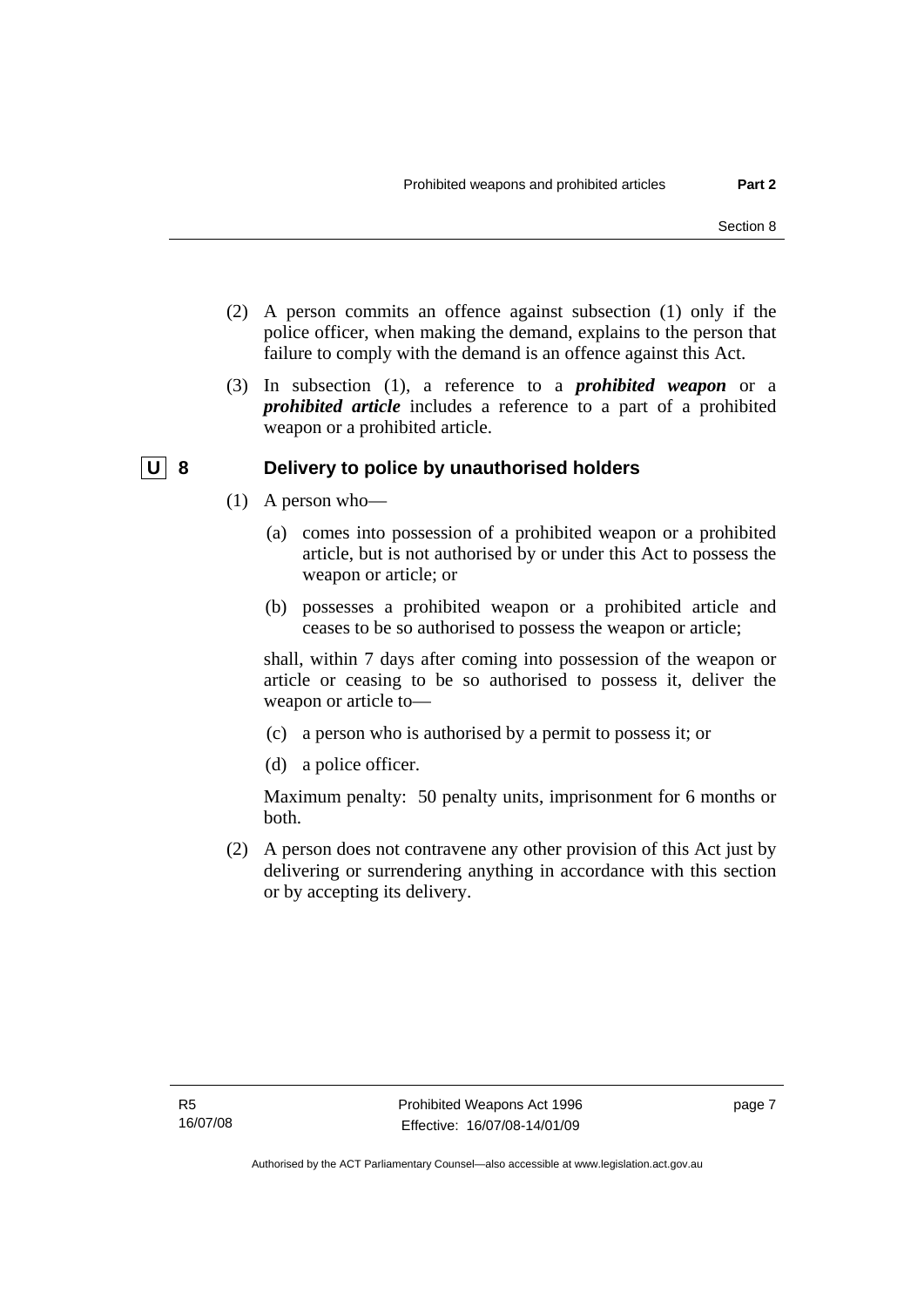#### <span id="page-13-0"></span>**Part 3** Permits

Section 9

## **Part 3 Permits**

### **9 Permits**

- (1) The registrar may issue a permit authorising—
	- (a) the possession or the possession and use of a prohibited weapon; or
	- (b) the possession of a prohibited article.
- (2) The regulations may provide for mandatory or discretionary grounds for refusing the issue of a permit.
- (3) A permit may be issued subject to conditions.
- (4) The conditions may provide for the expiration of the permit, limit the authority it confers and impose requirements on the person to whom the permit is issued.
- (5) The registrar may, for any reason the registrar considers sufficient, cancel a permit by causing written notice of its cancellation to be served on the person to whom the permit was issued.
- (6) A person to whom a permit was issued may surrender the permit for cancellation.

## **11 Contravention of conditions**

A person to whom a permit is issued shall not contravene any requirement made by the conditions of a permit.

Maximum penalty: 50 penalty units.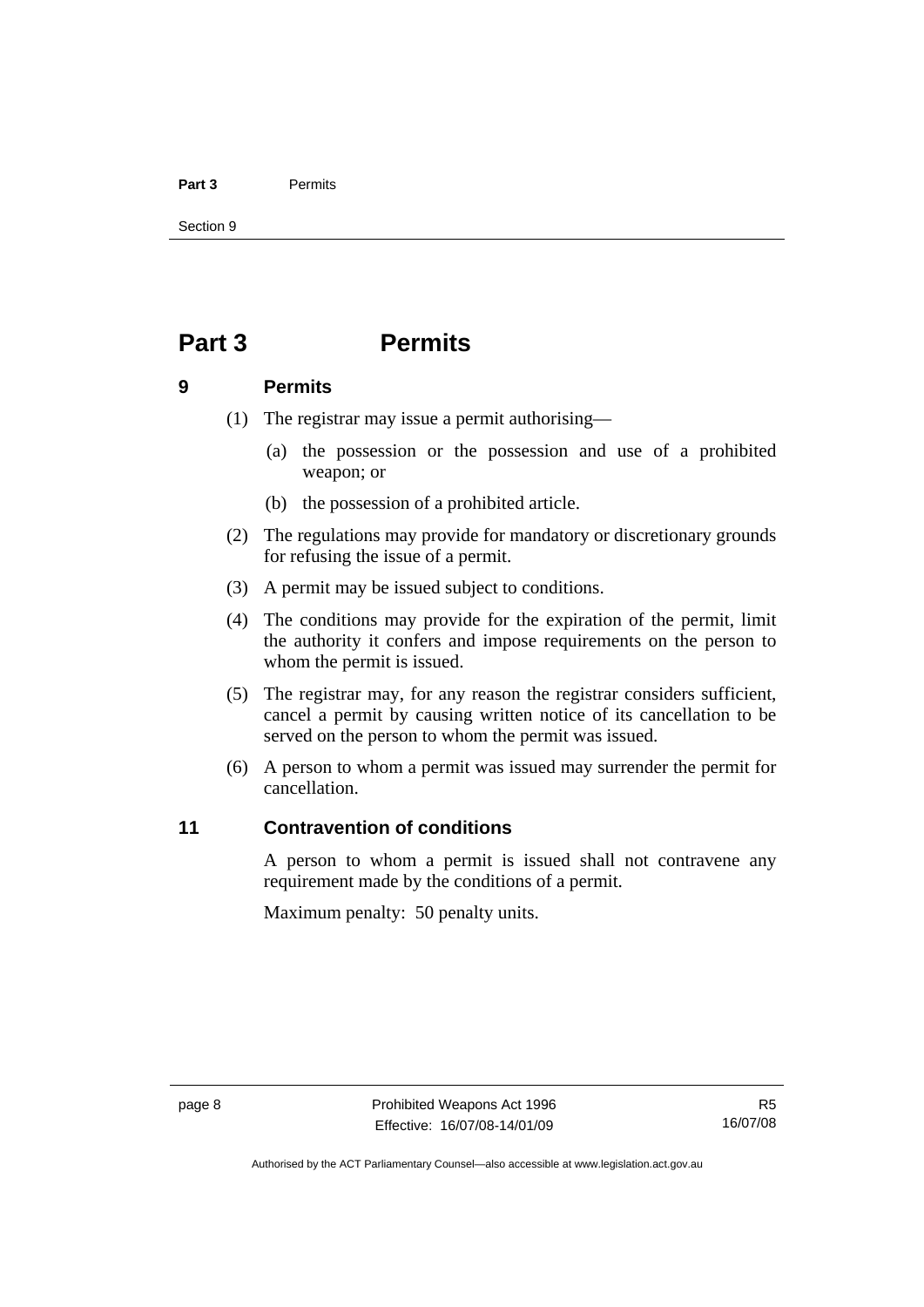## <span id="page-14-0"></span>**12 Production of permit**

- (1) A person to whom a permit is issued shall, on demand of a police officer at any time—
	- (a) produce the permit for inspection by the police officer if the person has the permit in his or her possession; or
	- (b) state the person's full name and usual place of residence to the police officer.

Maximum penalty: 50 penalty units, imprisonment for 6 months or both.

 (2) A person commits an offence against subsection (1) only if the police officer, when making the demand, explains to the person that failure to comply with the demand is an offence against this Act.

## **13 Surrender of cancelled permit**

If a permit is cancelled or expires, the person to whom it was issued shall within 7 days of that cancellation or expiry, surrender it to the registrar.

Maximum penalty: 50 penalty units, imprisonment for 6 months or both.

## **14 Review of decisions**

- (1) Application may be made to the administrative appeals tribunal for a review of a decision of the registrar—
	- (a) refusing to issue a permit under section 9 (1); or
	- (b) cancelling a permit under section 9 (5).
- (2) If the registrar makes a decision of the kind referred to in subsection (1), the registrar shall cause written notice of the decision to be given to the applicant or permit holder.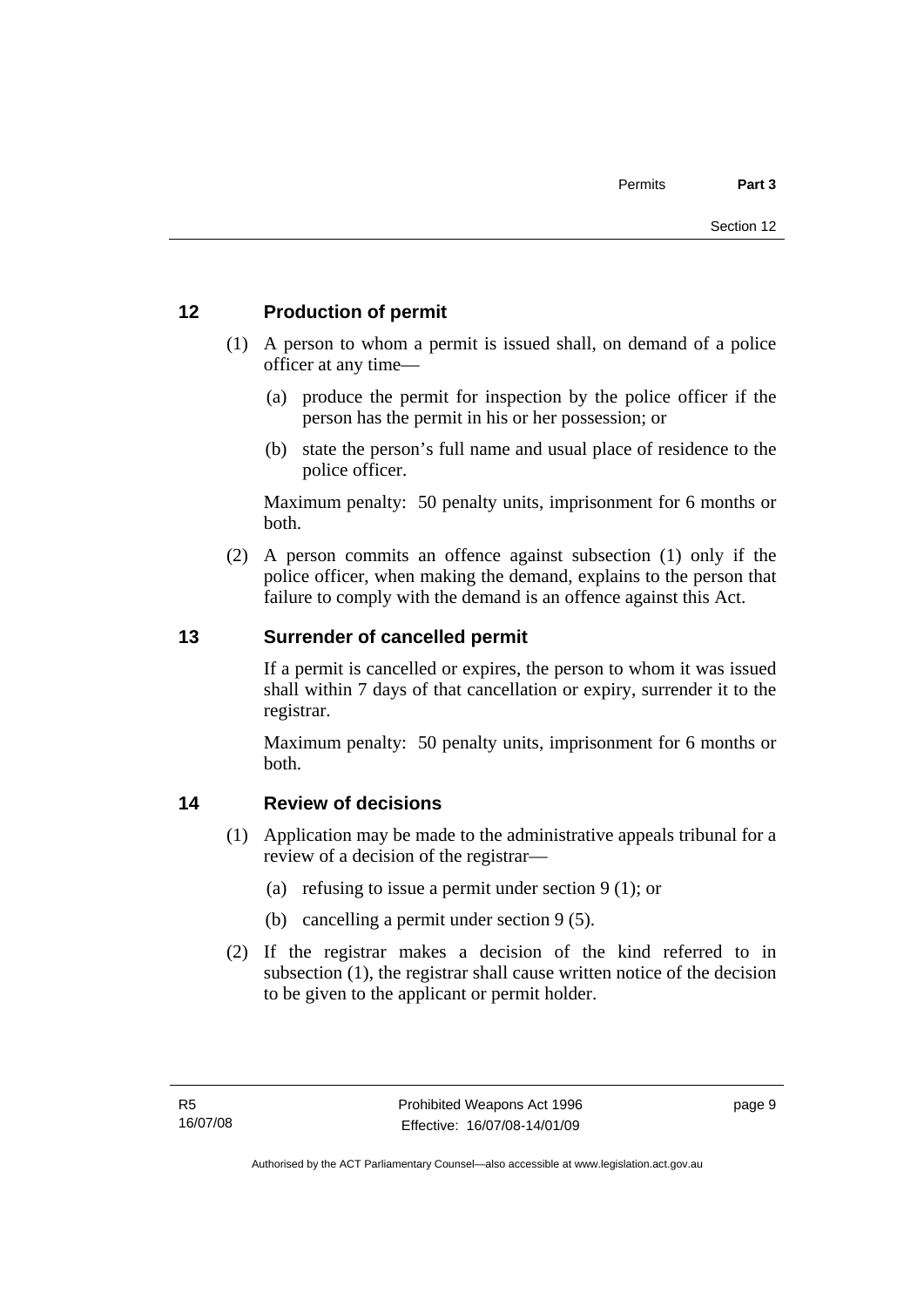Section 14

 (3) A notice under subsection (2) shall be in accordance with the requirements of the code of practice in force under the *Administrative Appeals Tribunal Act 1989*, section 25B (1).

page 10 **Prohibited Weapons Act 1996** Effective: 16/07/08-14/01/09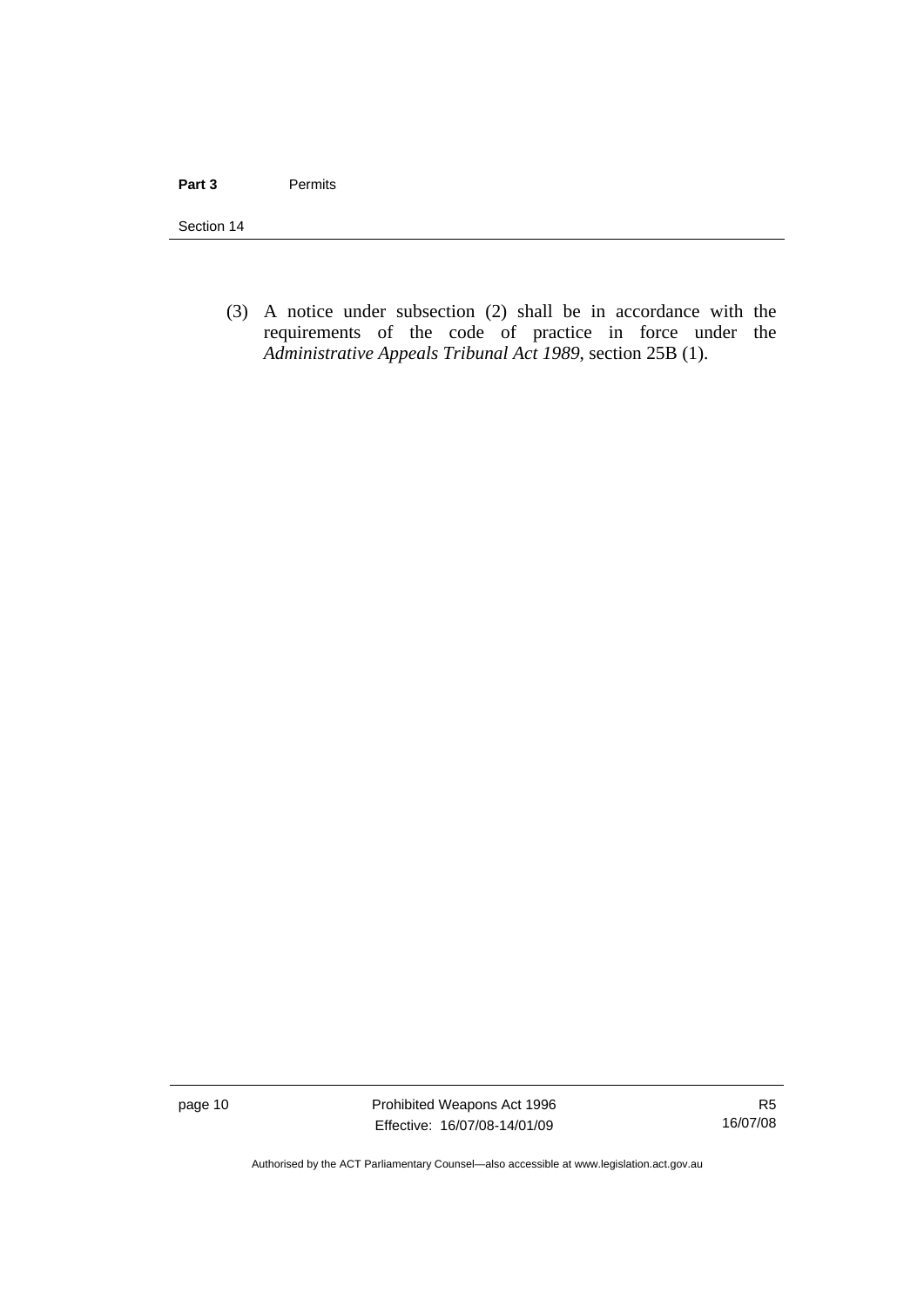## <span id="page-16-0"></span>**Part 4 Miscellaneous**

## **15 Information to be supplied**

A person who has possession of a prohibited weapon or prohibited article acquired from another person shall, on demand made by a police officer at any time, inform the police officer of—

- (a) the name and address of the person from whom the weapon or article was acquired; and
- (b) the date on which it was acquired.

Maximum penalty: 50 penalty units.

## **16 Disposal of surrendered or seized prohibited weapons or prohibited articles**

- (1) A magistrate may, on application by a police officer or by any person who claims to be the owner of a prohibited weapon or prohibited article surrendered to or seized by a police officer in accordance with this Act, order that the weapon or article—
	- (a) be forfeited to the Territory; or
	- (b) be returned to the person claiming to be the owner of the weapon or article; or
	- (c) be otherwise disposed of in such manner as the court thinks fit.
- (2) If a person is found guilty of an offence against this Act and a weapon or article has been seized by a police officer in connection with the offence, the court which makes the finding of guilt is taken to have ordered that the weapon or article be forfeited to the Territory.
- (3) A weapon or article forfeited under subsection (2) may be destroyed.

page 11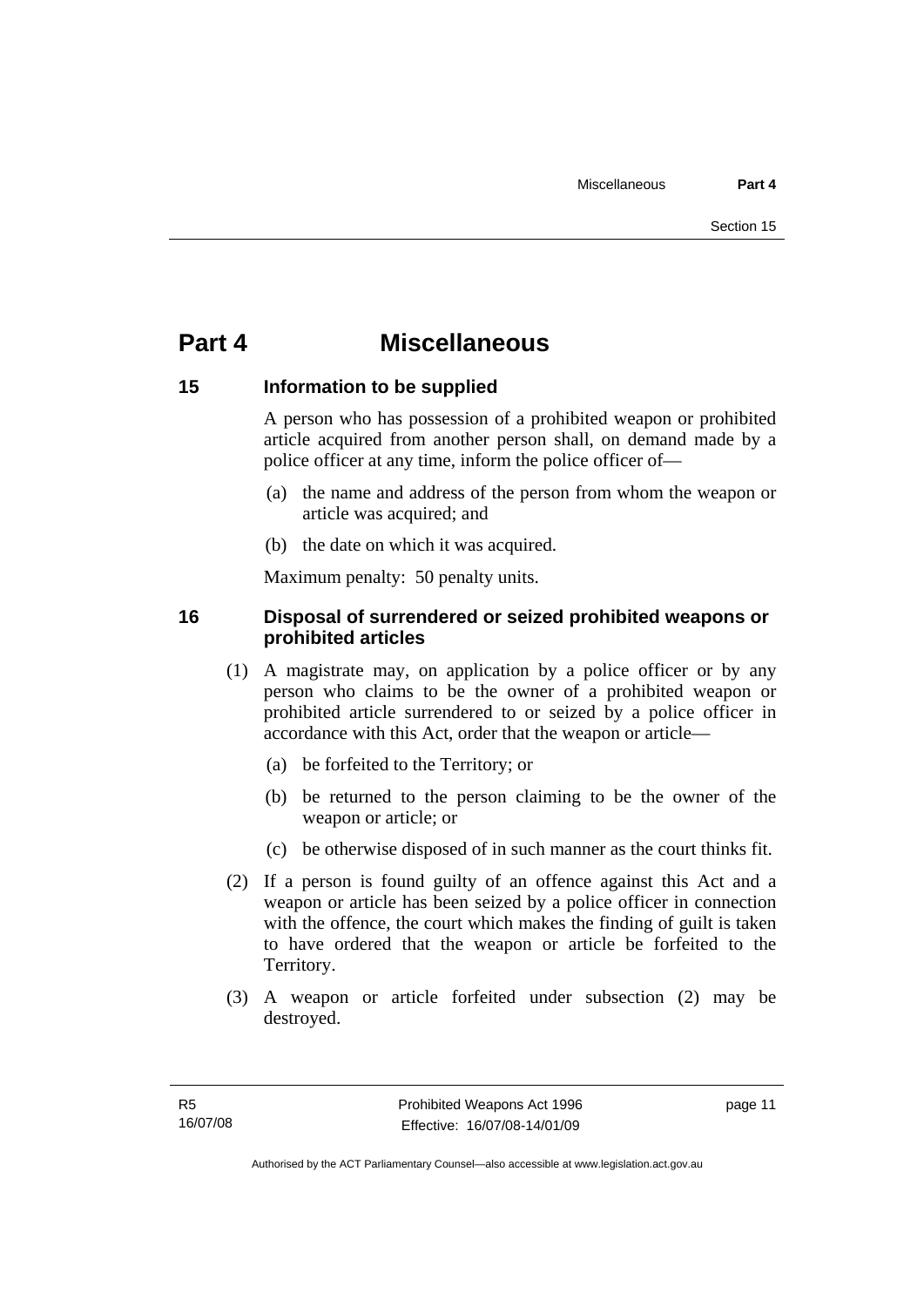#### <span id="page-17-0"></span>**Part 4** Miscellaneous

Section 17

## **U 17 Evidentiary provisions**

A certificate signed by the registrar certifying that—

- (a) a specified person was or was not, on a day or during a specified period, the holder of a permit (or of a permit for a specified prohibited weapon or prohibited article); or
- (b) a permit was issued subject to specified conditions; or
- (c) an article is or is not of a type for the time being approved by the registrar for section 3 (1), definition of *prohibited article*, paragraph (a) or for schedule 1, item 14;

is evidence of the matters contained in the certificate.

## **U 17A Determination of fees**

### **U 18 Approved forms**

- (1) The Minister may, in writing, approve forms for this Act.
- (2) If the Minister approves a form for a particular purpose, the approved form must be used for that purpose.
- (3) An approved form is a notifiable instrument.

*Note* A notifiable instrument must be notified under the *Legislation Act 2001*.

## **19 Regulation-making power**

- (1) The Executive may make regulations for this Act.
	- *Note* Regulations must be notified, and presented to the Legislative Assembly, under the *Legislation Act 2001*.
- (2) The regulations may prescribe offences for contraventions of the regulations and prescribe maximum penalties of not more than 10 penalty units for offences against the regulations.

## **U Part 5 Transitional**

page 12 **Prohibited Weapons Act 1996** Effective: 16/07/08-14/01/09

R5 16/07/08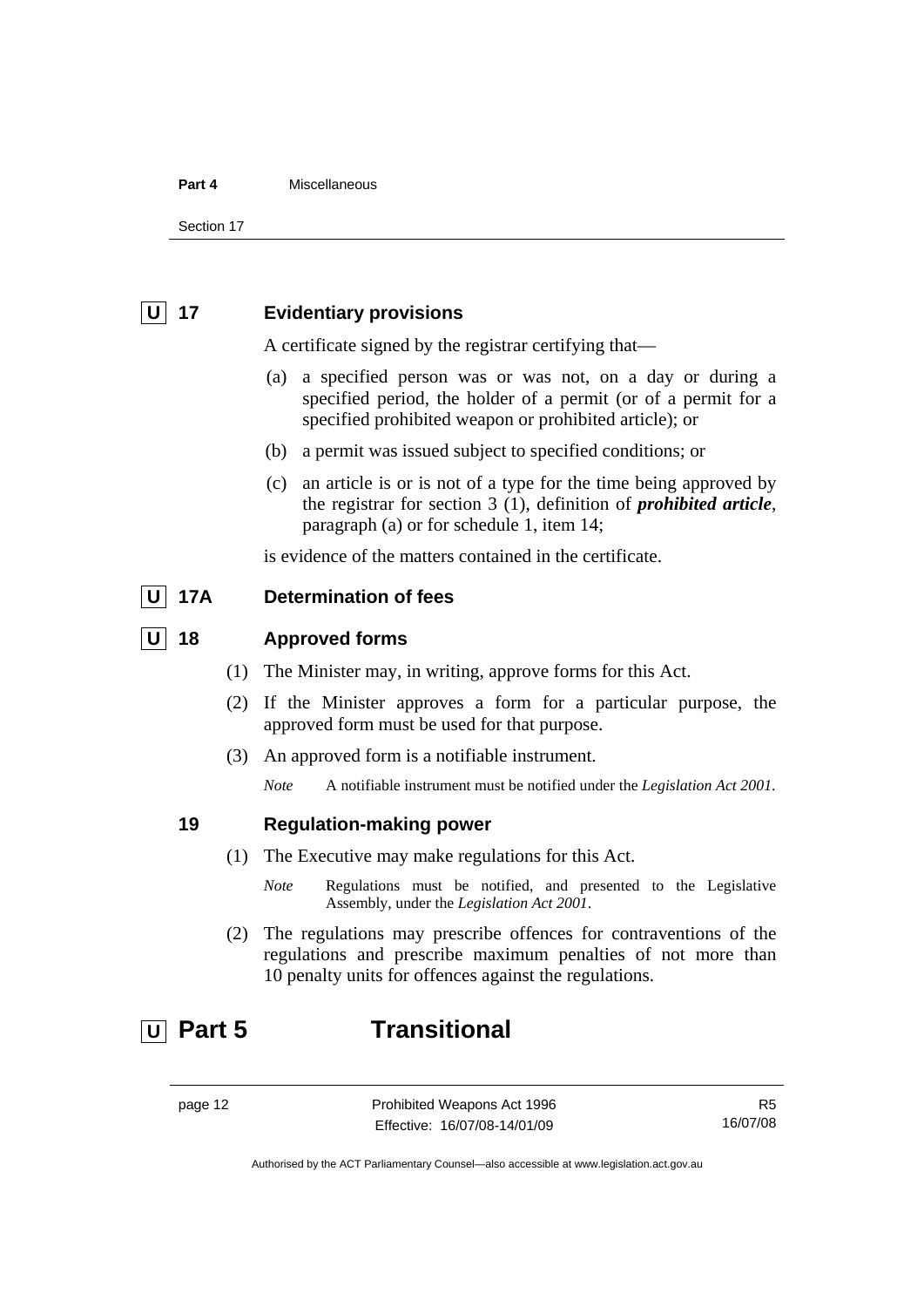# <span id="page-18-0"></span> **U Schedule 1 Prohibited weapons**

(see s 3)

| column 1<br>item | column <sub>2</sub><br>description                                                                                    |  |
|------------------|-----------------------------------------------------------------------------------------------------------------------|--|
| 1                | Any explosive, incendiary, irritant or poison gas—                                                                    |  |
|                  | bomb; or<br>(a)                                                                                                       |  |
|                  | (b)<br>grenade; or                                                                                                    |  |
|                  | rocket having a propellant charge of more than<br>(c)<br>$100g$ ; or                                                  |  |
|                  | (d)<br>missile having an explosive or incendiary charge of<br>more than 7g; or                                        |  |
|                  | (e)<br>mine;                                                                                                          |  |
|                  | or a similar device.                                                                                                  |  |
| $\overline{2}$   | An article being-                                                                                                     |  |
|                  | a rimfire magazine with a capacity of more than 15<br>(a)<br>rounds; or                                               |  |
|                  | a centre-fire self-loading rifle magazine, or shotgun<br>(b)<br>magazine, with a capacity of more than 5 rounds; or   |  |
|                  | a shotgun tubular magazine extension to extend the<br>(c)<br>capacity of a shotgun magazine to more than 5<br>rounds. |  |
| 3                | A spear gun having an overall length of less than 45cm.                                                               |  |
| 4                | A crossbow other than a crossbow manufactured before<br>1 January 1900.                                               |  |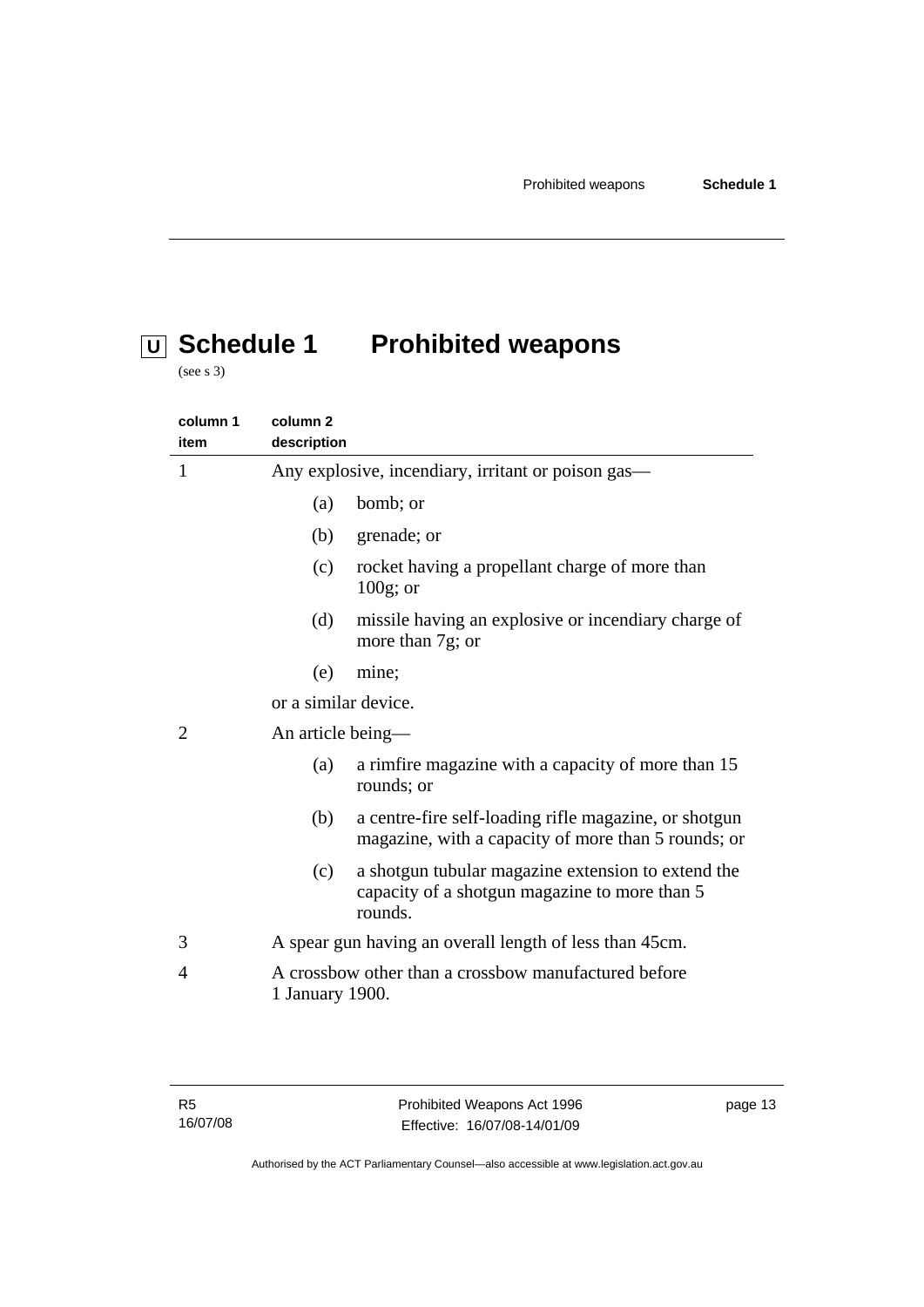| column 1<br>item | column <sub>2</sub><br>description                                                                                                                                                                                                                  |  |
|------------------|-----------------------------------------------------------------------------------------------------------------------------------------------------------------------------------------------------------------------------------------------------|--|
| 5                | A knife commonly known as a flick knife that has a blade that<br>opens automatically by gravity or centrifugal force or by any<br>pressure applied to a button, spring or device in or attached to<br>the handle of the knife.                      |  |
| 6                | A sheath knife that has a sheath that withdraws into its handle<br>by gravity or centrifugal force or if pressure is applied to a<br>button, spring or device attached to or forming part of the<br>sheath, handle or blade of the knife.           |  |
| 7                | A walking stick or walking cane containing a sword.                                                                                                                                                                                                 |  |
| 8                | A riding crop containing a knife or stiletto.                                                                                                                                                                                                       |  |
| 9                | A device known as a Taser Self-Defence weapon or any<br>similar device.                                                                                                                                                                             |  |
| 10               | A device known as an Urban Skinner push dagger or any<br>similar device.                                                                                                                                                                            |  |
| 11               | A butterfly knife or any similar device.                                                                                                                                                                                                            |  |
| 12               | A knife commonly known as a star knife or any similar device.                                                                                                                                                                                       |  |
| 13               | A flame thrower of military design or similar device.                                                                                                                                                                                               |  |
| 14               | A device known as a Farallon Shark Dart or any similar device<br>that is designed to expel, on contact, any gas or other substance<br>capable of causing bodily harm and that is reasonably capable<br>of being carried concealed about the person. |  |
| 15               | A device known as a Saunders 'Falcon' Hunting Sling or any<br>other article or device in the nature of a hunting sling, catapult<br>or slingshot that is designed for use with, or a component part<br>of which is, a brace that—                   |  |
|                  | fits or rests on the forearm or on another part of the<br>(a)<br>body of the user; and                                                                                                                                                              |  |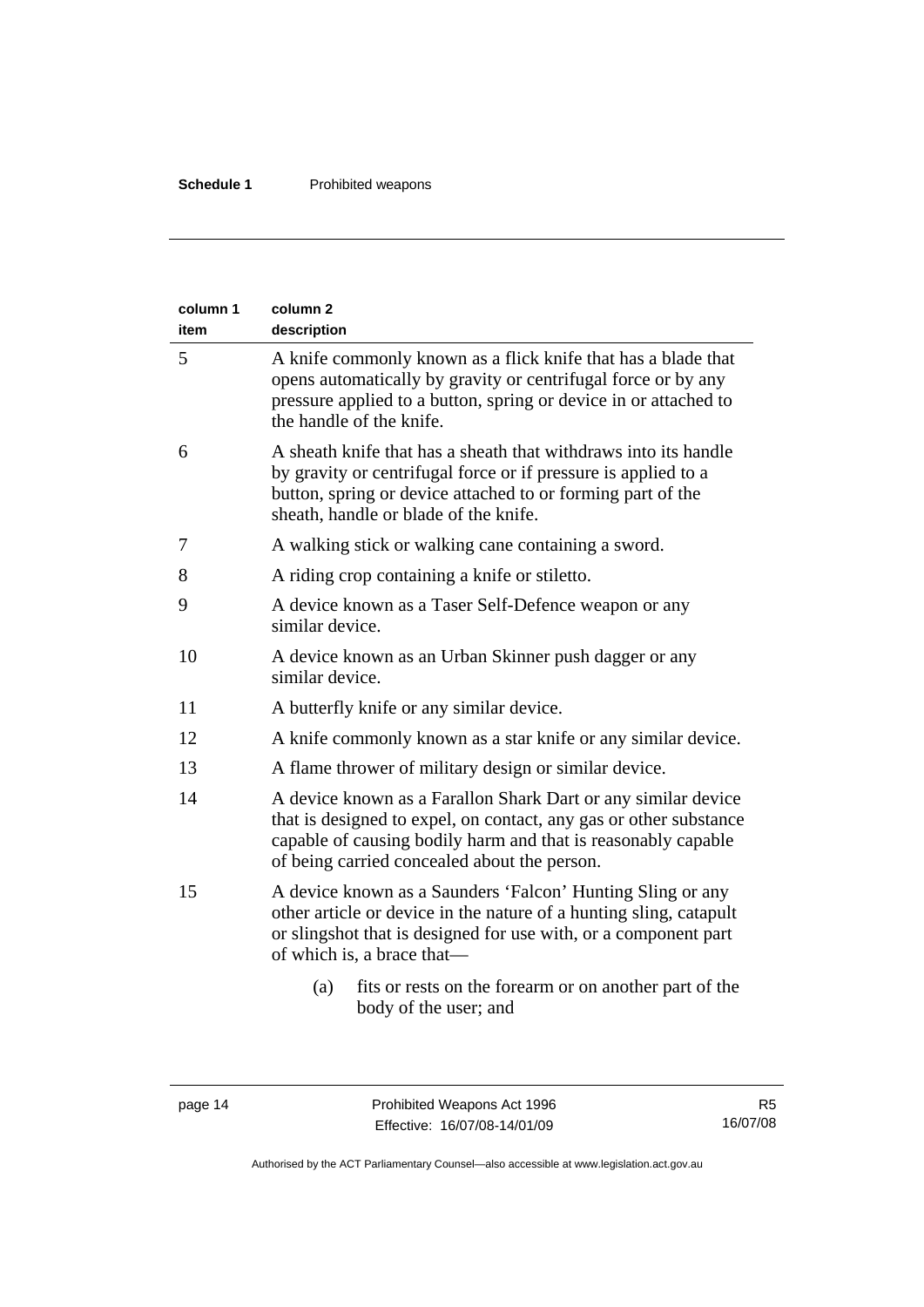| column 1<br>item | column <sub>2</sub><br>description                                                                                                                  |  |
|------------------|-----------------------------------------------------------------------------------------------------------------------------------------------------|--|
|                  | (b)<br>supports the wrist against the tension of elastic<br>material used to propel a projectile.                                                   |  |
| 16               | An article known as the 'Bowen Knife Belt' or any article of<br>similar design capable of concealing or disguising a knife or<br>any like article.  |  |
| 17               | Any article or device of a type commonly known as a<br>knuckleduster or metal knuckles or any article or device made<br>or adapted for use as such. |  |
| 18               | A sap glove.                                                                                                                                        |  |
| 19               | A studded glove.                                                                                                                                    |  |
| 20               | Any blowgun capable of projecting a dart.                                                                                                           |  |
| 21               | Any dart capable of being projected from a blowgun.                                                                                                 |  |
| 22               | A mace or any similar article other than a ceremonial mace<br>made for and used solely as a symbol of authority on<br>ceremonial occasions.         |  |
| 23               | Any article or device in the form of a flail in which the striking<br>part is armed with spikes or studded with any protruding<br>matter.           |  |
| 24               | A whip the lash of which is comprised wholly or partly of any<br>form of metal.                                                                     |  |
| 25               | A cat-o'-nine-tails or any similar article or device whether or<br>not it has nine lashes.                                                          |  |
| 26               | An article commonly known as kung fu sticks, otherwise<br>known as a nunchaku, or any similar article.                                              |  |
| 27               | A side-handled baton or any similar device.                                                                                                         |  |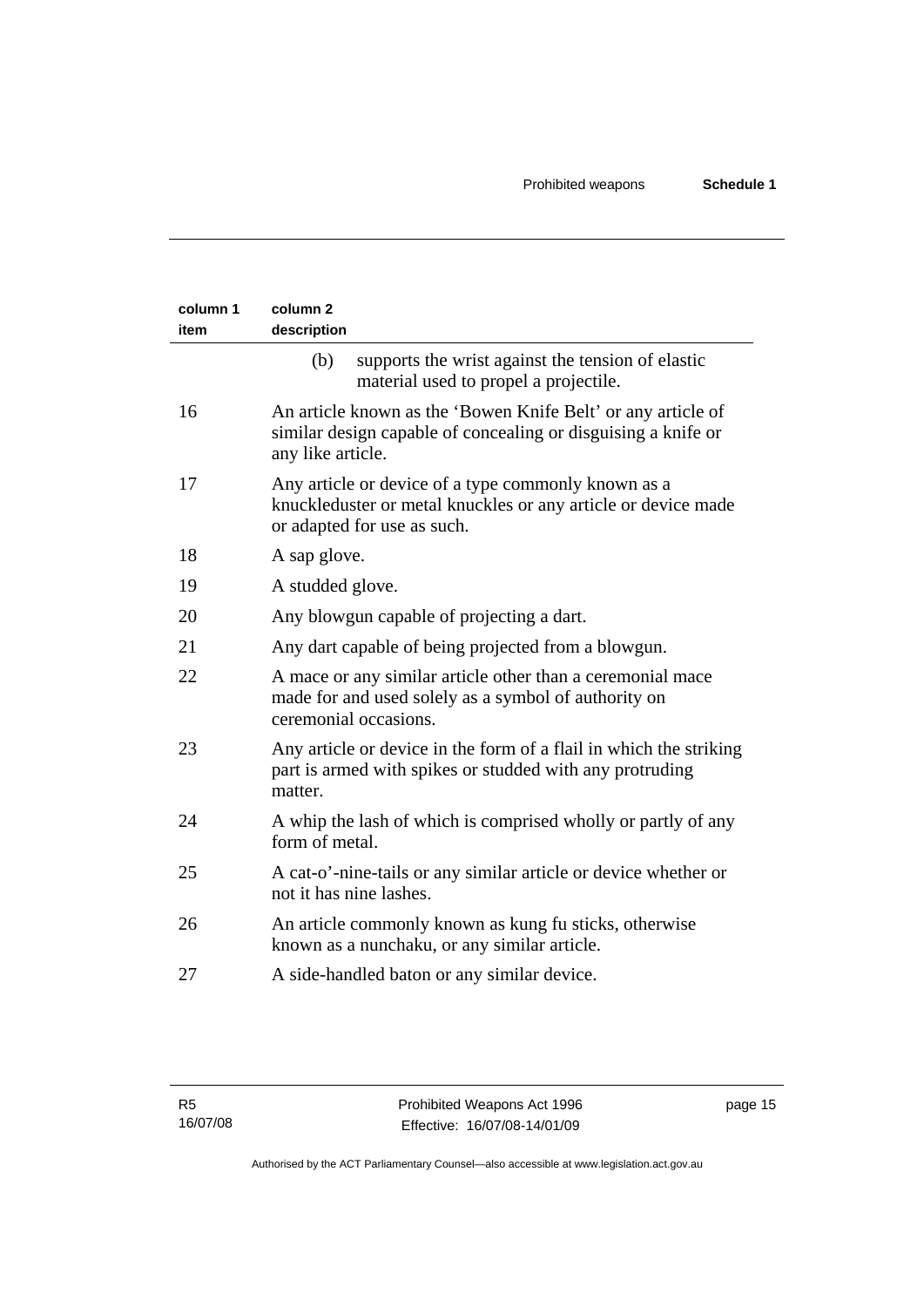<span id="page-21-0"></span>

| column 1<br>item | column <sub>2</sub><br>description                                                                                                                                                                                                                     |  |
|------------------|--------------------------------------------------------------------------------------------------------------------------------------------------------------------------------------------------------------------------------------------------------|--|
| 28               | Anything designed or intended as a defence or antipersonnel<br>spray that is capable of discharging by any means any irritant<br>matter (not being an irritant matter referred to in item 29) in<br>liquid, powder, gas or chemical form.              |  |
| 29               | Anything designed or intended as a defence or antipersonnel<br>spray that is capable of discharging by any means any irritant<br>matter comprising or containing any 1 or more of the following<br>substances in liquid, powder, gas or chemical form: |  |
|                  | (a)<br>chloroacetophenone, known as CN;                                                                                                                                                                                                                |  |
|                  | (b)<br>orthochlorobenzalmalononitrile, known as CS;                                                                                                                                                                                                    |  |
|                  | dypenylaminechloroarsone, known as DM or<br>(c)<br>Adamsite;                                                                                                                                                                                           |  |
|                  | oleoresin capsicum, known as OC.<br>(d)                                                                                                                                                                                                                |  |
| 30               | A ballistic knife (other than a ballistic knife that propels a<br>projectile by means of an explosive) or any similar device.                                                                                                                          |  |
| 31               | Hand-held articles, commonly known as laser pointers,<br>designed or adapted to emit a laser beam with an accessible<br>emission level of greater than 1mW.                                                                                            |  |

# **U Schedule 2 Prohibited articles**

# **U Dictionary**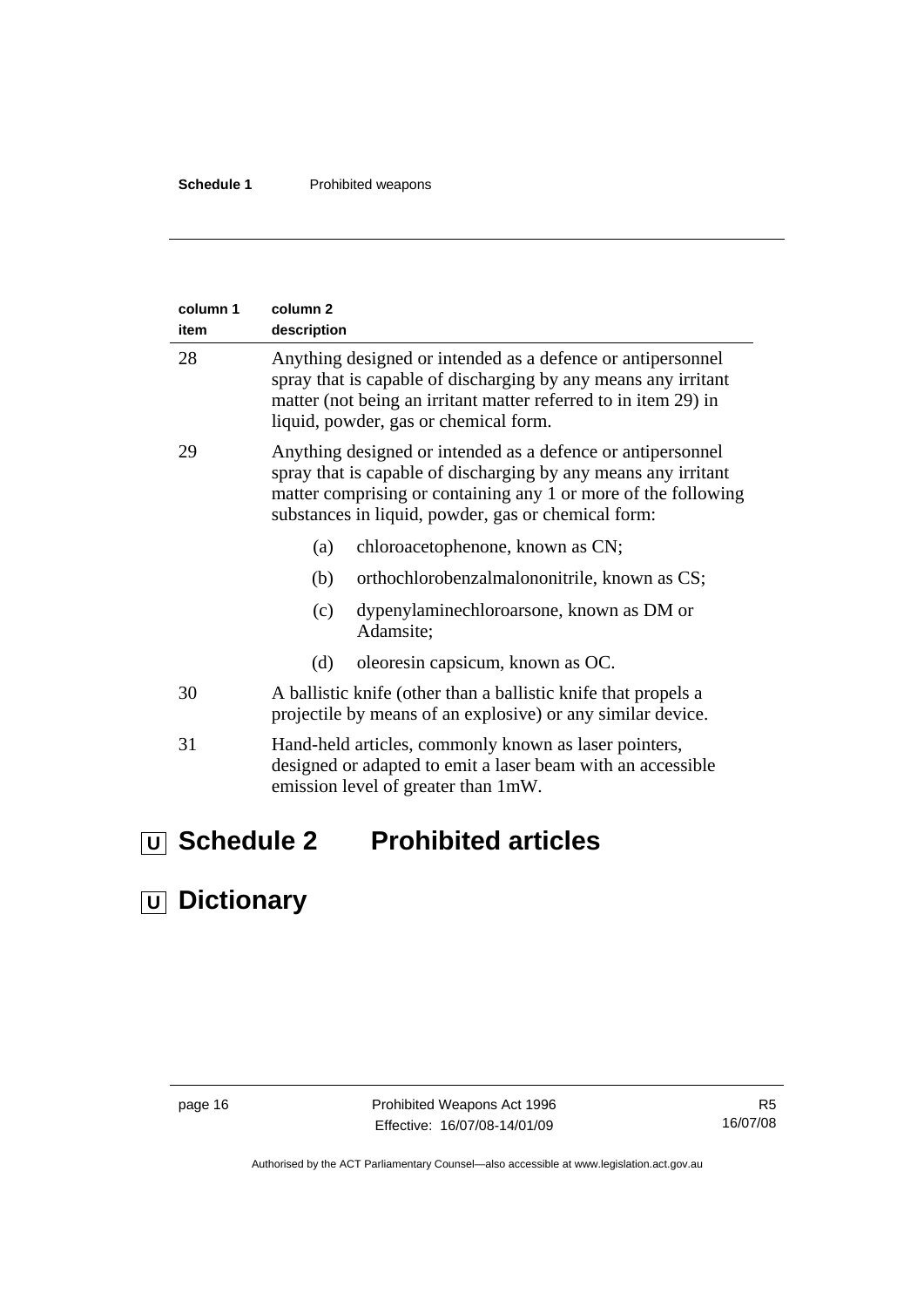## <span id="page-22-0"></span>**Endnotes**

## **1 About the endnotes**

Amending and modifying laws are annotated in the legislation history and the amendment history. Current modifications are not included in the republished law but are set out in the endnotes.

Not all editorial amendments made under the *Legislation Act 2001*, part 11.3 are annotated in the amendment history. Full details of any amendments can be obtained from the Parliamentary Counsel's Office.

Uncommenced amending laws and expiries are listed in the legislation history and the amendment history. These details are underlined. Uncommenced provisions and amendments are not included in the republished law but are set out in the last endnote.

If all the provisions of the law have been renumbered, a table of renumbered provisions gives details of previous and current numbering.

The endnotes also include a table of earlier republications.

| $am = amended$<br>$amdt = amendment$<br>$ch = chapter$<br>$def = definition$<br>$dict = dictionary$<br>$disallowed = disallowed by the Legislative$<br>Assembly<br>$div = division$<br>$exp = expires/expired$<br>$Gaz = qazette$<br>$hdg =$ heading<br>$IA = Interpretation Act 1967$<br>$ins = inserted/added$<br>$LA =$ Legislation Act 2001<br>$LR =$ legislation register<br>$LRA =$ Legislation (Republication) Act 1996<br>$mod = modified/modification$<br>$o = order$ | $ord = ordinance$<br>$orig = original$<br>par = paragraph/subparagraph<br>$pres = present$<br>$prev = previous$<br>$(\text{prev}) = \text{previously}$<br>$pt = part$<br>$r = rule/subrule$<br>$renum = renumbered$<br>$reloc = relocated$<br>$R[X]$ = Republication No<br>$RI = reissue$<br>$s = section/subsection$<br>$sch = schedule$<br>$sdiv = subdivision$<br>$sub =$ substituted<br>$SL = Subordinate$ Law<br>underlining = whole or part not commenced |
|--------------------------------------------------------------------------------------------------------------------------------------------------------------------------------------------------------------------------------------------------------------------------------------------------------------------------------------------------------------------------------------------------------------------------------------------------------------------------------|-----------------------------------------------------------------------------------------------------------------------------------------------------------------------------------------------------------------------------------------------------------------------------------------------------------------------------------------------------------------------------------------------------------------------------------------------------------------|
| $om = omitted/repealed$                                                                                                                                                                                                                                                                                                                                                                                                                                                        | or to be expired                                                                                                                                                                                                                                                                                                                                                                                                                                                |
|                                                                                                                                                                                                                                                                                                                                                                                                                                                                                |                                                                                                                                                                                                                                                                                                                                                                                                                                                                 |

## **2 Abbreviation key**

R5 16/07/08 Prohibited Weapons Act 1996 Effective: 16/07/08-14/01/09

page 17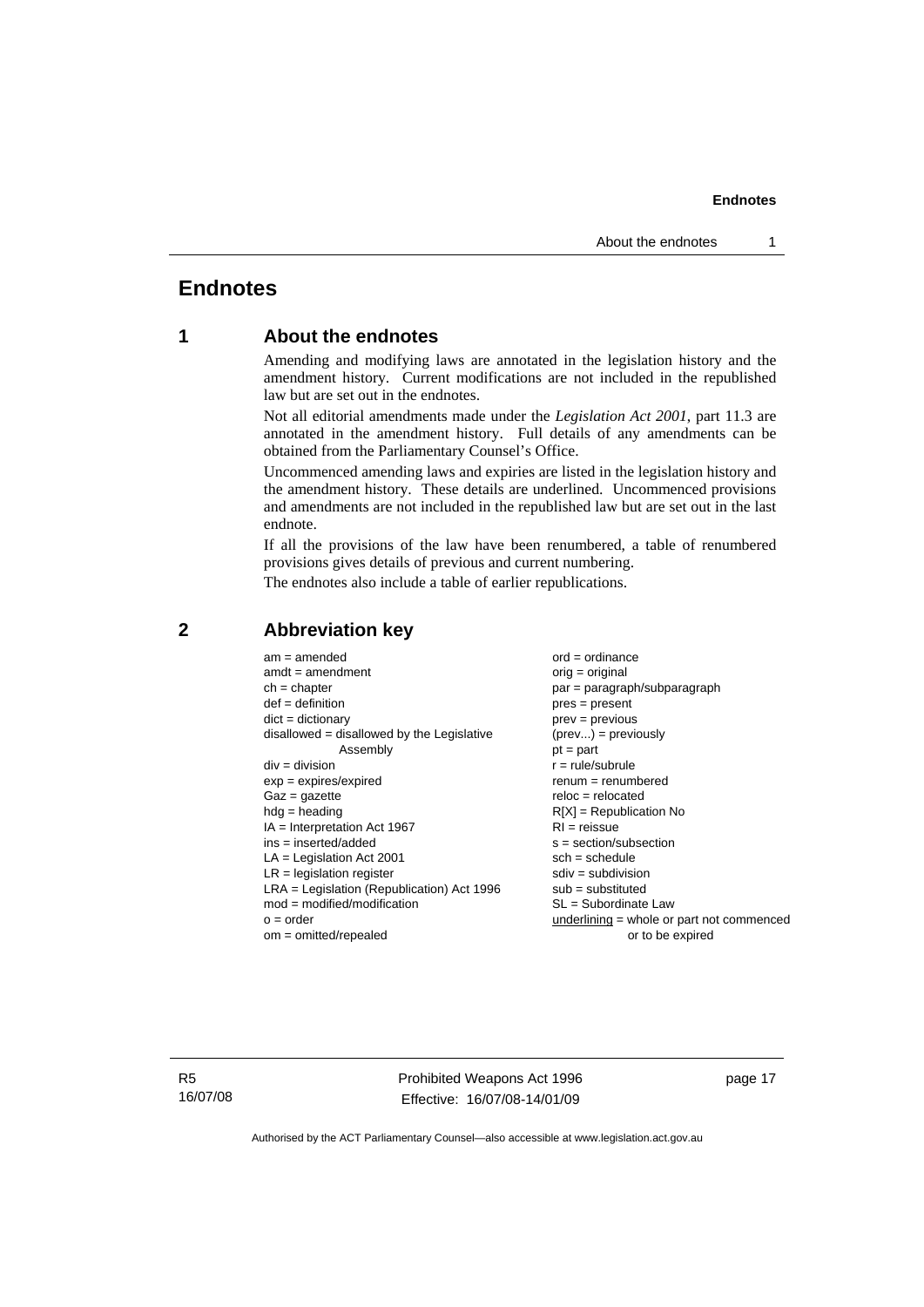<span id="page-23-0"></span>

| 3 | Legislation history |  |
|---|---------------------|--|
|---|---------------------|--|

## **3 Legislation history**

|                                                          | Prohibited Weapons Act 1996 No 75<br>notified 20 December 1996 (Gaz 1998 No S328)<br>s 1, s 2 commenced 20 December 1996 (s 2 (1))<br>remainder commenced 22 May 1997 (s 2 (2) and Gaz 1997 No S140)                                                                                                                                                 |
|----------------------------------------------------------|------------------------------------------------------------------------------------------------------------------------------------------------------------------------------------------------------------------------------------------------------------------------------------------------------------------------------------------------------|
| as amended by                                            |                                                                                                                                                                                                                                                                                                                                                      |
|                                                          | Prohibited Weapons Regulations 1997 SL No 12<br>notified 19 May 1997 (Gaz 1997 No S137)<br>commenced 22 May 1997 (s 2)                                                                                                                                                                                                                               |
| No S65)                                                  | Legislation (Consequential Amendments) Act 2001 No 44 pt 301<br>notified 26 July 2001 (Gaz 2001 No 30)<br>s 1, s 2 commenced 26 July 2001 (IA s 10B)<br>pt 301 commenced 12 September 2001 (s 2 and see Gaz 2001                                                                                                                                     |
| notified LR 26 March 2004                                | <b>Criminal Code (Theft, Fraud, Bribery and Related Offences)</b><br>Amendment Act 2004 A2004-15 sch 2 pt 2.71<br>s 1, s 2 commenced 26 March 2004 (LA s 75 (1))<br>sch 2 pt 2.71 commenced 9 April 2004 (s 2 (1))                                                                                                                                   |
| notified LR 18 May 2006                                  | Sentencing Legislation Amendment Act 2006 A2006-23 sch 1 pt 1.29<br>s 1, s 2 commenced 18 May 2006 (LA s 75 (1))<br>sch 1 pt 1.29 commenced 2 June 2006 (s 2 (1) and see Crimes<br>(Sentence Administration) Act 2005 A2005-59 s 2, Crimes<br>(Sentencing) Act 2005 A2005-58, s 2 and LA s 79)                                                       |
| notified LR 15 July 2008<br>(s 2(3))<br>(s 2(1))<br>Note | Firearms Amendment Act 2008 A2008-25 pt 3, sch 1 pt 1.2<br>s 1, s 2 commenced 15 July 2008 (LA s 75 (1))<br>s 76, s 81 commenced 16 July 2008 (s 2 (2))<br>s 71, s 72, s 82, sch 1 amdt 1.14, amdt 1.16 commence 15 July 2009<br>pt 3 remainder, sch 1 pt 1.2 remainder awaiting commencement<br>default commencement under LA s 79: 15 January 2009 |

page 18 **Prohibited Weapons Act 1996** Effective: 16/07/08-14/01/09

R5 16/07/08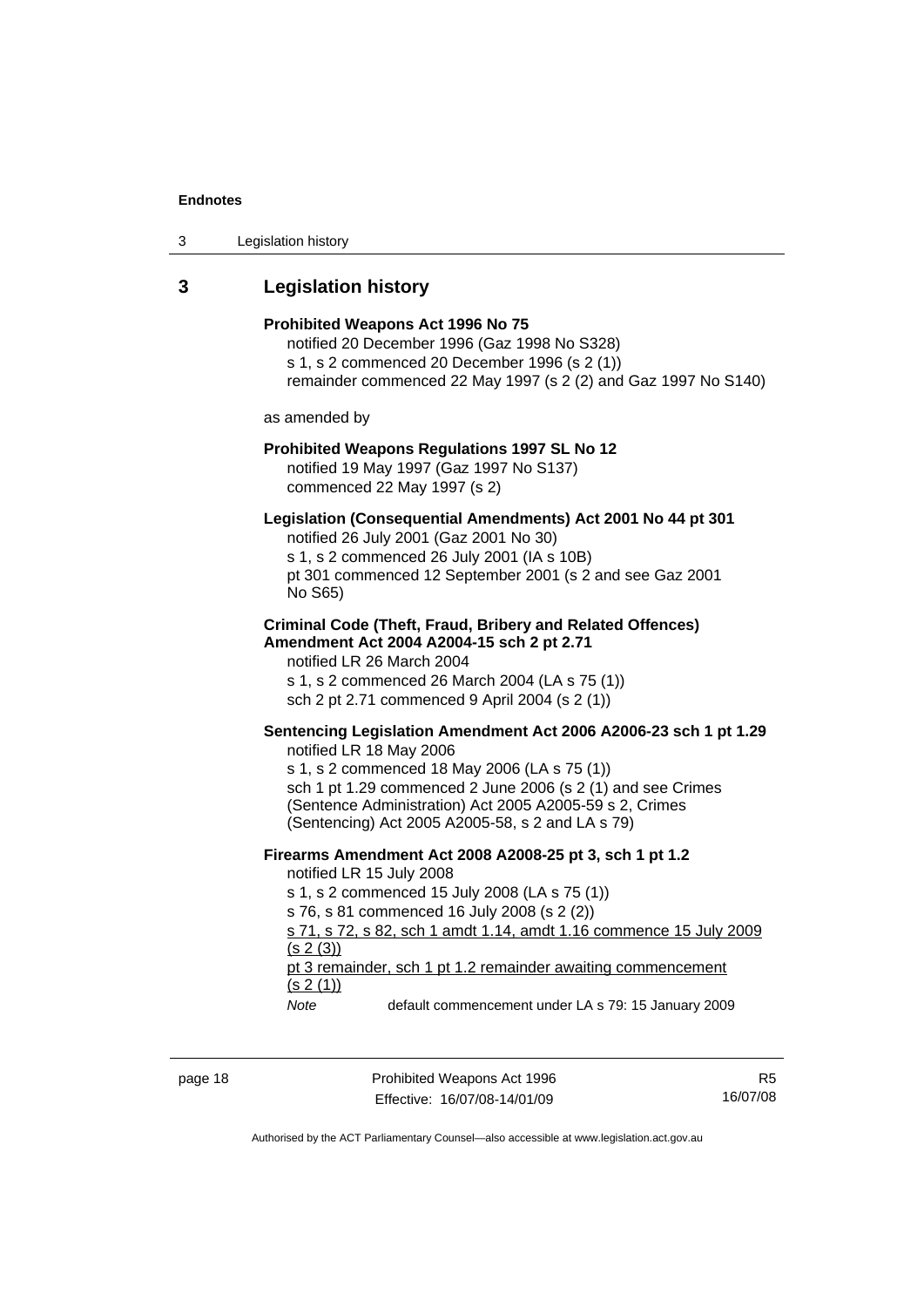Amendment history 4

## <span id="page-24-0"></span>**4 Amendment history**

| <b>Name of Act</b><br>s 1                 | sub A2008-25 amdt 1.13                                                                 |
|-------------------------------------------|----------------------------------------------------------------------------------------|
| <b>Dictionary</b><br>s 2                  | om 2001 No 44 amdt 1.3294<br>ins A2008-25 amdt 1.14                                    |
| <b>Notes</b><br>s2A                       | ins A2008-25 amdt 1.15                                                                 |
| s 2B                                      | Offences against Act-application of Criminal Code etc<br>ins A2008-25 amdt 1.15        |
| <b>Meaning of possession-Act</b><br>s 3   | sub A2008-25 s 71                                                                      |
| s 3A                                      | Evidence of possession-prohibited weapons or articles at premises<br>ins A2008-25 s 71 |
| or article                                | Evidence of possession-care, control or management of prohibited weapon                |
| s 3B                                      | ins A2008-25 s 71                                                                      |
| <b>Application of Act</b><br>s 4          | am 2001 No 44 amdt 1.3295, amdt 1.3296; A2006-23<br>amdts 1.272-1.275                  |
| <b>Important concepts</b>                 |                                                                                        |
| pt 1A hdg                                 | ins A2008-25 s 72                                                                      |
| s 4A                                      | Meaning of prohibited weapon-Act<br>ins A2008-25 s 72                                  |
| Meaning of prohibited article-Act<br>s 4B | ins A2008-25 s 72                                                                      |
| <b>Unregulated weapons</b><br>pt 1B hdg   | ins A2008-25 s 73                                                                      |
| s, 4C                                     | Meaning of unregulated weapon-Act<br>ins A2008-25 s 73                                 |
| Meaning of connected-pt 1B<br>s 4CA       | ins A2008-25 s 73                                                                      |
| s 4D                                      | Unregulated weapons-seizure by police<br>ins A2008-25 s 73                             |
| s 4E                                      | Unregulated weapons-receipt for seizure<br>ins A2008-25 s 73                           |
|                                           |                                                                                        |

R5 16/07/08 Prohibited Weapons Act 1996 Effective: 16/07/08-14/01/09

page 19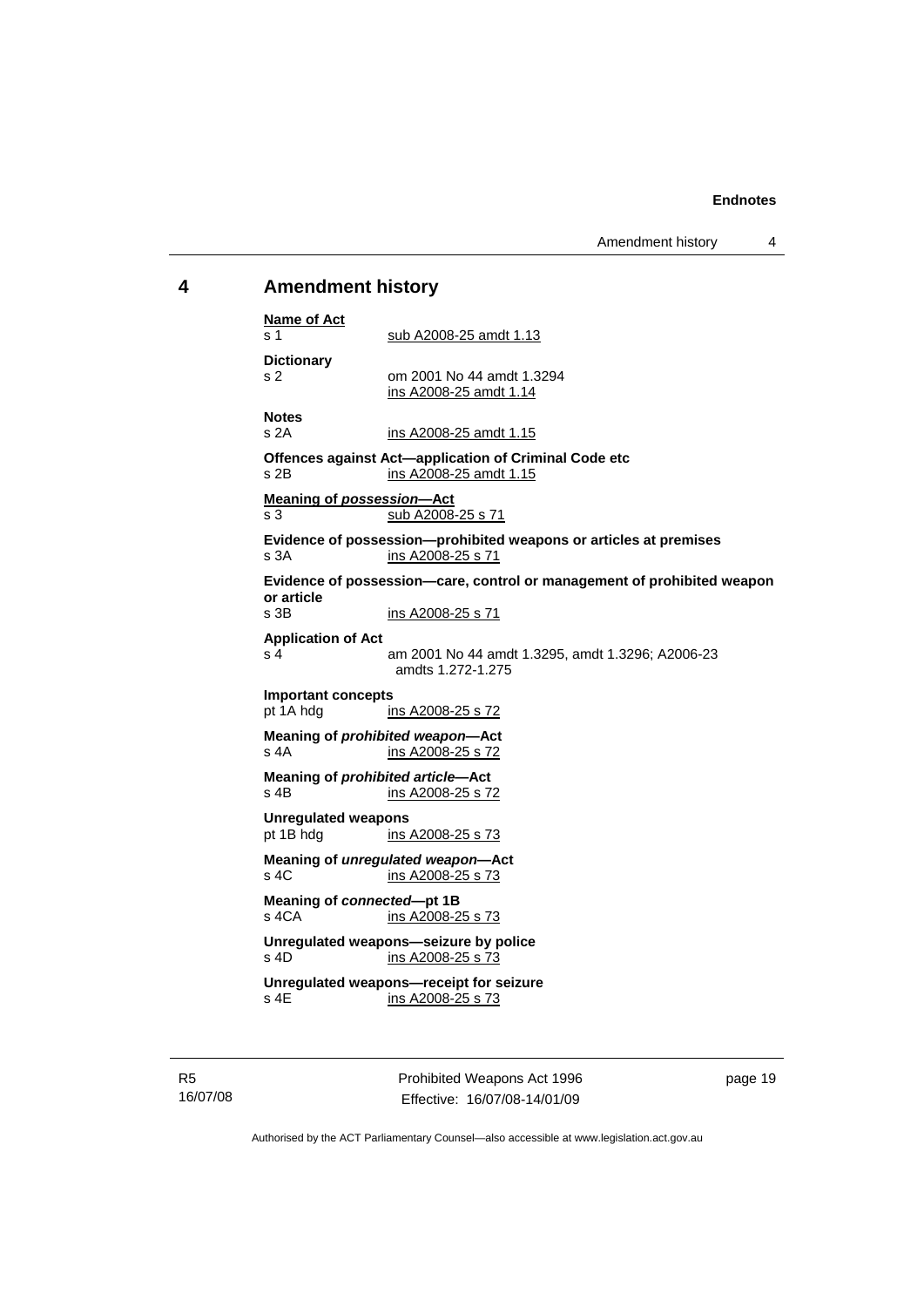**Unregulated weapons—examination**  ins A2008-25 s 73 **Unregulated weapons—access to things seized**  s 4G ins A2008-25 s 73 **Unregulated weapons—review of decision to seize**  s 4H ins A2008-25 s 73 **Unregulated weapons—forfeiture**  s 4| ins A2008-25 s 73 **Minister's guidelines**  pt 1C hdg ins A2008-25 s 73 **Minister's guidelines**  s 4K ins A2008-25 s 73 **Declarations about prohibited articles and weapons**  pt 1D hdg ins A2008-25 s 73 **Prohibited articles and weapons declarations by registrar**  s 4L ins A2008-25 s 73 **Effect of certain declarations**  s 4M ins A2008-25 s 73 **Offences** pt 2 hdg sub A2008-25 s 74 **Offence—unauthorised possession or use of prohibited weapons** s 5 am 2001 No 44 amdt 1.3297 sub A2008-25 s 75 **Offence—unauthorised possession or use of prohibited articles** s 6 am 2001 No 44 amdt 1.3298 sub A2008-25 s 75 **Declarations about authorised possession and use of laser pointers**  s 6A ins A2008-25 s 76 **Guidelines for declarations under section 6A**  s 6B ins A2008-25 s 76 **Offence—disposal of prohibited weapons and articles by unauthorised holders** s 8 sub A2008-25 s 77 **Applications—false or misleading particulars**  s 10 om A2004-15 amdt 2.148 **Evidentiary provisions**  s 17 sub A2008-25 s 78

page 20 **Prohibited Weapons Act 1996** Effective: 16/07/08-14/01/09

R5 16/07/08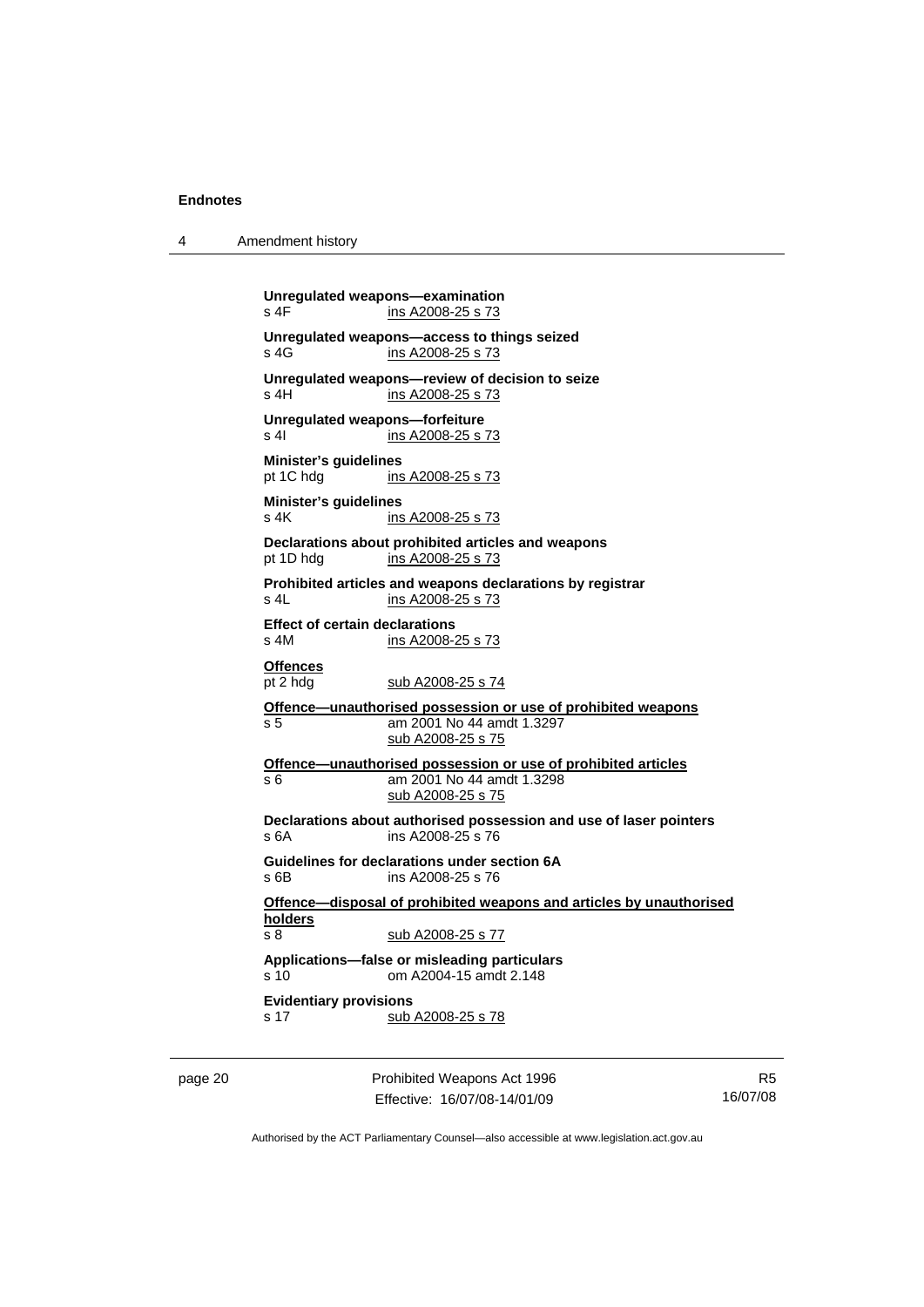| <b>Determination of fees</b>    |                                                                                    |         |
|---------------------------------|------------------------------------------------------------------------------------|---------|
| s 17A                           | ins A2008-25 s 78                                                                  |         |
|                                 |                                                                                    |         |
| <b>Approved forms</b>           |                                                                                    |         |
| s 18                            | sub 2001 No 44 amdt 1.3299                                                         |         |
|                                 | (4)-(7) exp 12 September 2002 (s 18 (7))                                           |         |
|                                 | am A2008-25 s 79                                                                   |         |
| <b>Regulation-making power</b>  |                                                                                    |         |
| s 19                            | ins 2001 No 44 amdt 1.3299                                                         |         |
| <b>Transitional</b>             |                                                                                    |         |
| pt 5 hdg                        | ins A2008-25 s 80                                                                  |         |
|                                 | exp 15 July 2010 (s 54)                                                            |         |
|                                 |                                                                                    |         |
| Definitions-pt 5<br>s 50        | <u>exp 15 July 2010 (s 54)</u>                                                     |         |
|                                 | def commencement day ins A2008-25 s 80                                             |         |
|                                 | def <i>dispose</i> ins A2008-25 s 80                                               |         |
|                                 | def pre-commencement day ins A2008-25 s 80                                         |         |
|                                 |                                                                                    |         |
| s 51                            | Pre-commencement Act-permitted weapons and articles generally<br>ins A2008-25 s 80 |         |
|                                 | exp 15 July 2010 (s 54)                                                            |         |
|                                 |                                                                                    |         |
|                                 | Pre-commencement Act-permitted weapons and articles-late application               |         |
| for permit                      |                                                                                    |         |
| s 52                            | ins A2008-25 s 80<br>exp 15 July 2010 (s 54)                                       |         |
|                                 |                                                                                    |         |
| <b>Transitional regulations</b> |                                                                                    |         |
| s 53                            | ins A2008-25 s 80                                                                  |         |
|                                 | exp 15 July 2010 (s 54)                                                            |         |
| Expiry-pt 5                     |                                                                                    |         |
| s 54                            | ins A2008-25 s 80                                                                  |         |
|                                 | <u>exp 15 July 2010 (s 54)</u>                                                     |         |
| <b>Prohibited weapons</b>       |                                                                                    |         |
| sch 1 hdg                       | (prev sch hdg) am SL 1997 No 12 reg 15                                             |         |
|                                 | renum R1 LA                                                                        |         |
| sch 1                           | am A2008-25 s 81                                                                   |         |
|                                 | <u>sub A2008-25 s 82</u>                                                           |         |
| <b>Prohibited articles</b>      |                                                                                    |         |
| sch 2                           | ins A2008-25 s 82                                                                  |         |
| <b>Dictionary</b>               |                                                                                    |         |
| dict                            | ins A2008-25 amdt 1.16                                                             |         |
|                                 | def connected ins A2008-25 amdt 1.16                                               |         |
|                                 | def dispose ins A2008-25 amdt 1.16                                                 |         |
|                                 | def firearm ins A2008-25 amdt 1.16                                                 |         |
|                                 |                                                                                    |         |
|                                 |                                                                                    |         |
|                                 | Prohibited Weapons Act 1996                                                        | page 21 |
|                                 | Effective: 16/07/08-14/01/09                                                       |         |

Authorised by the ACT Parliamentary Counsel—also accessible at www.legislation.act.gov.au

R5 16/07/08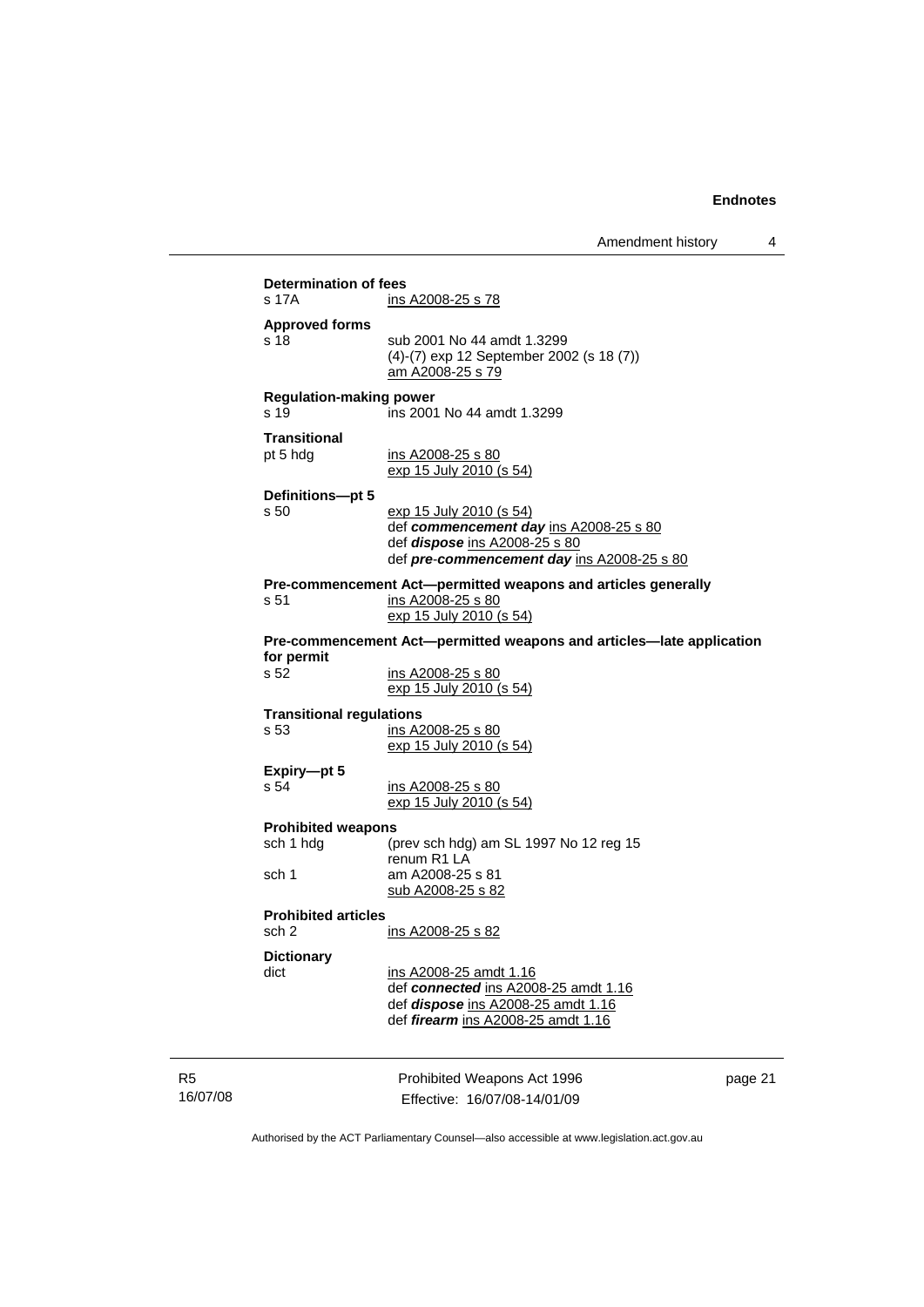<span id="page-27-0"></span>5 Earlier republications

 def *permit* ins A2008-25 amdt 1.16 def *possession* ins A2008-25 amdt 1.16 def *premises* ins A2008-25 amdt 1.16 def *prohibited article* ins A2008-25 amdt 1.16 def *prohibited weapon* ins A2008-25 amdt 1.16 def *registrar* ins A2008-25 amdt 1.16 def *unregulated weapon* ins A2008-25 amdt 1.16

### **5 Earlier republications**

Some earlier republications were not numbered. The number in column 1 refers to the publication order.

Since 12 September 2001 every authorised republication has been published in electronic pdf format on the ACT legislation register. A selection of authorised republications have also been published in printed format. These republications are marked with an asterisk (\*) in column 1. Electronic and printed versions of an authorised republication are identical.

| <b>Effective</b>              | Last<br>amendment<br>made by | <b>Republication</b><br>for |
|-------------------------------|------------------------------|-----------------------------|
| 22 May 1997-<br>11 Sept 2001  | SL1997-12                    | amendments by<br>SL1997-12  |
| 12 Sept 2001-<br>12 Sept 2002 | A2001-44                     | amendments by<br>A2001-44   |
| 13 Sept 2002-<br>8 Apr 2004   | A2001-44                     | commenced expiry            |
| 9 Apr 2004-<br>1 June 2006    | A2004-15                     | amendments by<br>A2004-15   |
| 2 June 2006-<br>15 July 2008  | A2006-23                     | amendments by<br>A2006-23   |
|                               |                              |                             |

page 22 **Prohibited Weapons Act 1996** Effective: 16/07/08-14/01/09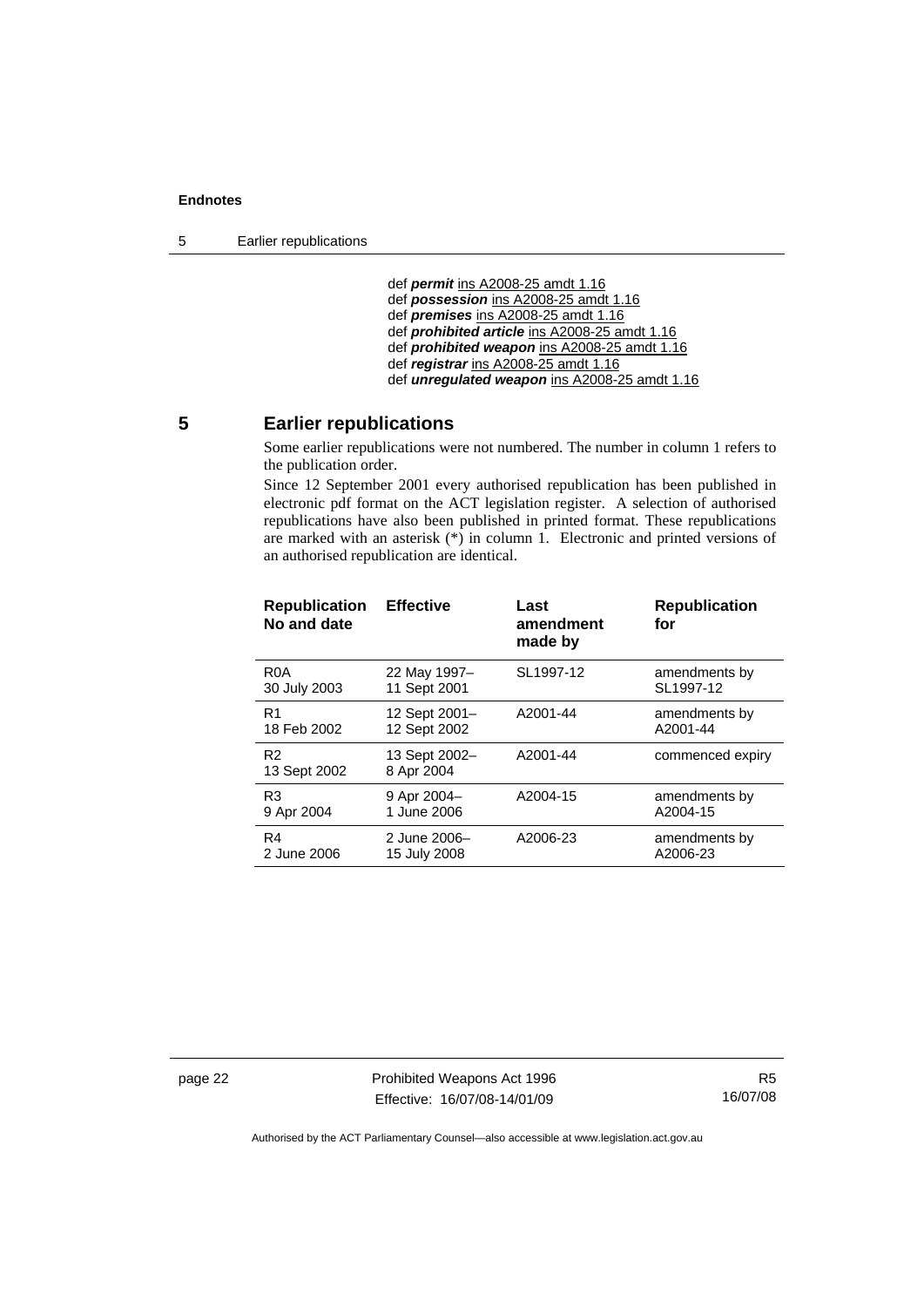## <span id="page-28-0"></span>**6 Uncommenced amendments**

The following amendments have not been included in this republication because they were uncommenced at the republication date:

## **Firearms Amendment Act 2008 A2008-25 pt 3 (except s 76, s 81), sch 1 pt 1.2**

## **Part 3 Prohibited Weapons Act 1996**

## **70 Legislation amended—pt 3**

This part amends the *Prohibited Weapons Act 1996*.

*Note* The Act is also amended in sch 1.

## **71 Section 3**

*substitute* 

## **3 Meaning of** *possession***—Act**

- (1) For this Act, a person has *possession* of a prohibited weapon or prohibited article if the person—
	- (a) has the weapon or article on his or her person, including in something carried or worn by the person (*physical possession*); or
	- (b) has the weapon or article at premises owned, leased or occupied by the person; or
	- (c) otherwise has the care, control or management of the firearm.
- (2) Also, for this Act, a person has *possession* of a prohibited weapon or prohibited article if—
	- (a) part of the weapon or article is in the person's possession; and

page 23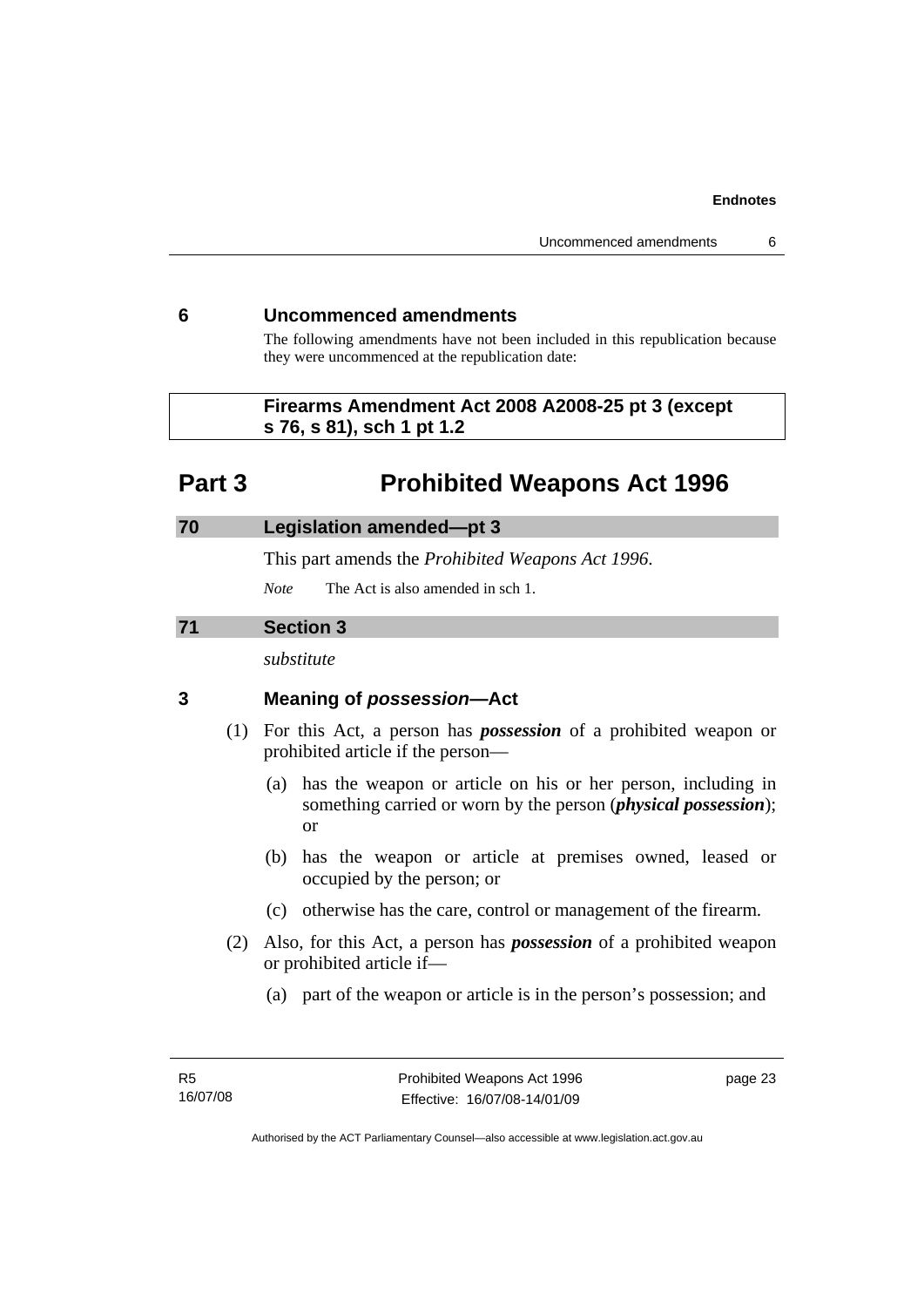| 6 | Uncommenced amendments |  |
|---|------------------------|--|
|   |                        |  |

- (b) other parts of the weapon or article are in the possession of 1 or more other people; and
- (c) at least 1 of the other people is in possession of the other part or parts for an agreed purpose with the person; and
- (d) the parts would make up the weapon or article if fitted together.

## **3A Evidence of possession—prohibited weapons or articles at premises**

- (1) For this Act, a person is not taken to have possession of a prohibited weapon or prohibited article only because the weapon or article is at premises owned, leased or occupied by the person if—
	- (a) the person does not know that the weapon or article is at the premises; or
	- (b) someone else who is authorised to possess the weapon or article—
		- (i) is also at the premises; or
		- (ii) has the care, control or management of the weapon or article; or
	- (c) someone else who is not authorised to possess the weapon or article has the care, control or management of the weapon or article; or
	- (d) the trier of fact is otherwise satisfied that the person was not in possession of the weapon or article.
- (2) To remove any doubt, a defendant to a prosecution for an offence against this Act who wishes to rely on a matter mentioned in subsection (1) has the evidential burden in relation to the matter.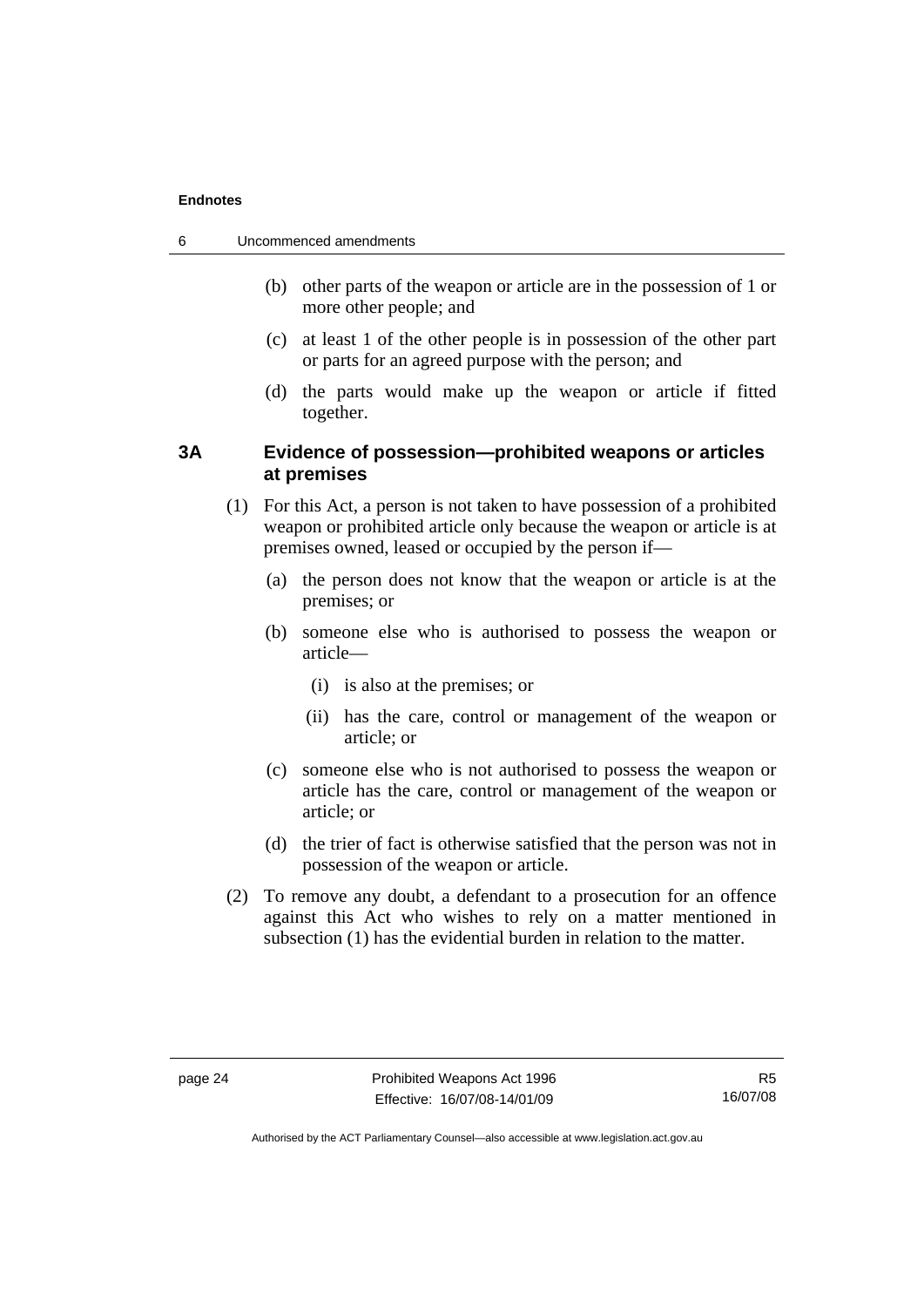## **3B Evidence of possession—care, control or management of prohibited weapon or article**

- (1) To work out whether a person has the care, control or management of a prohibited weapon or prohibited article for this Act, each of the following must be considered:
	- (a) whether the person knows about the weapon or article;
	- (b) whether the person can use or dispose of the weapon or article;
	- (c) whether the person can control or prevent someone else from using or having physical possession of the weapon or article.
- (2) In this section:

*physical possession*—see section 3 (1) (a).

### **72 New part 1A**

*insert* 

## **Part 1A Important concepts**

## **4A Meaning of** *prohibited weapon***—Act**

(1) In this Act:

## *prohibited weapon*—

- (a) means—
	- (i) a weapon or thing described in schedule 1; and
	- (ii) a weapon or thing prescribed by regulation; and
	- (iii) something declared to be a prohibited weapon under section 4L; and
- (b) includes a modified prohibited weapon.
- (2) However, *prohibited weapon* does not include something declared not to be a prohibited weapon under section 4L.

| - R5     | Prohibited Weapons Act 1996  | page 25 |
|----------|------------------------------|---------|
| 16/07/08 | Effective: 16/07/08-14/01/09 |         |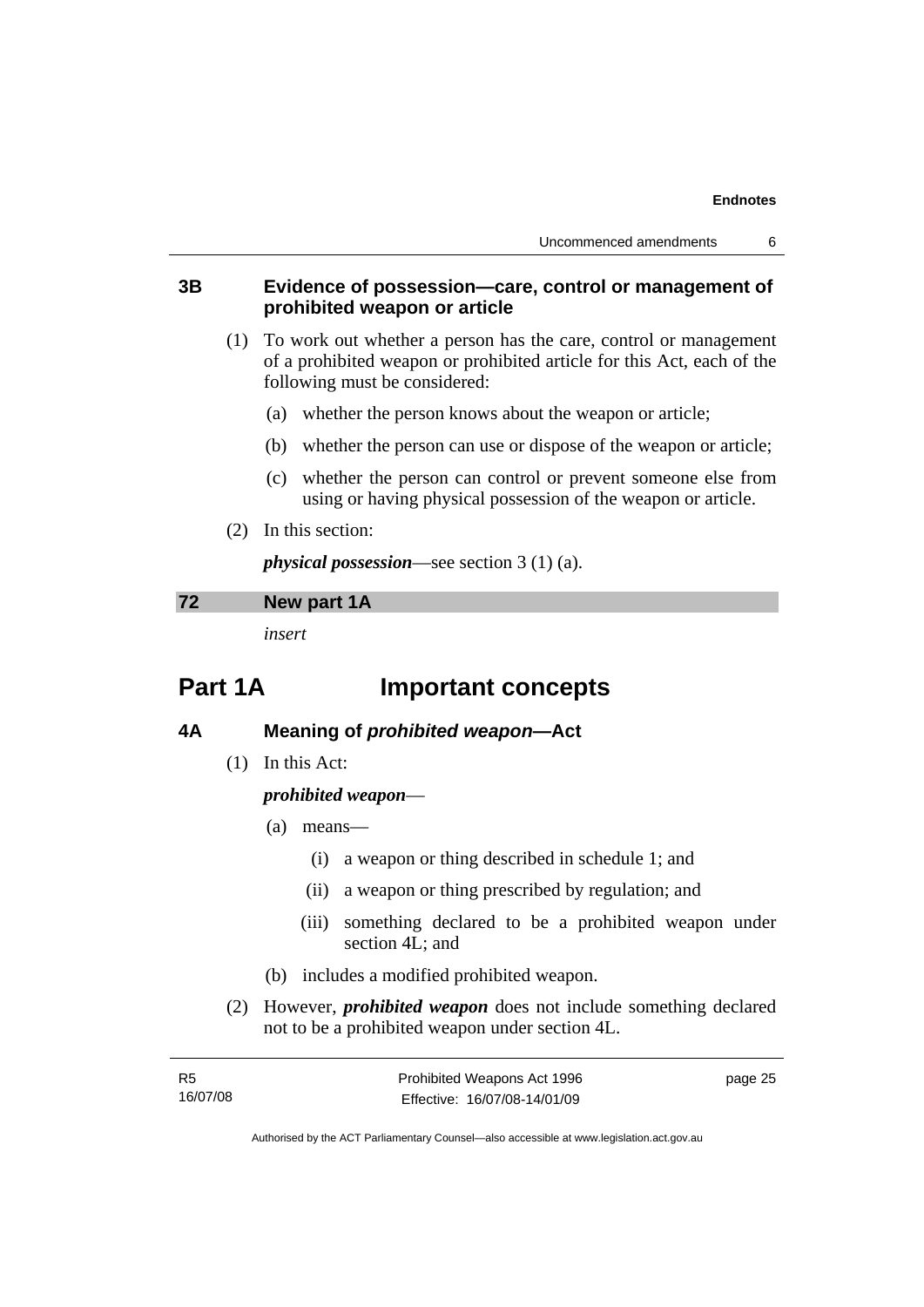| 6 | Uncommenced amendments |  |
|---|------------------------|--|
|   |                        |  |

- (3) A regulation may amend schedule 1—
	- (a) by adding the name or description of a weapon or thing; or
	- (b) by amending a name or description of a prohibited weapon to more accurately describe the weapon; or
	- (c) by omitting the name and description of a prohibited weapon.
- (4) In this section:

*modified prohibited weapon* means a weapon or thing that would be a prohibited weapon if—

- (a) it did not have something missing from it, or a defect or obstruction; or
- (b) something had not been added to it.

## **4B Meaning of** *prohibited article***—Act**

(1) In this Act:

## *prohibited article*—

- (a) means—
	- (i) an article described in schedule 2; and
	- (ii) an article prescribed by regulation; and
	- (iii) something declared to be a prohibited article under section 4L; and
- (b) includes a modified prohibited article.
- (2) However, *prohibited article* does not include something declared not to be a prohibited article under section 4L.
- (3) A regulation may amend schedule 2—
	- (a) by adding the name or description of an article; or
	- (b) by amending a name or description of a prohibited article to more accurately describe the article; or

R5 16/07/08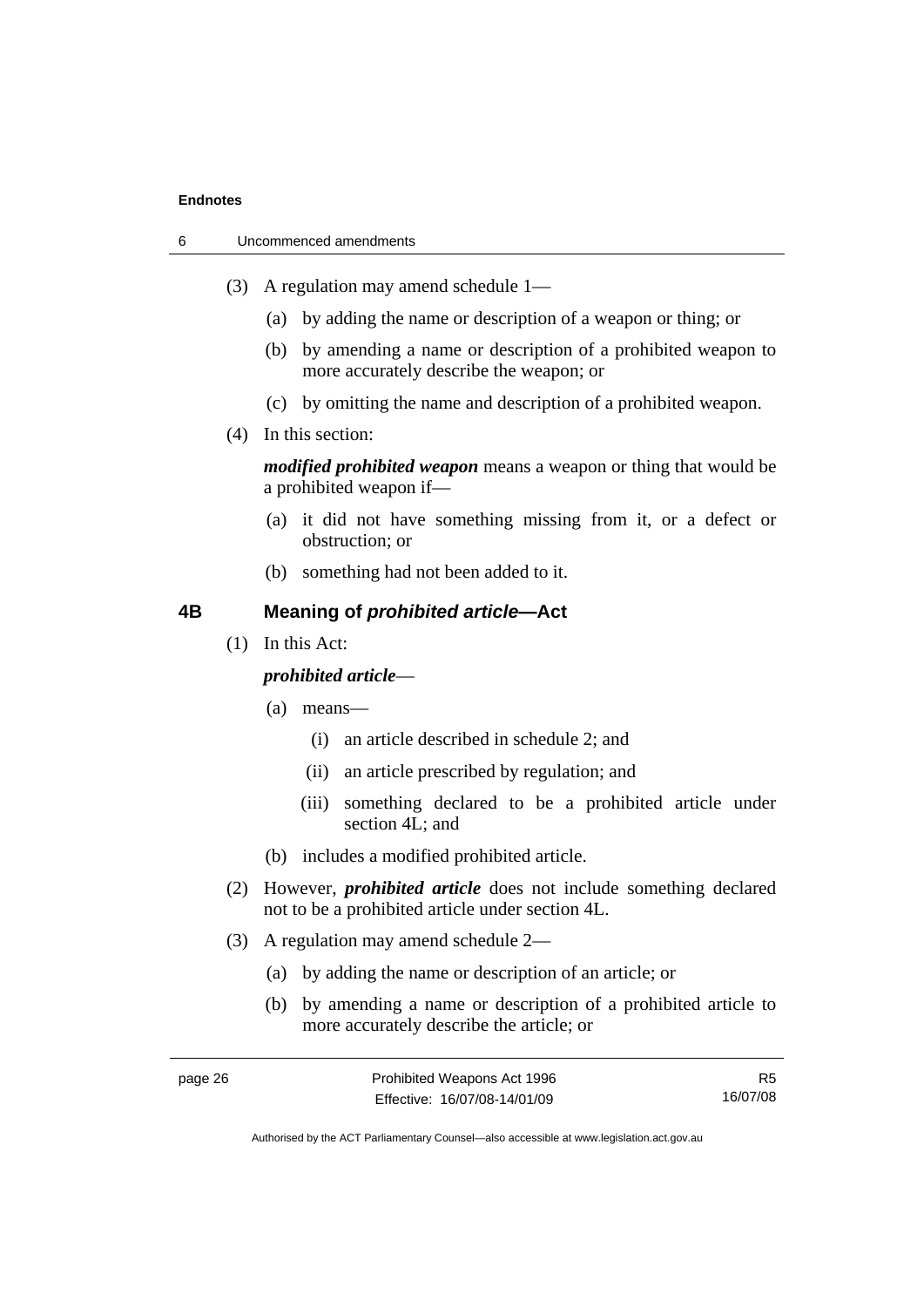- (c) by omitting the name and description of a prohibited article.
- (4) In this section:

*modified prohibited article* means an article that would be a prohibited article if—

- (a) it did not have something missing from it, or a defect or obstruction; or
- (b) something had not been added to it.

### **73 New parts 1B to 1D**

*insert* 

## **Part 1B Unregulated weapons**

## **4C Meaning of** *unregulated weapon***—Act**

In this Act:

*unregulated weapon*—a thing is an *unregulated weapon* if—

- (a) the thing is designed, made or altered to be used as a weapon; and
- (b) the only practical use of the thing is as a weapon; and
- (c) the thing is not a prohibited weapon; and
- (d) the possession or use of the thing is not authorised under this Act.

## **4CA Meaning of** *connected***—pt 1B**

In this part:

*connected*—a thing is *connected* with an offence if—

- (a) the offence has been committed in relation to it; or
- (b) it will provide evidence of the commission of the offence; or

page 27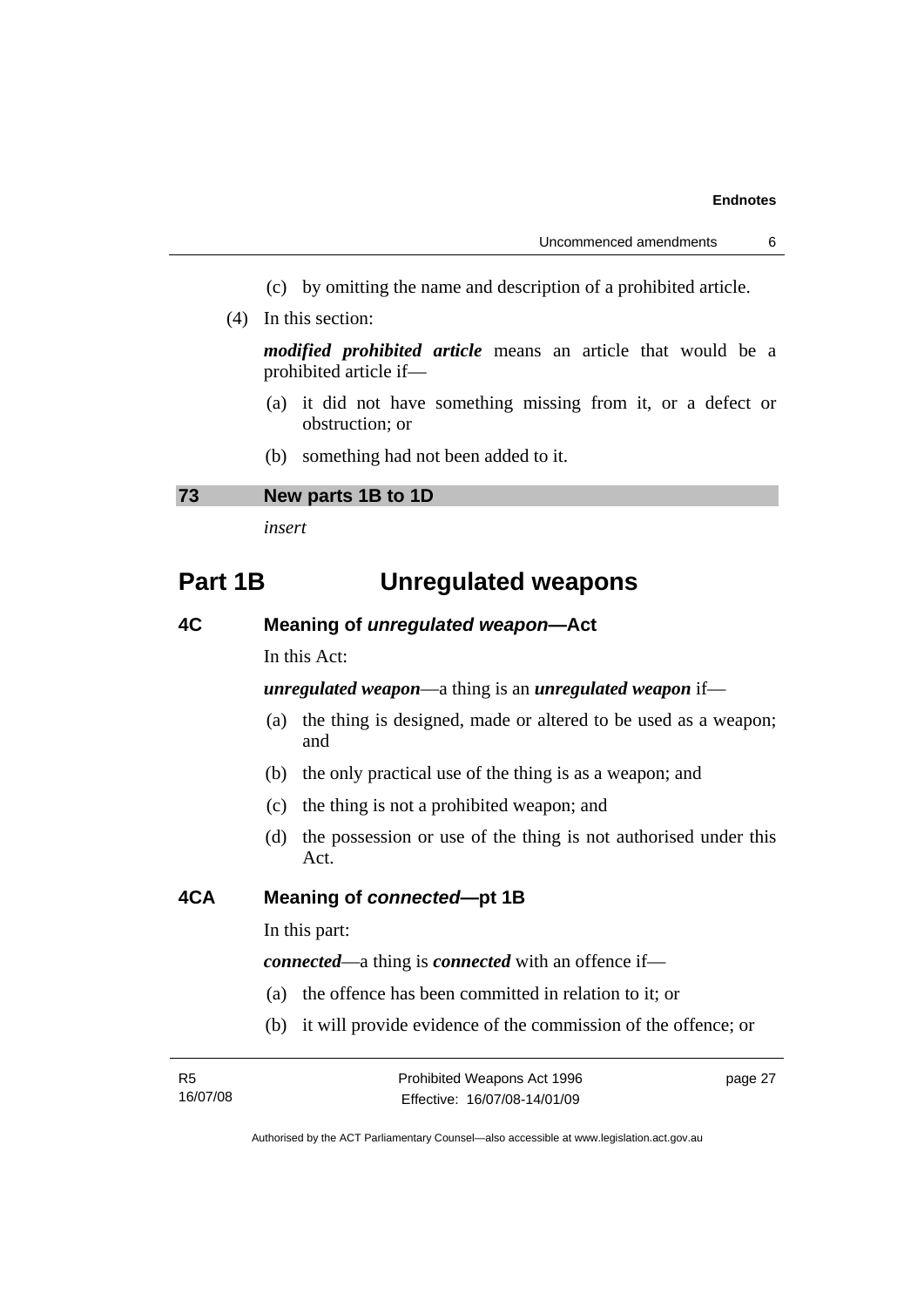| Uncommenced amendments |
|------------------------|
|                        |

 (c) it was used, is being used, or is intended to be used, to commit the offence.

## **4D Unregulated weapons—seizure by police**

A police officer may seize a thing if the police officer believes on reasonable grounds that the thing is an unregulated weapon and that the seizure is necessary—

- (a) because the thing would pose a risk to the safety of anyone if used; and
- (b) to prevent the thing from being used or concealed, lost or destroyed.

## **4E Unregulated weapons—receipt for seizure**

- (1) A police officer who seizes a thing under section 4D must give a receipt for the thing to the person from whom it was seized.
- (2) If, for any reason, it is not practicable to comply with subsection (1), the police officer must leave the receipt, secured conspicuously, at the premises where it was seized (the *place of seizure*).
- (3) The receipt must include the following:
	- (a) a description of the thing seized;
	- (b) an explanation of why the thing was seized;
	- (c) the police officer's name, and how to contact the officer;
	- (d) if the thing is removed from the place of seizure under section 4F—the address of the place to which the thing is removed.

## **4F Unregulated weapons—examination**

 (1) A police officer who seizes a thing under section 4D (Unregulated weapons—seizure by police) may remove the thing from the premises where it was seized to another place for examination or processing, for not longer than 7 days (the *7-day period*).

R5 16/07/08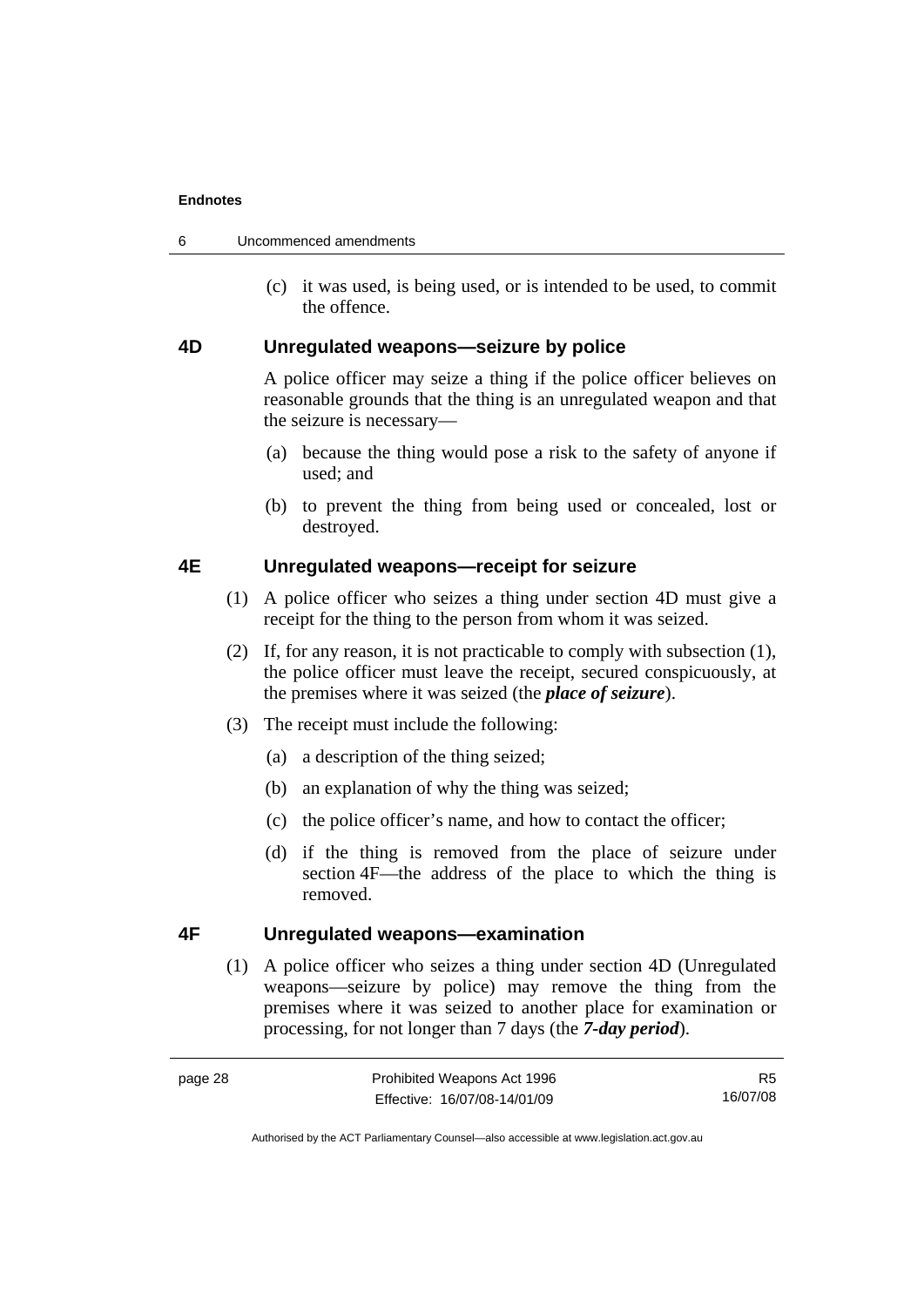- (2) A police officer may apply to the Magistrates Court for an extension of the 7-day period if the officer believes on reasonable grounds that the thing cannot be examined or processed within that time.
- (3) The police officer must, if practicable, give notice of the application to the person from whom the thing was seized, and the person is entitled to be heard on the application.
- (4) The court may order the extension if satisfied on reasonable grounds that the thing cannot be examined or processed within the 7-day period.
- (5) If a thing is moved to another place under this section, the police officer must, if practicable, tell the person from whom the thing was seized (or the person's representative) the results of the examination or processing.

## **4G Unregulated weapons—access to things seized**

A person who would, apart from the seizure, be entitled to inspect a thing seized under section 4D (Unregulated weapons—seizure by police) may inspect it.

### **4H Unregulated weapons—review of decision to seize**

- (1) The registrar must review each seizure under section 4D (Unregulated weapons—seizure by police) and order the return of the thing to the person from whom it was seized if—
	- (a) when seized, the thing was not—
		- (i) an unregulated weapon; or
		- (ii) a prohibited weapon; or
	- (b) within 30 days after the day of seizure, the thing is not a prohibited weapon; or
	- (c) the registrar has no reasonable grounds to believe that the thing is connected with an offence against any of the following:
		- (i) this Act;

| - R5     | Prohibited Weapons Act 1996  | page 29 |
|----------|------------------------------|---------|
| 16/07/08 | Effective: 16/07/08-14/01/09 |         |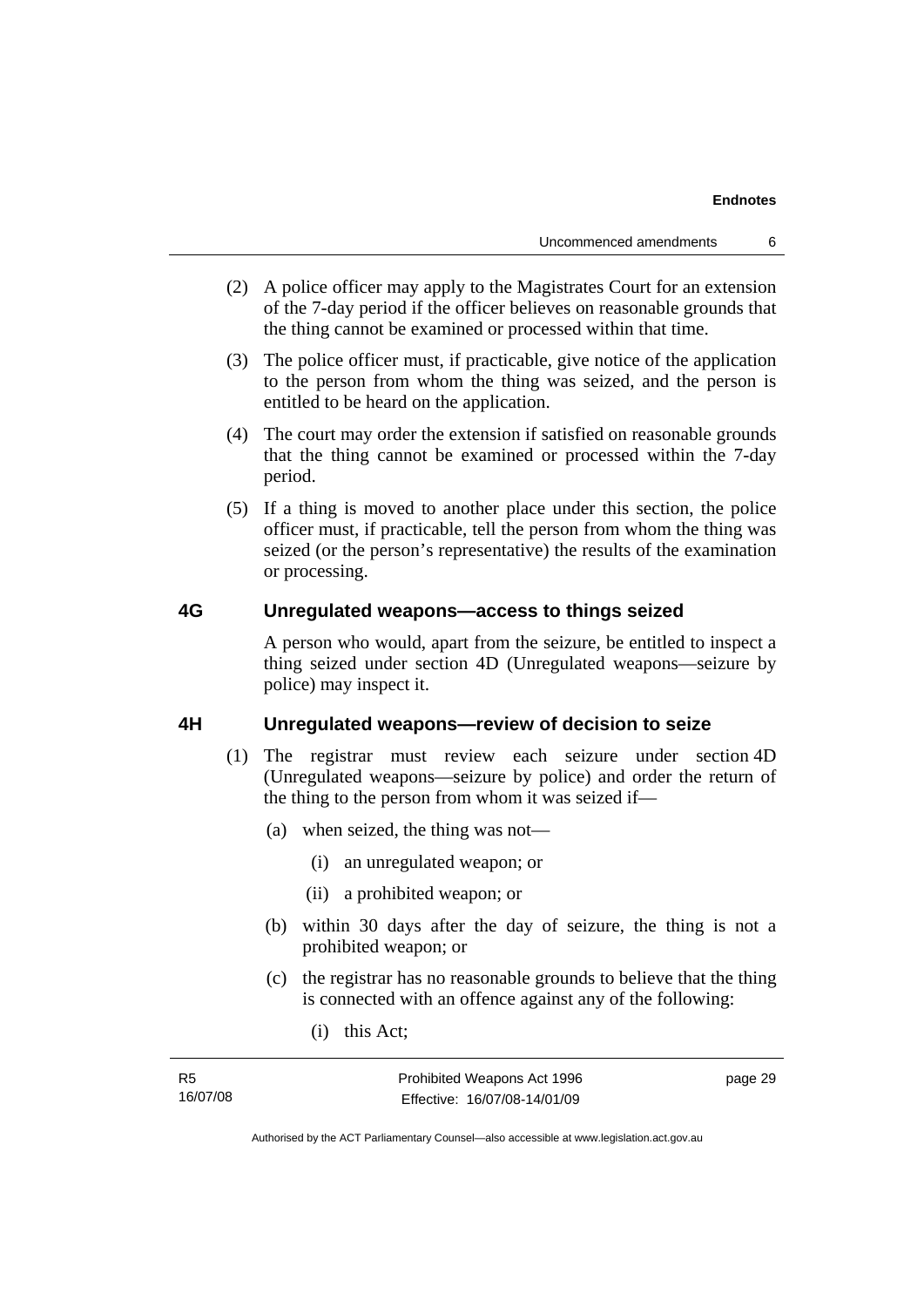- 6 Uncommenced amendments
	- (ii) the *Firearms Act 1996*;
	- (iii) the *Crimes Act 1900;*
	- (iv) the Criminal Code;
	- (v) another law prescribed by regulation.
	- (2) If a thing is ordered to be returned under subsection (1) to the person from whom it was seized, but it cannot be returned, the Territory must pay reasonable compensation to the owner of the thing for its loss.
	- (3) In this section:

*offence* includes an offence that there are reasonable grounds for believing has been, is being or will be, committed.

## **4I Unregulated weapons—forfeiture**

- (1) A thing seized under section 4D (Unregulated weapons—seizure by police) is forfeited to the Territory if there is no requirement under section 4H—
	- (a) to return the thing to the person from whom it was seized; or
	- (b) to pay compensation for the thing.
- (2) A thing forfeited to the Territory may be destroyed or otherwise disposed of as the chief executive directs.

## **Part 1C Minister's guidelines**

## **4K Minister's guidelines**

- (1) The Minister may make guidelines about the making of a decision by the registrar under section 4L.
- (2) The registrar must comply with any guidelines under this section.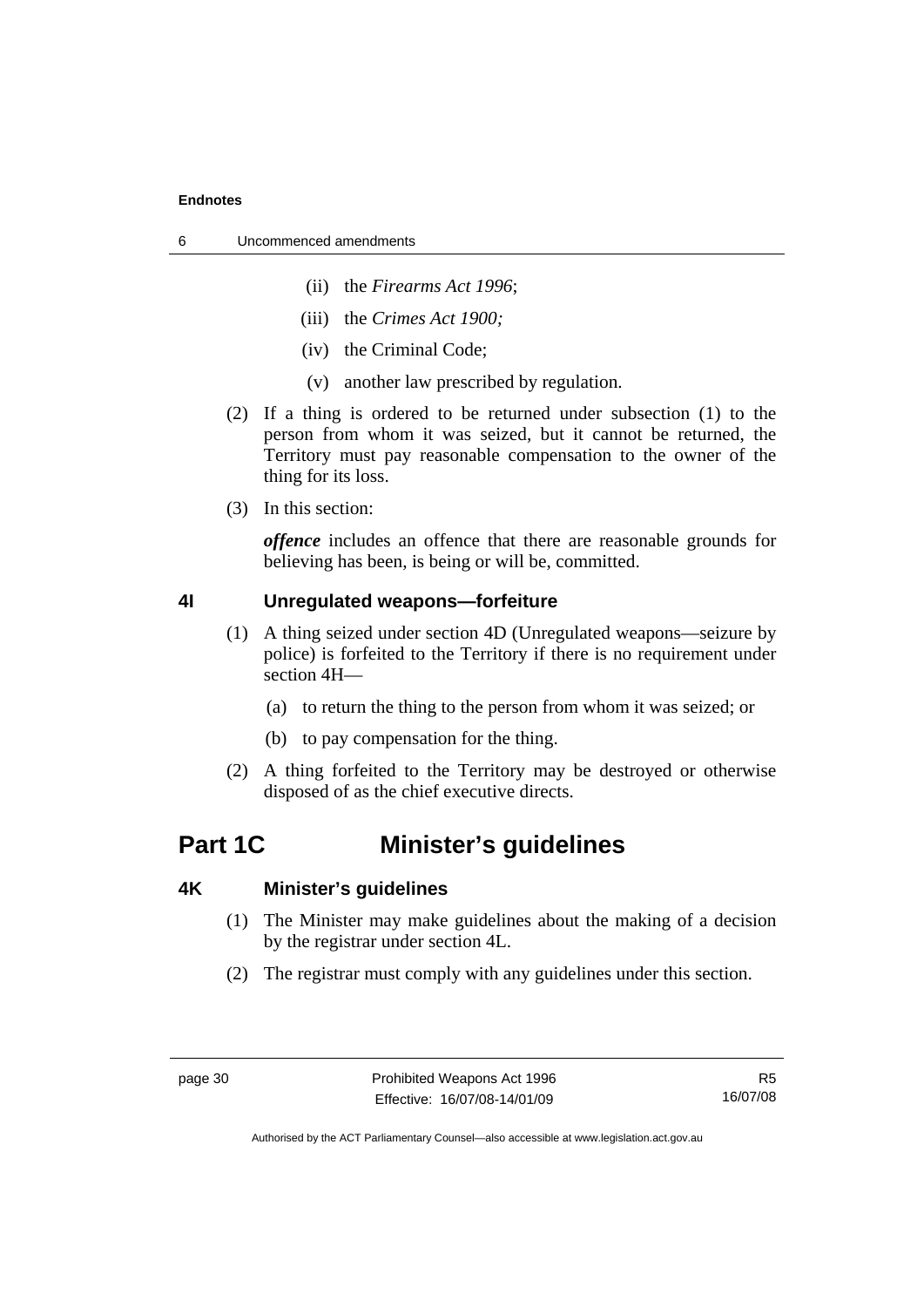- (3) A guideline is a disallowable instrument.
	- *Note* A disallowable instrument must be notified, and presented to the Legislative Assembly, under the Legislation Act.

## **Part 1D Declarations about prohibited articles and weapons**

## **4L Prohibited articles and weapons declarations by registrar**

- (1) The registrar may, in accordance with any guidelines under section 4K (Minister's guidelines), do any of the following:
	- (a) declare something to be a prohibited article;
	- (b) declare an unregulated weapon to be a prohibited weapon;
	- (c) declare that something is not a prohibited article or prohibited weapon.
- (2) A declaration remains in force for 3 months beginning on the day after the day the declaration is notified under the Legislation Act.
- (3) A declaration is a disallowable instrument.
	- *Note* A disallowable instrument must be notified, and presented to the Legislative Assembly, under the Legislation Act.
- (4) The registrar must also publish the declaration in a daily newspaper circulating in the ACT.

## **4M Effect of certain declarations**

A person does not commit an offence against this Act in relation to the possession or use of a thing that is the subject of a declaration under section  $4L(1)(a)$  or (b) if the elements of the offence happen less than 2 days after the day the declaration is notified under the Legislation Act.

page 31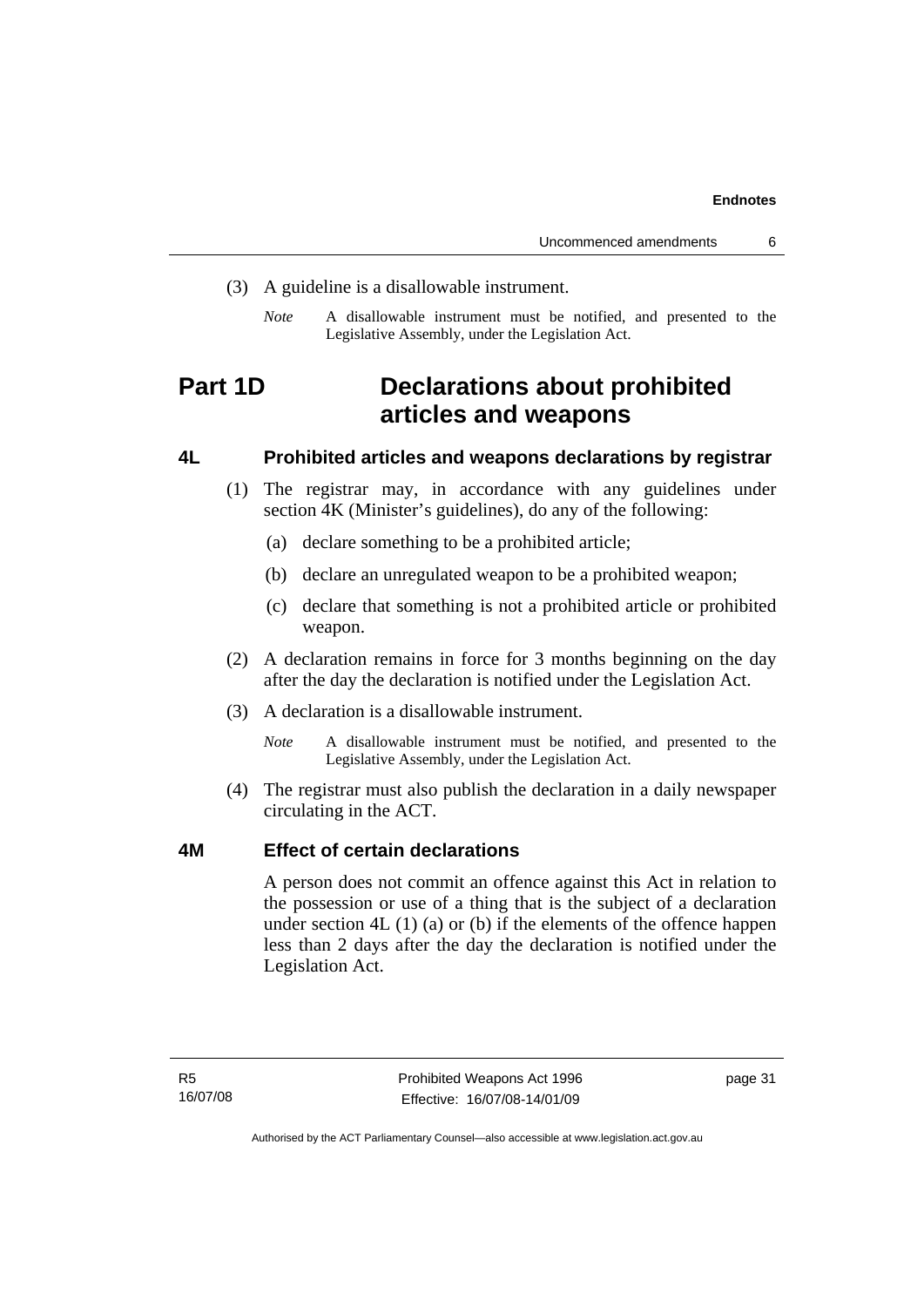| 6 | Uncommenced amendments |
|---|------------------------|
|---|------------------------|

## **74 Part 2 heading**

*substitute* 

## **Part 2 Offences**

#### **75 Sections 5 and 6**

*substitute* 

## **5 Offence—unauthorised possession or use of prohibited weapons**

A person commits an offence if the person—

- (a) possesses or uses a prohibited weapon; and
- (b) is not authorised by a permit, or otherwise under this Act, to possess or use the weapon.

Maximum penalty: 500 penalty units, imprisonment for 5 years or both.

*Note* A reference to an Act includes a reference to the statutory instruments made or in force under the Act, including any regulation (see Legislation Act, s 104).

## **6 Offence—unauthorised possession or use of prohibited articles**

A person commits an offence if the person—

(a) possesses or uses a prohibited article; and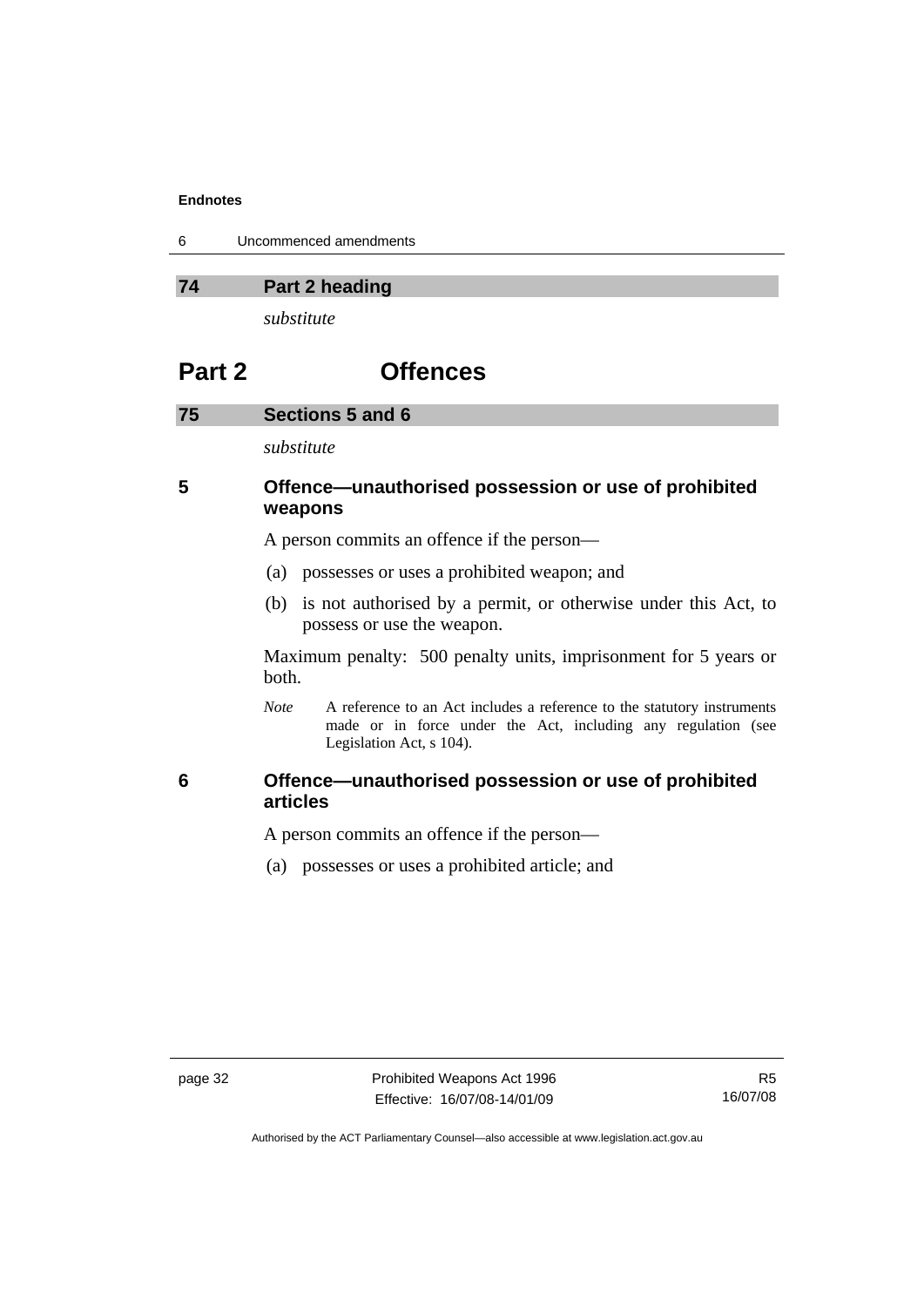(b) is not authorised by a permit, or otherwise under this Act, to possess or use the article.

Maximum penalty: 200 penalty units, imprisonment for 2 years or both.

*Note* A reference to an Act includes a reference to the statutory instruments made or in force under the Act, including any regulation (see Legislation Act, s 104).

### **77 Section 8**

*substitute* 

## **8 Offence—disposal of prohibited weapons and articles by unauthorised holders**

- (1) A person commits an offence if—
	- (a) the person has possession of a prohibited weapon or prohibited article; and
	- (b) the person is not, or is no longer, authorised by a permit or otherwise under this Act to possess the weapon or article; and
	- (c) within 7 days after the day the person comes into possession of, or is no longer authorised to possess, the weapon or article, the person fails—
		- (i) to surrender the weapon or article to a police officer; or
		- (ii) to dispose of the weapon or article to someone who is authorised by a permit to possess it.

Maximum penalty: 50 penalty units, imprisonment for 6 months or both.

- (2) A person does not contravene any other provision of this Act because the person—
	- (a) disposed of or surrendered a prohibited weapon or prohibited article in accordance with this section; or

page 33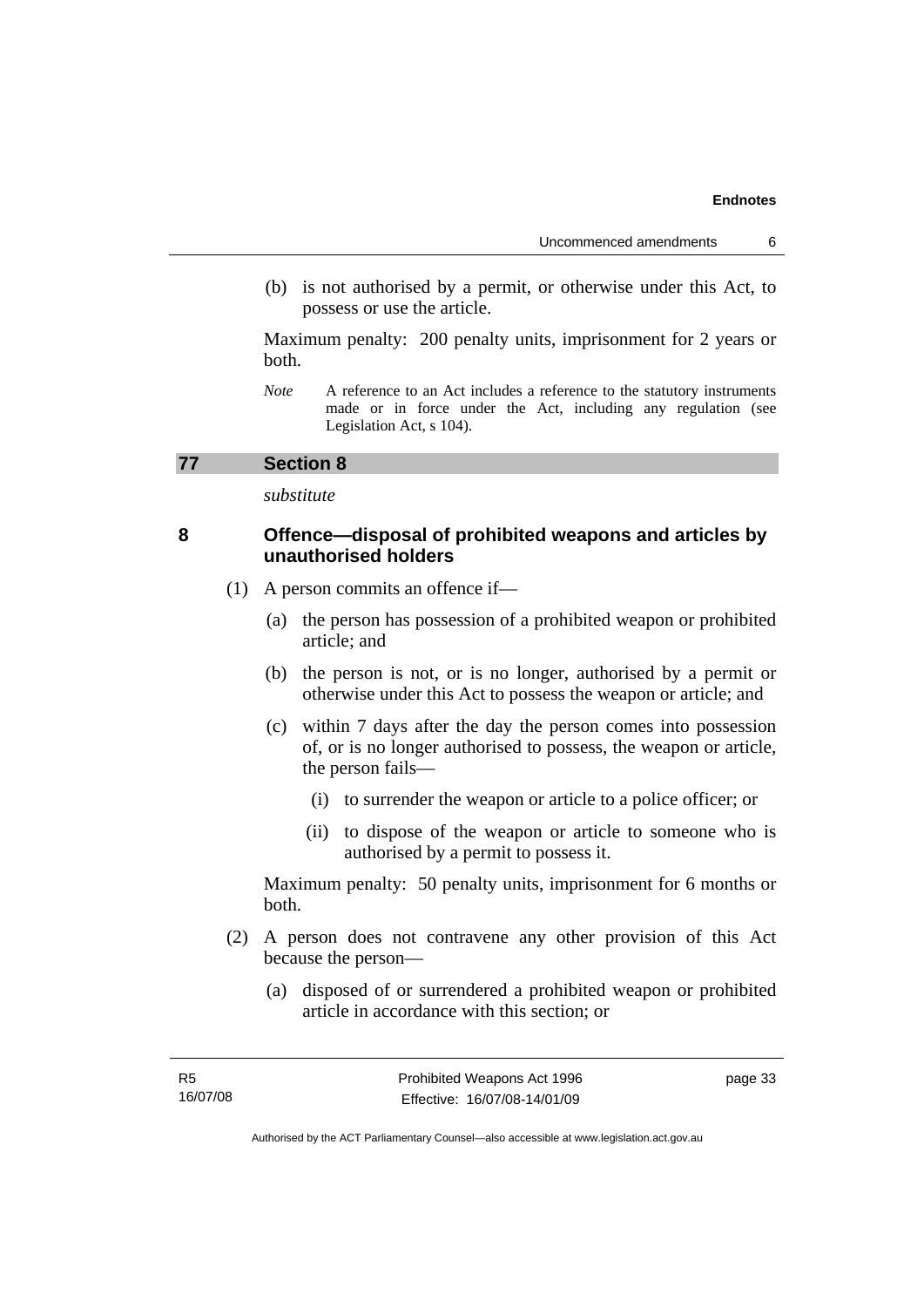| 6 | Uncommenced amendments |
|---|------------------------|
|---|------------------------|

 (b) accepted a prohibited weapon or prohibited article under this section.

### **78 Section 17**

*substitute* 

## **17 Evidentiary provisions**

A certificate signed by the registrar stating the following is evidence of the matter stated:

- (a) at a stated time or during a stated period, a stated person was, or was not, the holder of a stated permit (or of a permit for a stated prohibited weapon or prohibited article);
- (b) a permit was or was not, on a day or during a stated period, subject to a stated condition.

## **17A Determination of fees**

- (1) The Minister may determine fees for this Act.
	- *Note* The Legislation Act contains provisions about the making of determinations and regulations relating to fees (see pt 6.3).
- (2) A determination is a disallowable instrument.
	- *Note* A disallowable instrument must be notified, and presented to the Legislative Assembly, under the Legislation Act.

## **79 Approved forms Section 18**

*omit* 

Minister

*substitute* 

registrar

page 34 Prohibited Weapons Act 1996 Effective: 16/07/08-14/01/09

R5 16/07/08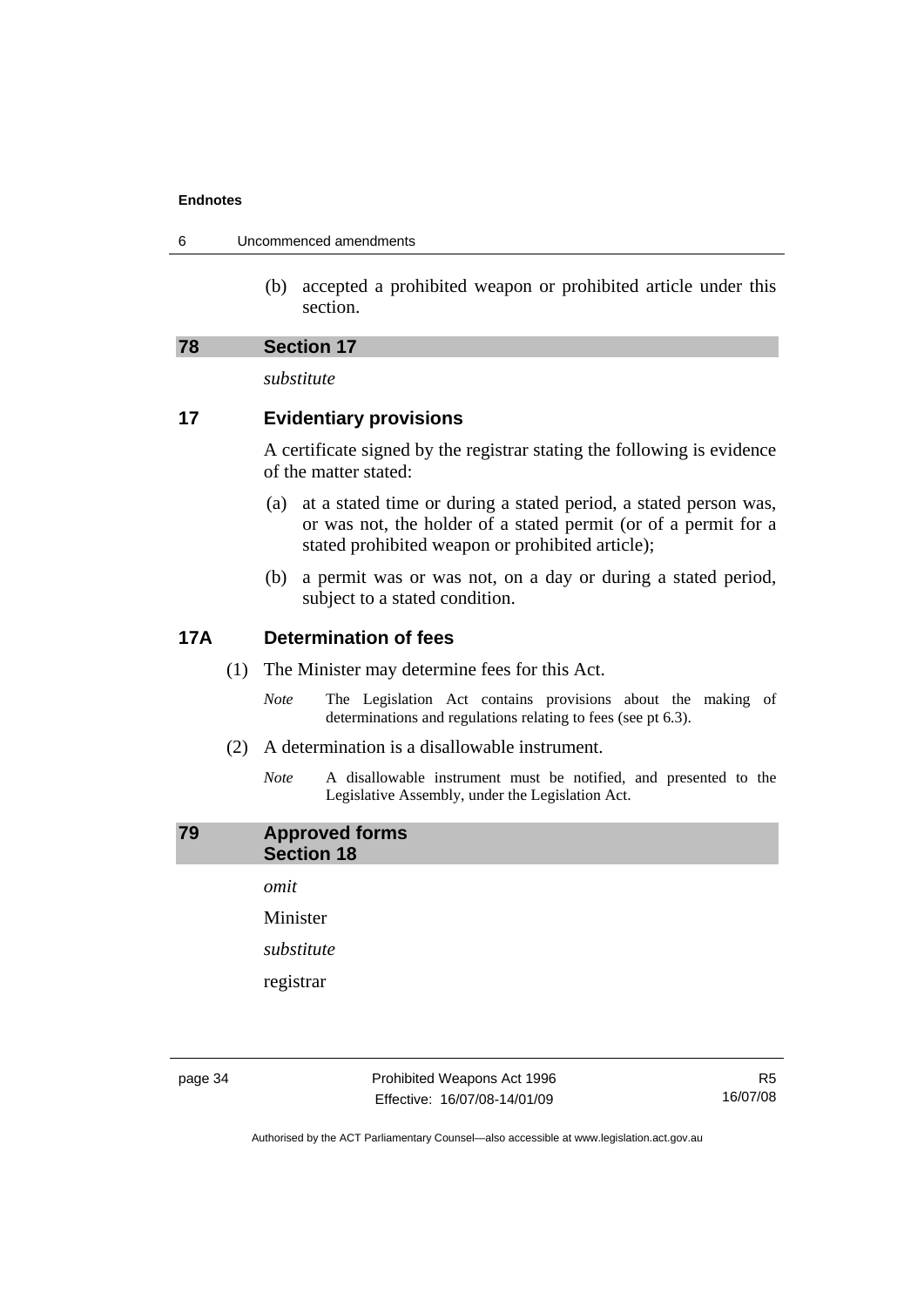**80 New part 5** 

## **Part 5 Transitional**

## **50 Definitions—pt 5**

In this part:

*commencement day* means the day 1 year after the day the *Firearms Amendment Act 2008* is notified.

*dispose*, of a prohibited weapon or article, means sell, give away or otherwise transfer possession of the weapon or article.

*pre-commencement Act* means this Act as in force at any time before the commencement day.

## **51 Pre-commencement Act—permitted weapons and articles generally**

- (1) This section applies to a weapon or article that—
	- (a) is not, before the commencement day, a prohibited weapon or prohibited article; and
	- (b) will be, on the commencement day, a prohibited weapon or prohibited article.
- (2) A person may apply to the registrar for a permit for the weapon or article at any time before the commencement day.
- (3) For an application mentioned in subsection (2), section 9 (Permits), section 13 (Surrender of cancelled permit) and section 14 (Review of decisions) apply as if the weapon or article were a prohibited weapon or prohibited article.
- (4) The person is exempt from any fee that would otherwise be payable to the registrar for—
	- (a) the application; and

page 35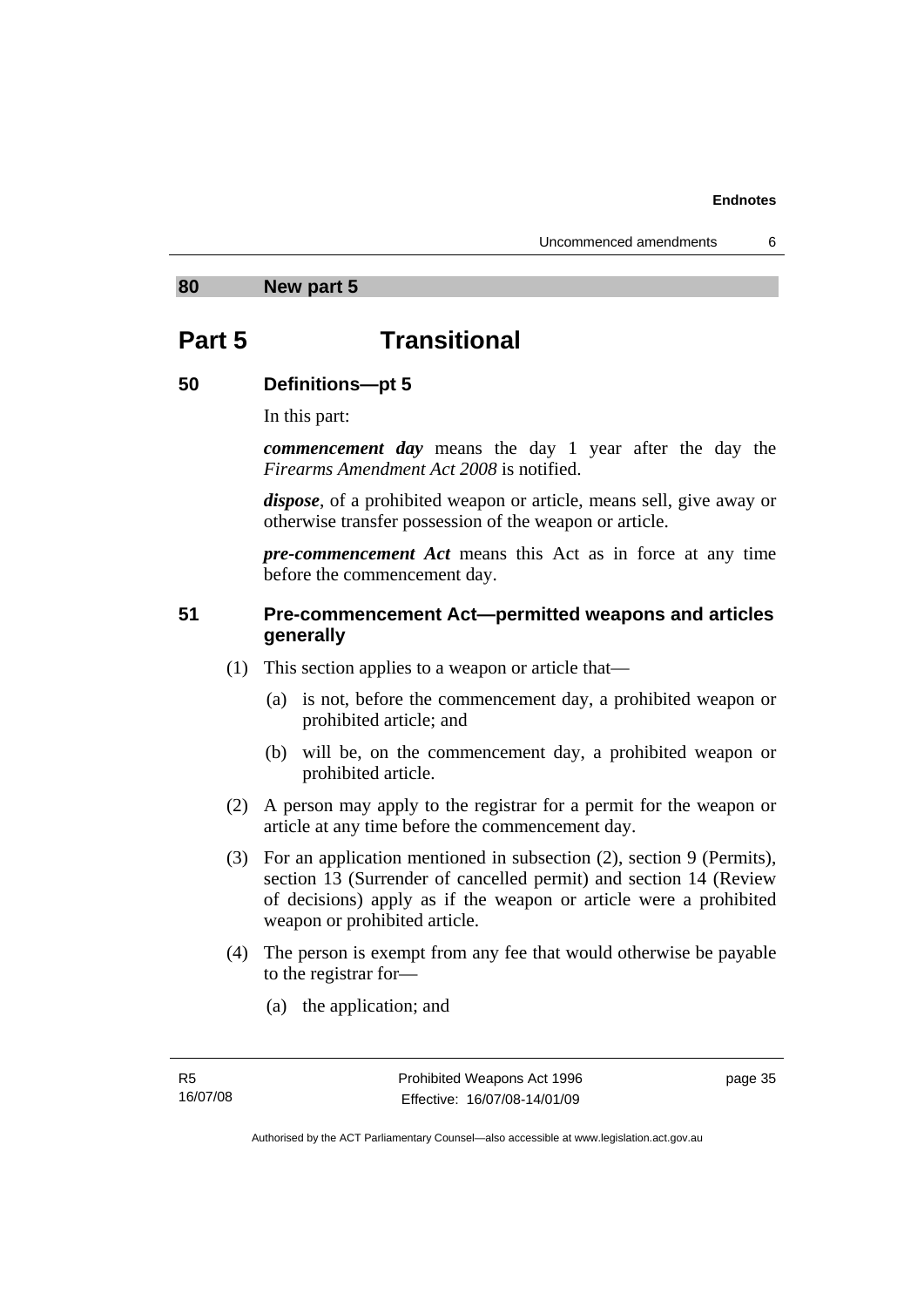| 6 | Uncommenced amendments |
|---|------------------------|
|---|------------------------|

- (b) if a permit is issued to the person—the issue of the permit.
- (5) A person may before the commencement day—
	- (a) surrender the weapon or article to a police officer; or
	- (b) dispose of the weapon or article to someone who is authorised by a permit to possess it.
- (6) A weapon or article surrendered under this section—
	- (a) is forfeited to the Territory; and
	- (b) may be destroyed or otherwise disposed of as the chief executive directs.

## **52 Pre-commencement Act—permitted weapons and articles—late application for permit**

- (1) This section applies if—
	- (a) a person applies under section 51 for a permit for a weapon or article during the period beginning 30 days before the commencement day; and
	- (b) the registrar has not decided whether to issue or refuse to issue the permit before the commencement day.
- (2) The person does not commit an offence against this Act in relation to the possession or use of the weapon or article if the elements of the offence happen—
	- (a) during the period the registrar is deciding; and
	- (b) if the registrar decides to refuse to issue the permit—during the period of 7 days (the *7-day period*) beginning on the day after the day the person receives notice of the registrar's decision.
- (3) A person mentioned in subsection (2) (b) may, during the 7-day period—
	- (a) surrender the weapon or article to a police officer; or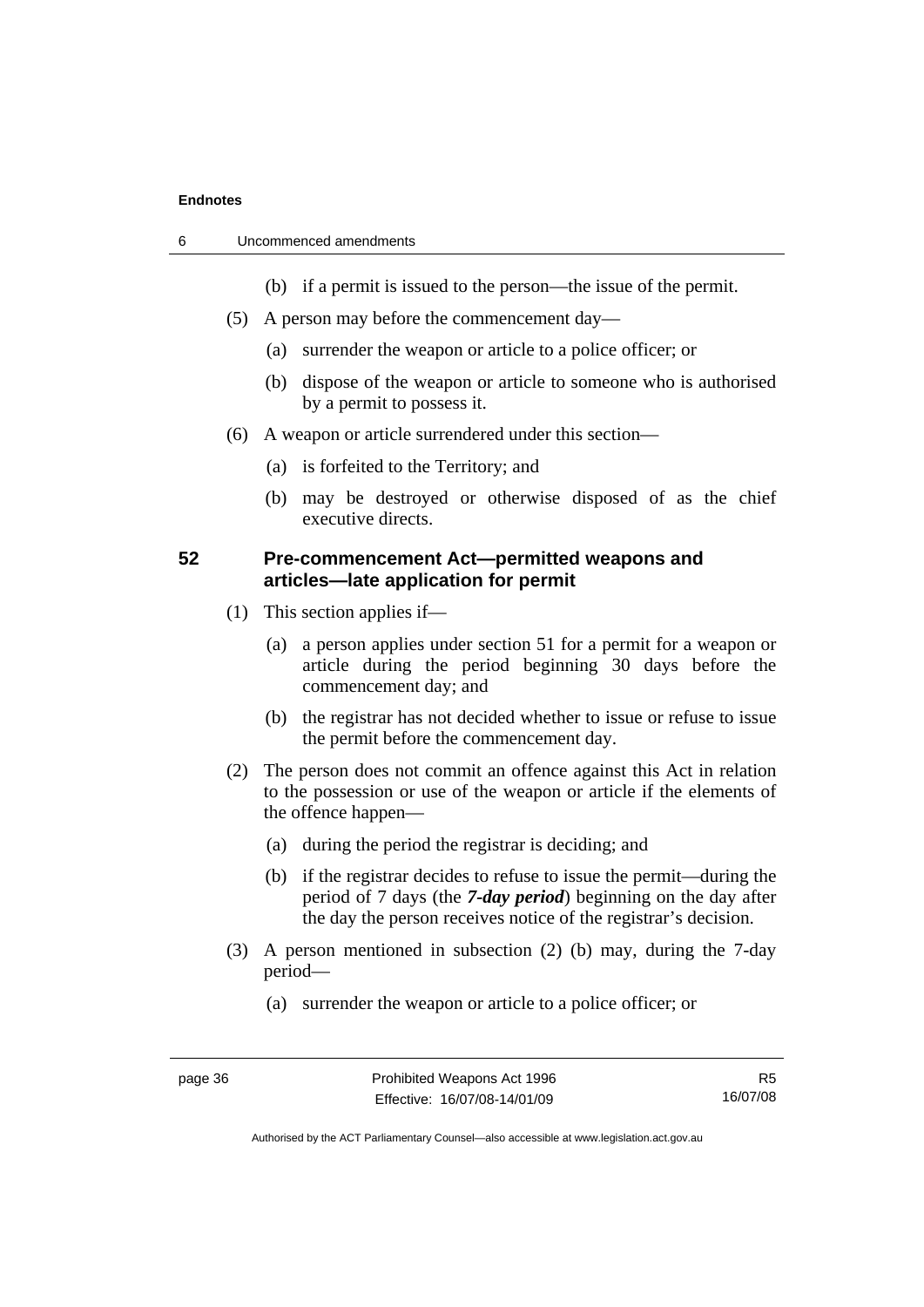- (b) dispose of the weapon or article to someone who is authorised by a permit to possess it; or
- (c) if the person decides to apply to the AAT for a review of the decision of the registrar to refuse to issue the permit—ask the registrar to store the weapon or article until the application, and any subsequent appeal, are finally decided.
- (4) If the person's application or appeal is successful, the weapon or article must be returned to the person.
- (5) If the person's application or appeal is not successful, the weapon or article is taken to be surrendered to the registrar.
- (6) A weapon or article surrendered under this section—
	- (a) is forfeited to the Territory; and
	- (b) may be destroyed or otherwise disposed of as the chief executive directs.

### **53 Transitional regulations**

- (1) A regulation may prescribe transitional matters necessary or convenient to be prescribed because of the enactment of the *Firearms Amendment Act 2008*.
- (2) A regulation may modify this part to make provision in relation to anything that, in the Executive's opinion, is not, or is not adequately or appropriately, dealt with in this part.
- (3) A regulation under subsection (2) has effect despite anything else in this Act or another territory law.

## **54 Expiry—pt 5**

This part expires 1 year after the commencement day.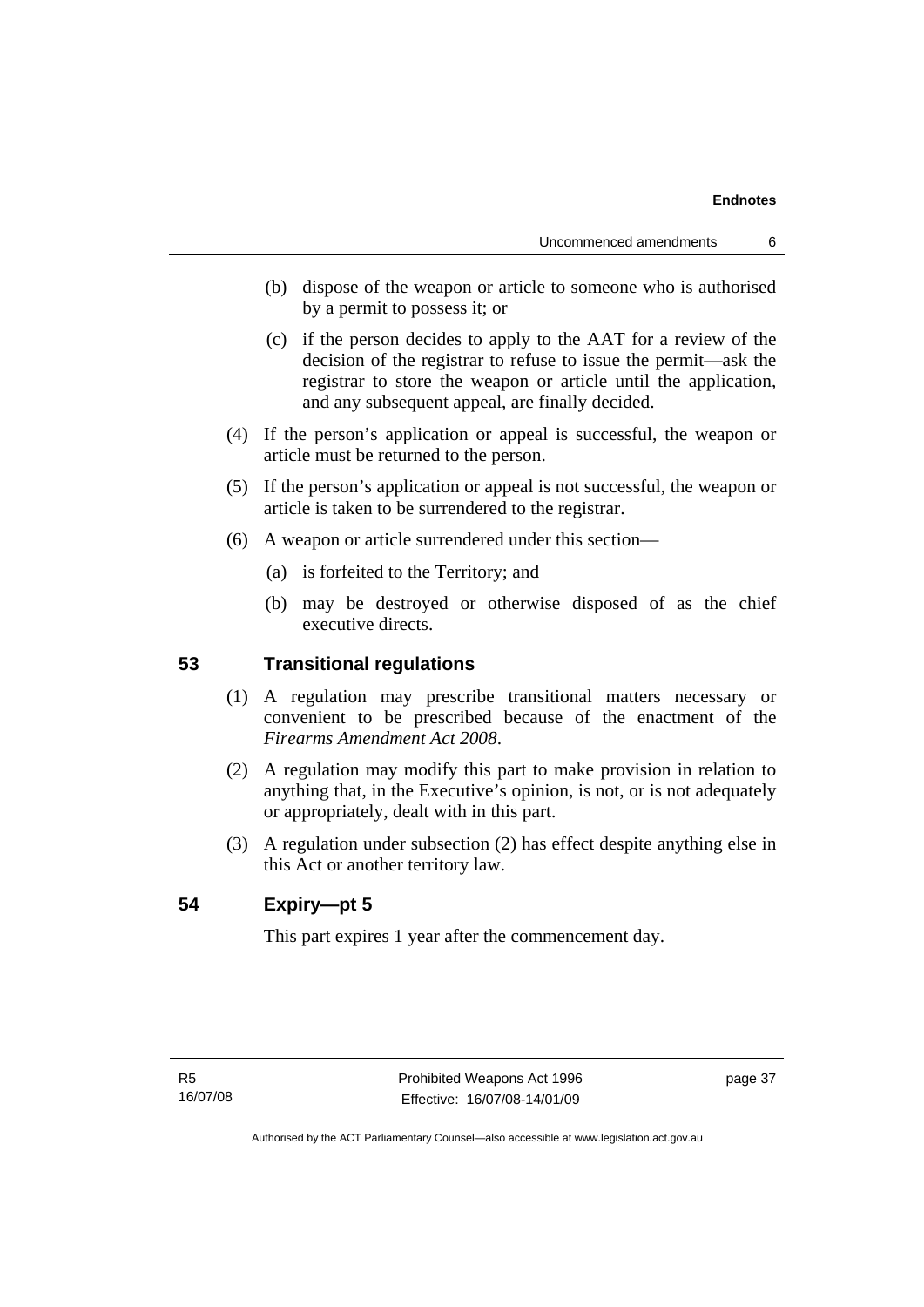6 Uncommenced amendments

**82 Schedule 1** 

*substitute* 

# **Schedule 1 Prohibited weapons**

(see s 4A)

## **Part 1.1** Prohibited bladed weapons

| column 1<br>item | column <sub>2</sub> | description |                                                                                                                            |                            |
|------------------|---------------------|-------------|----------------------------------------------------------------------------------------------------------------------------|----------------------------|
| 1                |                     |             | a flick knife or other similar device that has a blade folded or<br>recessed into the handle which opens automatically by— |                            |
|                  | (a)                 |             | gravity or centrifugal force; or                                                                                           |                            |
|                  | (b)                 |             | pressure applied to a button, spring or device in or attached<br>to the handle of the device                               |                            |
| $\overline{2}$   |                     |             | a sheath knife or other similar device that has a sheath that<br>withdraws into the handle by-                             |                            |
|                  | (a)                 |             | gravity or centrifugal force; or                                                                                           |                            |
|                  | (b)                 |             | pressure applied to a button, spring or device in or attached<br>to the handle of the device                               |                            |
| 3                |                     | instrument- | a dagger or other similar device, that has a sharp-pointed stabbing                                                        |                            |
|                  | (a)                 |             | that can be concealed on the person; and                                                                                   |                            |
|                  | (b)                 | $that$ —    |                                                                                                                            |                            |
|                  |                     | (i)         | has a flat blade with cutting edges (whether serrated<br>or non-serrated) along the length of both sides; or               |                            |
|                  |                     | (ii)        | has a needle-like blade, the cross section of which is<br>elliptical or has three or more sides; and                       |                            |
|                  |                     | (iii)       | is not a sword or bayonet                                                                                                  |                            |
| page 38          |                     |             | Prohibited Weapons Act 1996<br>Effective: 16/07/08-14/01/09                                                                | R <sub>5</sub><br>16/07/08 |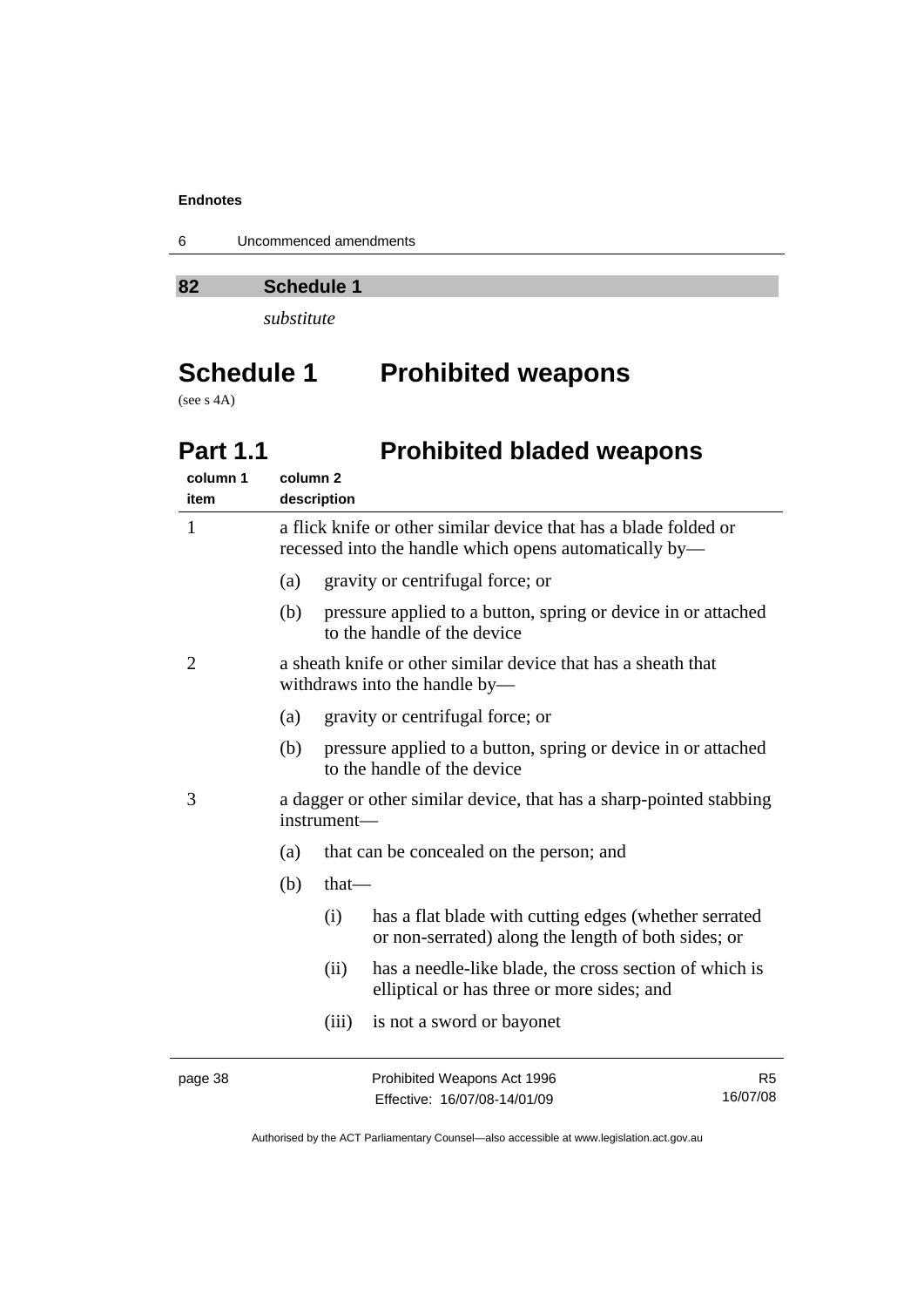Uncommenced amendments 6

| column 1<br>item | column <sub>2</sub><br>description                                                                                                                                                          |
|------------------|---------------------------------------------------------------------------------------------------------------------------------------------------------------------------------------------|
|                  | <b>Example</b>                                                                                                                                                                              |
|                  | Urban Skinner push dagger                                                                                                                                                                   |
|                  | Note<br>An example is part of the Act, is not exhaustive and may extend, but<br>does not limit, the meaning of the provision in which it appears (see<br>Legislation Act, s 126 and s 132). |
| 4                | a butterfly knife, balisong or other similar device that consists of a<br>blade (whether single-edged or multi-edged) or spike that—                                                        |
|                  | (a)<br>fits within 2 handles attached to the blade or spike by<br>transverse pivot points; and                                                                                              |
|                  | (b)<br>can be opened by gravity or centrifugal force                                                                                                                                        |
| 5                | a star knife or other similar device that—                                                                                                                                                  |
|                  | consists of 2 or more angular points, blades or spikes that<br>(a)<br>spreads out about a central axis point; and                                                                           |
|                  | (b)<br>is designed to spin around the knife's central axis point in<br>flight when thrown at a target                                                                                       |
| 6                | a trench knife or other similar device that—                                                                                                                                                |
|                  | (a)<br>consists of a blade (whether single-edged or multi-edged) or<br>spike; and                                                                                                           |
|                  | is fitted with a handle made of a hard substance; and<br>(b)                                                                                                                                |
|                  | is either made or modified to be fitted over the knuckles of<br>(c)<br>the hand of the user-                                                                                                |
|                  | (i)<br>to protect the knuckles; and                                                                                                                                                         |
|                  | to increase the effect of a punch or blow<br>(ii)                                                                                                                                           |
| 7                | a knife that can discharge a blade as a projectile by a spring<br>mechanism or other means (known as a ballistic knife)                                                                     |
| 8                | a blade, knife or axe that is either made or modified to be thrown                                                                                                                          |

R5 16/07/08 page 39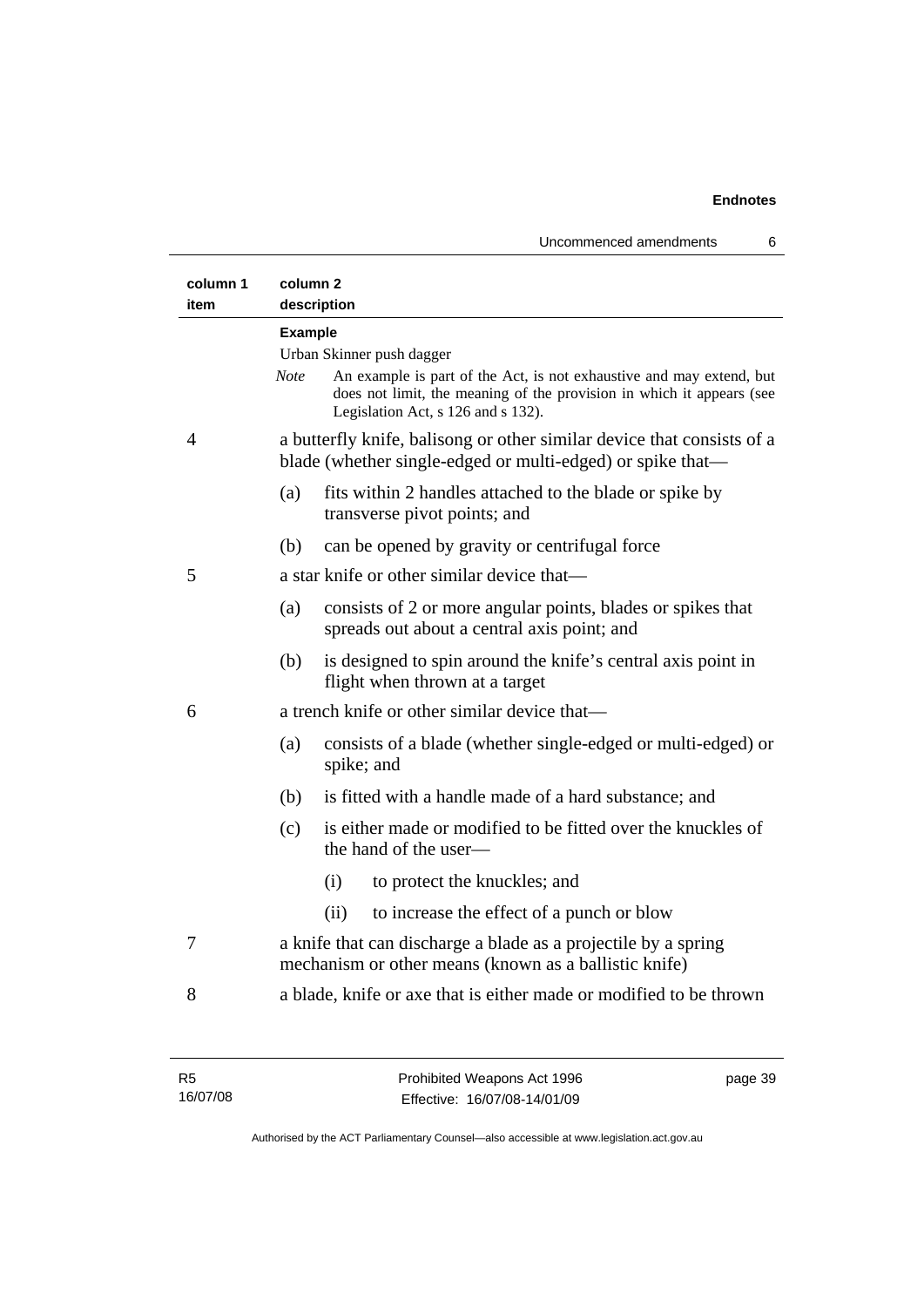| 6<br>Uncommenced amendments |                                                                                                                                            |  |
|-----------------------------|--------------------------------------------------------------------------------------------------------------------------------------------|--|
| column 1<br>item            | column 2<br>description                                                                                                                    |  |
|                             | a claw (known as a hand or foot claw) made or modified to be<br>attached to or worn on the hand or foot to cause injury to<br>someone else |  |

# Part 1.2 **Prohibited hand weapons**

| column 1<br>item | column <sub>2</sub><br>description                                                                                                                                                           |
|------------------|----------------------------------------------------------------------------------------------------------------------------------------------------------------------------------------------|
| $\mathbf{1}$     | a knuckle-duster or other similar device, made or modified to be<br>fitted over the knuckles of the hand of the user—                                                                        |
|                  | (a)<br>to protect the knuckles; and                                                                                                                                                          |
|                  | to increase the effect of a punch or other blow<br>(b)                                                                                                                                       |
| 2                | a sap glove or other weighted glove (including a fingerless glove)<br>made or modified to be used as a weapon                                                                                |
| 3                | a studded glove, or other similar hand covering, that incorporates<br>protrusions designed to puncture or bruise the skin                                                                    |
| 4                | a mace or other similar device (other than a ceremonial mace<br>made for use solely as a symbol of authority on ceremonial<br>occasions) that-                                               |
|                  | (a)<br>can cause injury; and                                                                                                                                                                 |
|                  | consists of a club or staff fitted with a flanged or spiked<br>(b)<br>head                                                                                                                   |
| 5                | a flail or other similar device consisting of a staff or handle that<br>has fitted to 1 end, by any means, a freely swinging part armed<br>with spikes or studded with any protruding matter |
| 6                | a whip, the lash of which is comprised completely or partly of<br>metal                                                                                                                      |
| 7                | a cat-o'-nine-tails or other similar device whether or not it has<br>9 lashes                                                                                                                |
|                  |                                                                                                                                                                                              |

page 40 **Prohibited Weapons Act 1996** Effective: 16/07/08-14/01/09

R5 16/07/08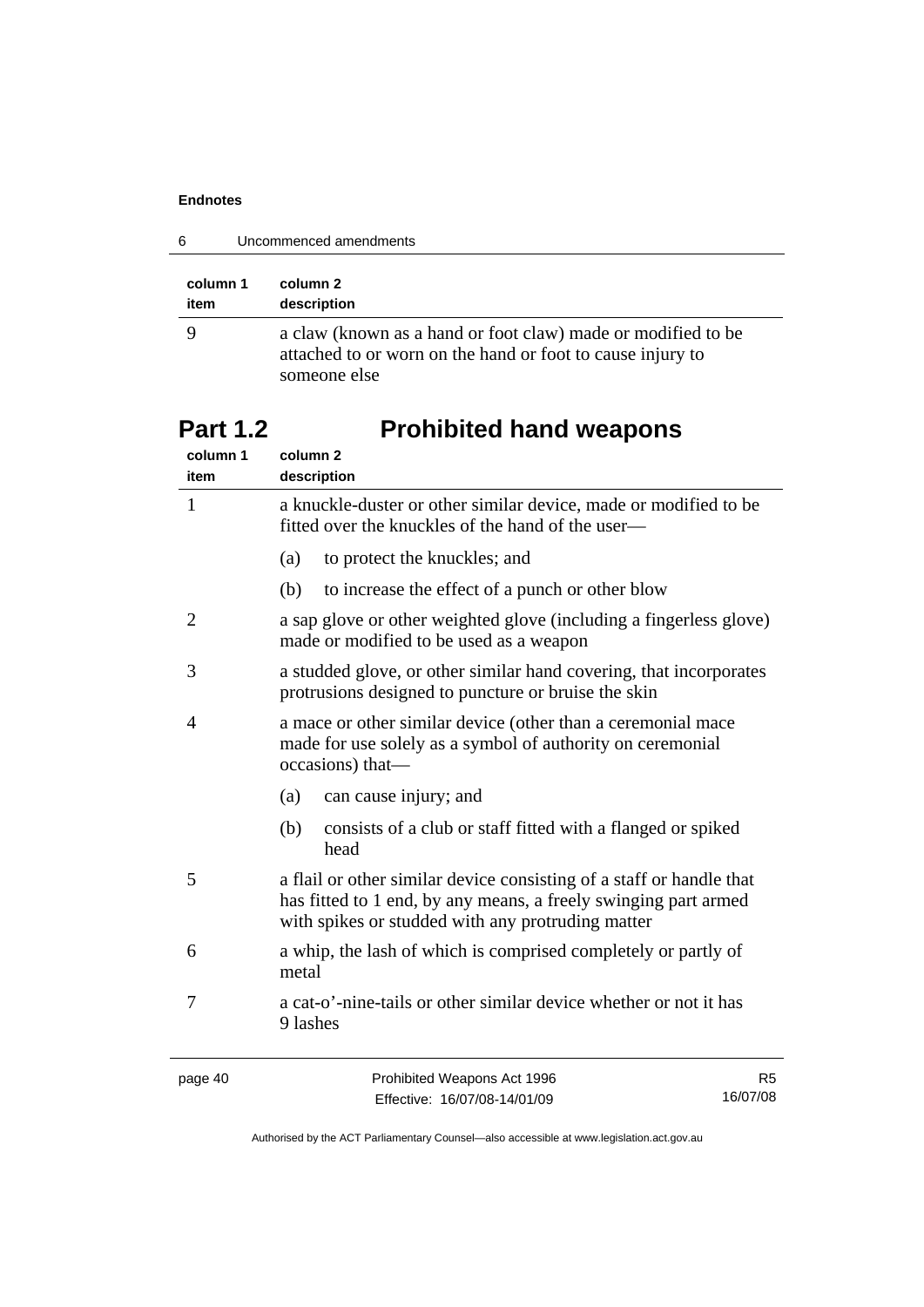| column 1<br>item | column 2<br>description                                                                            |
|------------------|----------------------------------------------------------------------------------------------------|
| 8                | nunchakus or kung-fu sticks or other similar device                                                |
| 9                | a side-handled baton or other similar device that—                                                 |
|                  | consists of a baton, staff or rod; and<br>(a)                                                      |
|                  | (b)<br>is made of a hard substance; and                                                            |
|                  | has fitted to 1 side a handle (whether or not permanently<br>(c)<br>fixed)                         |
| 10               | an extendable or telescopic baton, made or modified so that the<br>length of the baton extends by— |
|                  | gravity; or<br>(a)                                                                                 |
|                  | centrifugal force; or<br>(b)                                                                       |
|                  | pressure applied to a button, spring or device in or attached<br>(c)<br>to the handle of the baton |
|                  |                                                                                                    |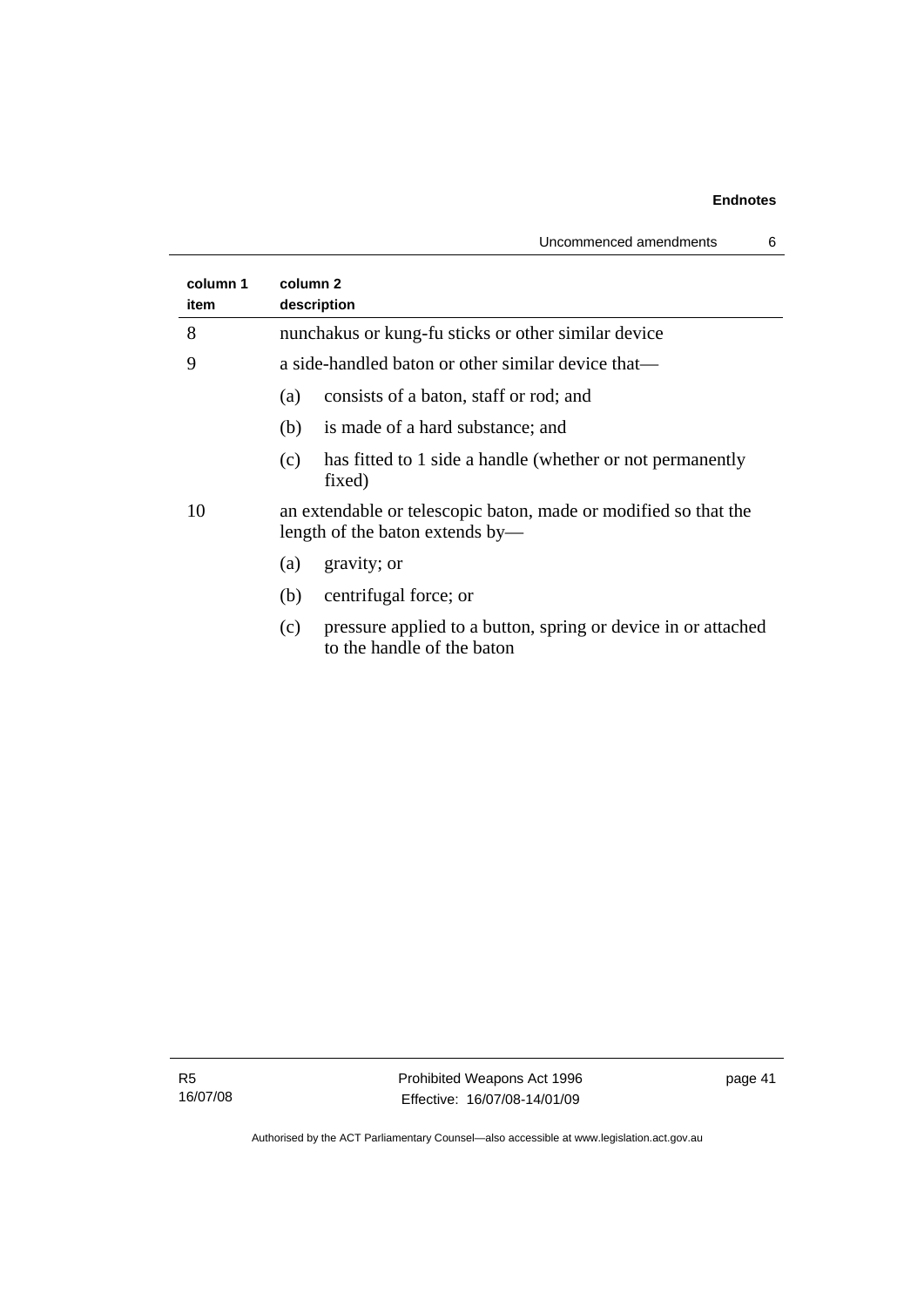6 Uncommenced amendments

# Part 1.3 **Prohibited missile weapons**

| column 1<br>item | column <sub>2</sub><br>description                                                                                                                                                                 |  |
|------------------|----------------------------------------------------------------------------------------------------------------------------------------------------------------------------------------------------|--|
| 1                | a spear gun with an overall length of less than 45cm when<br>unloaded                                                                                                                              |  |
| 2                | a hunting sling, catapult or sling shot made or modified for use<br>with, or a component part of which is, a brace that—                                                                           |  |
|                  | (a)<br>fits or rests on the forearm or other part of the body; and                                                                                                                                 |  |
|                  | (b)<br>supports the wrist or forearm against the tension of the<br>material used to propel a projectile                                                                                            |  |
|                  | <b>Example</b>                                                                                                                                                                                     |  |
|                  | a Saunders 'falcon' hunting sling                                                                                                                                                                  |  |
|                  | <b>Note</b><br>An example is part of the Act, is not exhaustive and may extend, but<br>does not limit, the meaning of the provision in which it appears (see<br>Legislation Act, s 126 and s 132). |  |
| 3                | a crossbow or other similar device manufactured on or after<br>1 January 1900                                                                                                                      |  |
| 4                | a blow gun, blow-pipe or dart projector that consists of a pipe or<br>tube through which a dart or other device can be projected by—                                                               |  |
|                  | the exhaled breath of the user; or<br>(a)                                                                                                                                                          |  |
|                  | the use of an elasticised band; or<br>(b)                                                                                                                                                          |  |
|                  | means other than by an explosive<br>(c)                                                                                                                                                            |  |
| 5                | a shark dart or other similar device designed to expel, on or after<br>contact, a gas or other substance that can cause bodily harm                                                                |  |
|                  | <b>Example</b><br>a Farallon shark dart                                                                                                                                                            |  |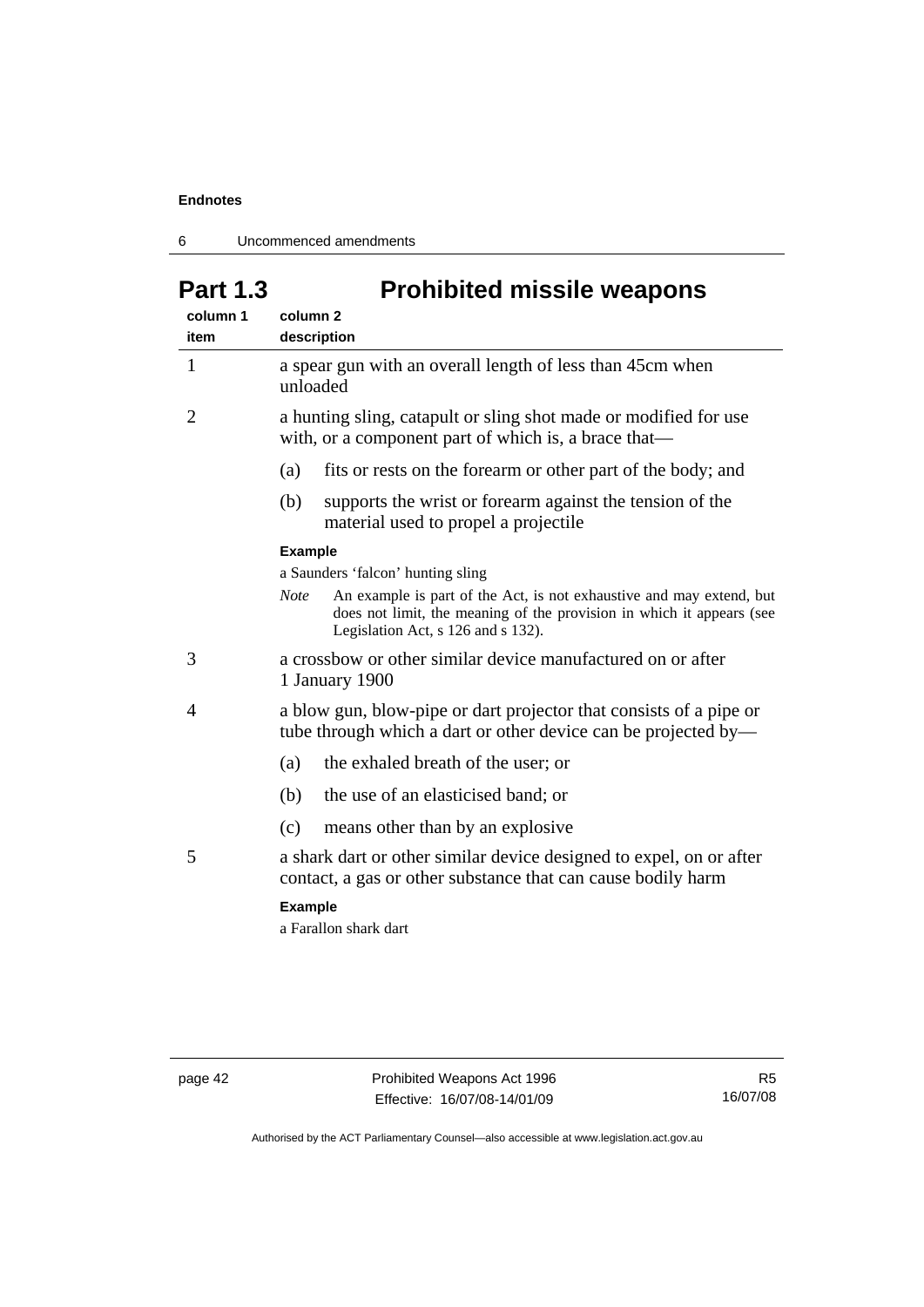Uncommenced amendments 6

|          | סטושוווט וק וטווי                                                                                                                                                                                                                                                                                             |  |  |
|----------|---------------------------------------------------------------------------------------------------------------------------------------------------------------------------------------------------------------------------------------------------------------------------------------------------------------|--|--|
| column 1 | column <sub>2</sub>                                                                                                                                                                                                                                                                                           |  |  |
| item     | description                                                                                                                                                                                                                                                                                                   |  |  |
| 1        | an explosive, incendiary, irritant or poison gas—                                                                                                                                                                                                                                                             |  |  |
|          | bomb; or<br>(a)                                                                                                                                                                                                                                                                                               |  |  |
|          | (b)<br>grenade; or                                                                                                                                                                                                                                                                                            |  |  |
|          | rocket with a propellant charge of more than 100g; or<br>(c)                                                                                                                                                                                                                                                  |  |  |
|          | (d)<br>missile with an explosive or incendiary charge of more than<br>$7g$ ; or                                                                                                                                                                                                                               |  |  |
|          | mine<br>(e)                                                                                                                                                                                                                                                                                                   |  |  |
| 2        | a device or apparatus made or modified for use with a gas or<br>liquid, if the device or apparatus is—                                                                                                                                                                                                        |  |  |
|          | capable of killing or incapacitating someone; or<br>(a)                                                                                                                                                                                                                                                       |  |  |
|          | (b)<br>made or modified to kill or incapacitate someone                                                                                                                                                                                                                                                       |  |  |
| 3        | A flame thrower or any other device of military design that can<br>propel ignited incendiary fuel                                                                                                                                                                                                             |  |  |
| 4        | A hand-held or other electric device designed to administer an<br>electric shock on contact, other than a piece of medical equipment<br>or electric prod designed exclusively for use with animals                                                                                                            |  |  |
|          | Example-hand-held electric device<br>a taser self-defence weapon                                                                                                                                                                                                                                              |  |  |
|          | Examples-other electric device<br>a taxi protection cushion system<br>1<br>a super safety suitcase<br>2<br>An example is part of the Act, is not exhaustive and may extend, but<br><b>Note</b><br>does not limit, the meaning of the provision in which it appears (see<br>Legislation Act, s 126 and s 132). |  |  |
|          |                                                                                                                                                                                                                                                                                                               |  |  |

## **Part 1.4 Other prohibited weapons**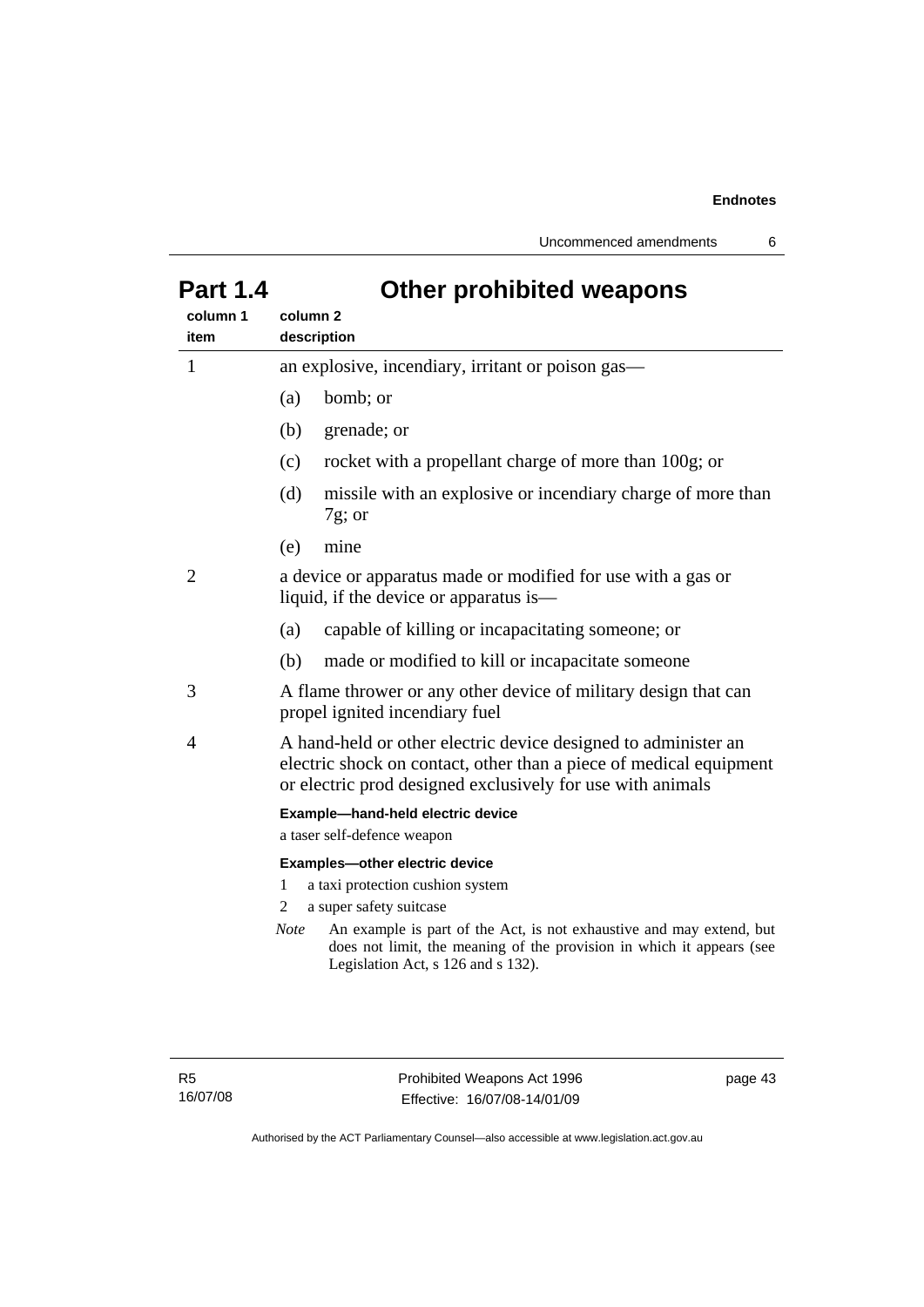| Uncommenced amendments<br>6 |                                                                                                                                                                                                               |  |
|-----------------------------|---------------------------------------------------------------------------------------------------------------------------------------------------------------------------------------------------------------|--|
| column 1<br>item            | column 2<br>description                                                                                                                                                                                       |  |
| 5                           | a thing made or intended as a defence or antipersonnel spray that<br>can discharge by any means an irritant (other than an irritant<br>matter mentioned in item 6) in liquid, powder, gas or chemical<br>form |  |
| 6                           | a thing made or intended as a defence or antipersonnel spray that<br>can discharge by any means an irritant in liquid, powder, gas or<br>chemical form, including but not limited to the following:           |  |
|                             | chloroacetophenone, known as CN;<br>(a)                                                                                                                                                                       |  |
|                             | orthochlorobenzalmalononitrile, known as CS;<br>(b)                                                                                                                                                           |  |
|                             | dypenylaminechloroarsone, known as DM or Adamsite;<br>(c)                                                                                                                                                     |  |
|                             | (d)<br>oleoresin capsicum, known as OC                                                                                                                                                                        |  |
| 7                           | an acoustic or light-emitting antipersonnel device made or<br>modified-                                                                                                                                       |  |
|                             | to cause permanent or temporary incapacity or disability to<br>(a)<br>a person; or                                                                                                                            |  |
|                             | to otherwise physically disorientate a person<br>(b)                                                                                                                                                          |  |
| 8                           | hand-held articles, commonly known as laser pointers, designed<br>or adapted to emit a laser beam with an accessible emission level<br>of greater than 1mW                                                    |  |
|                             |                                                                                                                                                                                                               |  |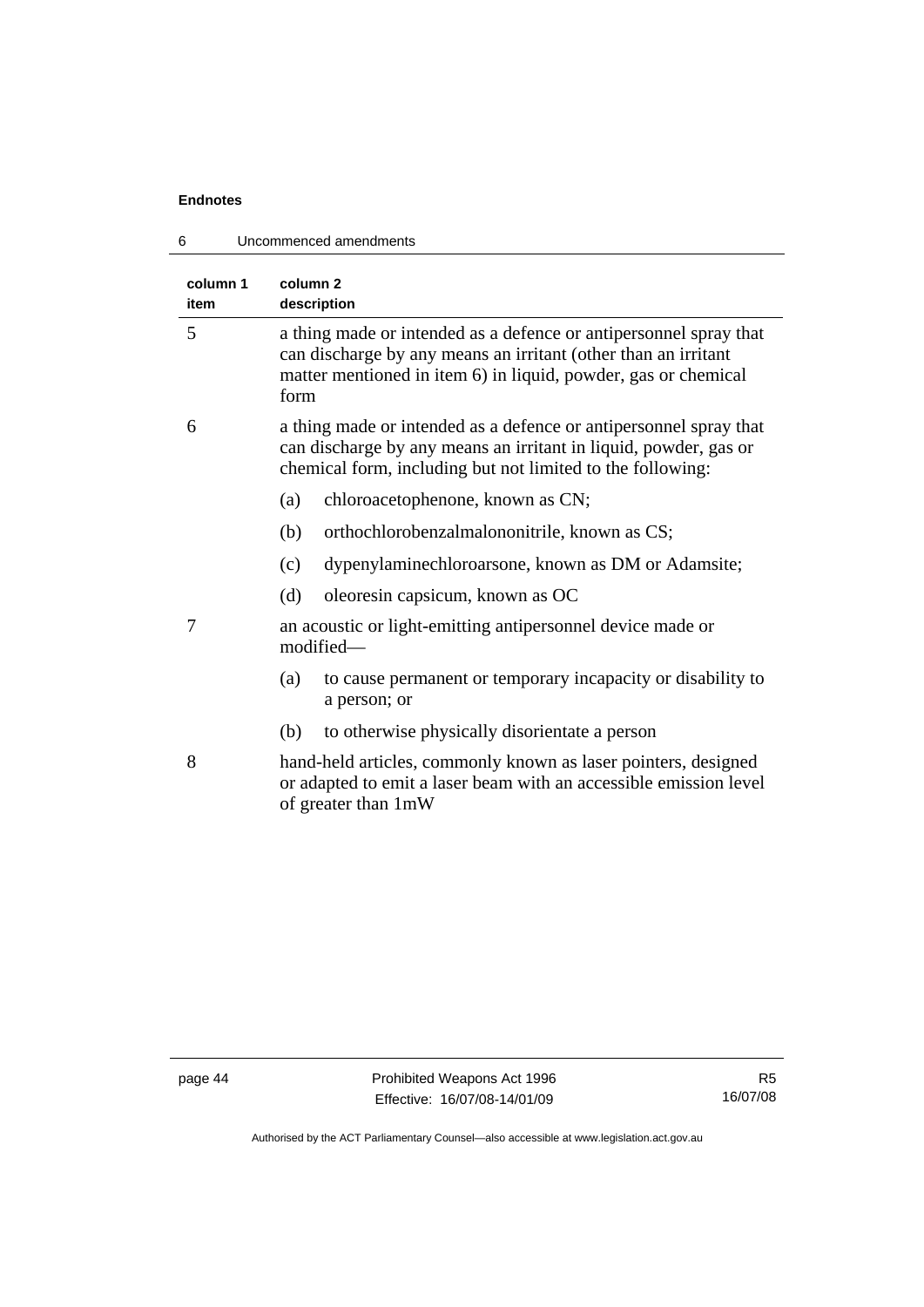Uncommenced amendments 6

# **Schedule 2 Prohibited articles**

| column 1<br>item | column <sub>2</sub><br>description                                                                                                                                                                 |
|------------------|----------------------------------------------------------------------------------------------------------------------------------------------------------------------------------------------------|
| 1                | an article commonly known as soft body armour                                                                                                                                                      |
| $\overline{2}$   | a modified article of clothing, accessory or adornment a purpose<br>of which is to disguise or conceal a weapon                                                                                    |
|                  | <b>Examples-modified articles</b><br>a walking stick containing a sword<br>1<br>a riding crop containing a stiletto<br>2<br>a Bowen knife belt<br>3                                                |
|                  | An example is part of the Act, is not exhaustive and may extend, but<br><b>Note</b><br>does not limit, the meaning of the provision in which it appears (see<br>Legislation Act, s 126 and s 132). |
| 3                | an article or device intended for use to muffle, reduce or stop the<br>noise created by firing a firearm                                                                                           |
| 4                | equipment made or modified to make a smoke screen                                                                                                                                                  |
| 5                | a trip flare                                                                                                                                                                                       |
| 6                | a rimfire magazine with a capacity of more than 15 rounds                                                                                                                                          |
| 7                | a pistol magazine with a capacity of more than 10 rounds                                                                                                                                           |
| 8                | a centre-fire self-loading rifle magazine, or shotgun magazine,<br>with a capacity of more than 5 rounds                                                                                           |
| 9                | a shotgun tubular magazine extension to extend the capacity of a<br>shotgun magazine to more than 5 rounds                                                                                         |
| 10               | a device that converts a firearm so it can fire in a fully automatic<br>condition                                                                                                                  |
| 11               | a folding, detachable, telescopic or collapsible stock                                                                                                                                             |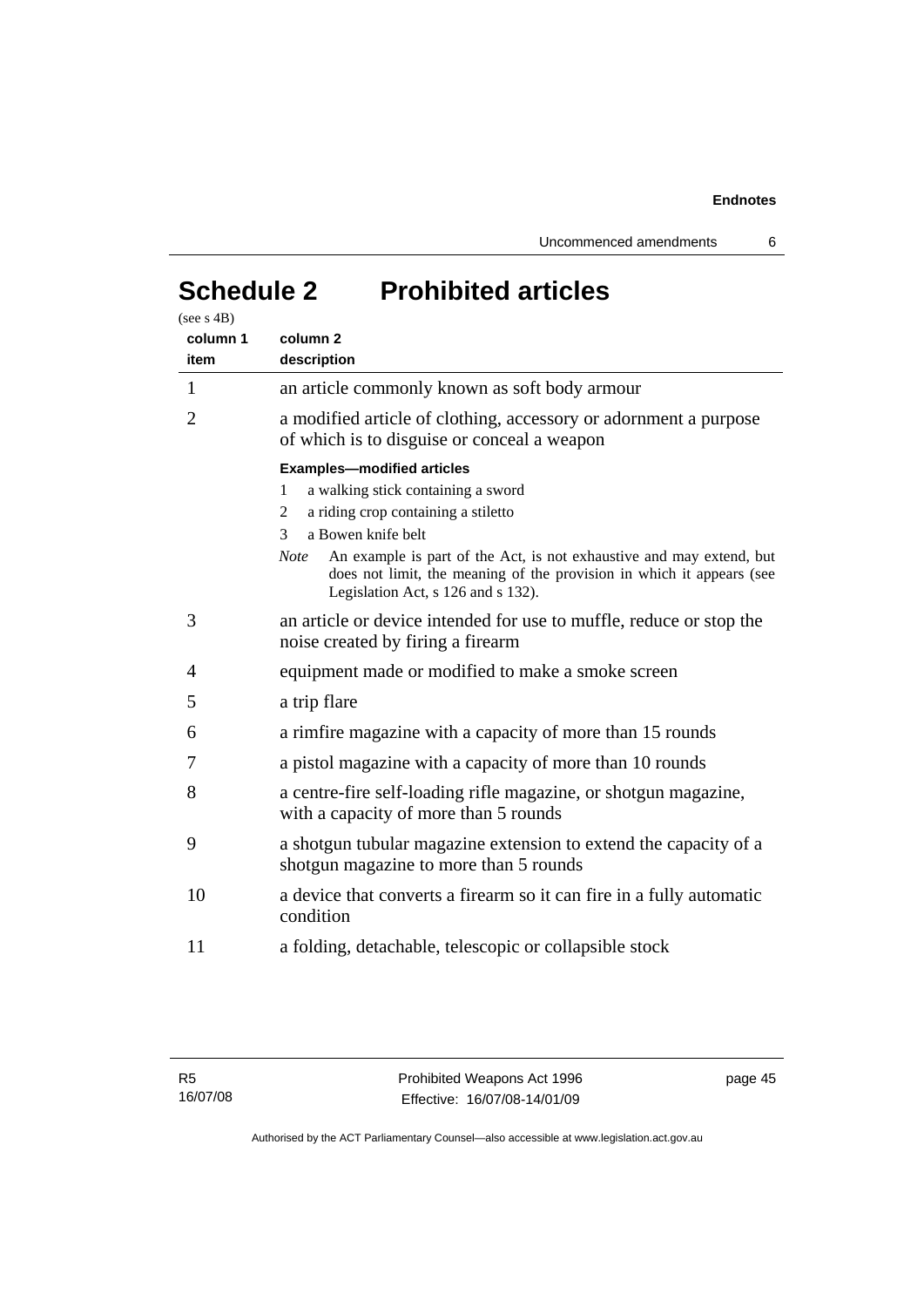6 Uncommenced amendments

## **Part 1.2 Prohibited Weapons Act 1996**

## **[1.13] Section 1**

*substitute* 

## **1 Name of Act**

This Act is the *Prohibited Weapons Act 1996*.

*insert* 

## **2 Dictionary**

The dictionary at the end of this Act is part of this Act.

*Note 1* The dictionary at the end of this Act defines certain terms used in this Act, and includes references (*signpost definitions*) to other terms defined elsewhere.

> For example, the signpost definition, '*firearm*—see the *Firearms Act 1996*, section 4A.' means that the term 'firearm' is defined in that section and the definition applies to this Act.

*Note* 2 A definition in the dictionary (including a signpost definition) applies to the entire Act unless the definition, or another provision of the Act, provides otherwise or the contrary intention otherwise appears (see Legislation Act,  $s$  155 and  $s$  156 (1)).

#### **[1.15] New sections 2A and 2B**

*insert* 

#### **2A Notes**

A note included in this Act is explanatory and is not part of this Act.

*Note* See the Legislation Act, s 127 (1), (4) and (5) for the legal status of notes.

page 46 **Prohibited Weapons Act 1996** Effective: 16/07/08-14/01/09

R5 16/07/08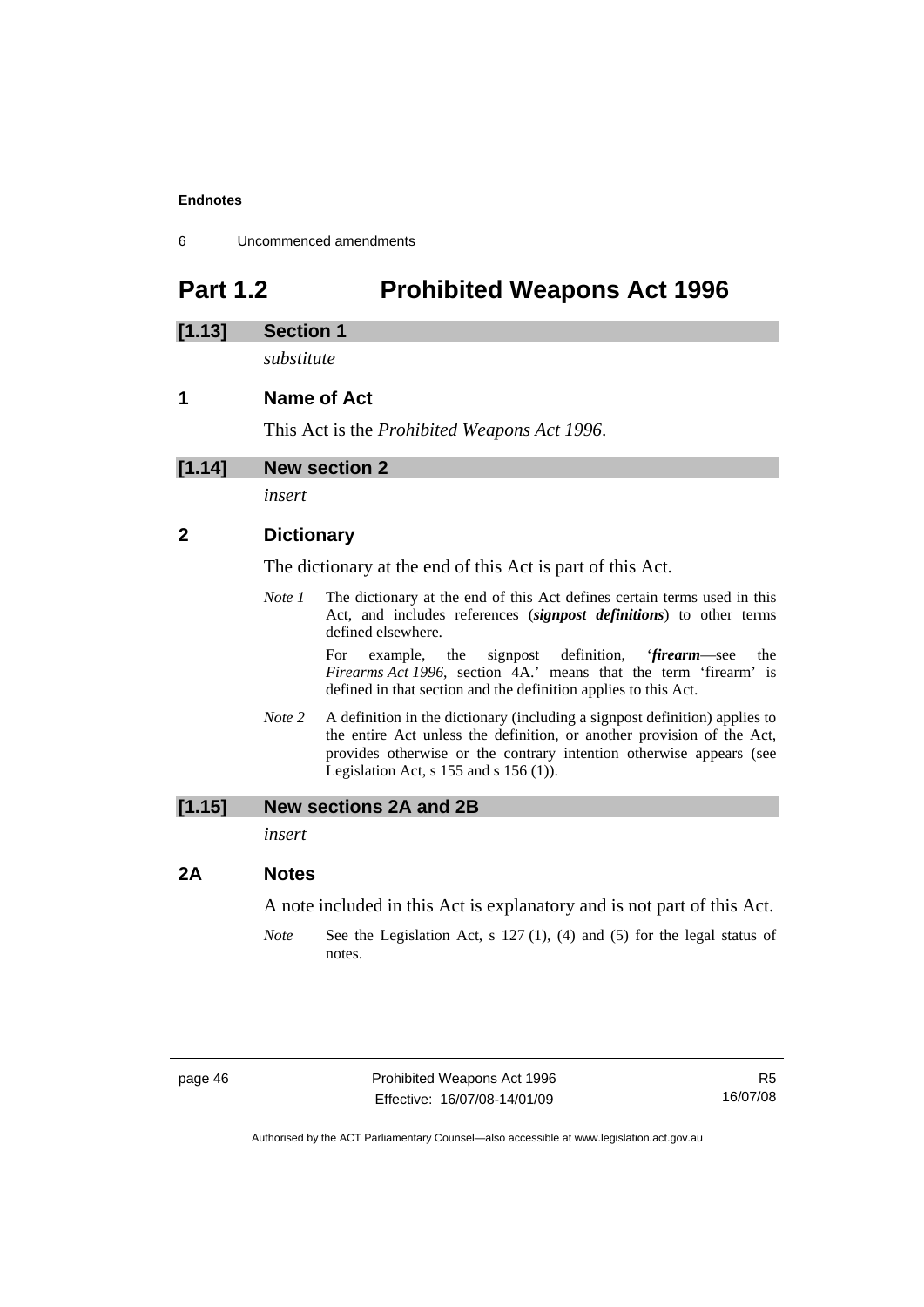## **2B Offences against Act—application of Criminal Code etc**

Other legislation applies in relation to offences against this Act.

*Note 1 Criminal Code*

The Criminal Code, ch 2 applies to the following offences against this Act (see Code, pt 2.1):

- s 5 (Offence—unauthorised possession or use of prohibited weapons)
- s 6 (Offence—unauthorised possession or use of prohibited articles)
- s 8 (Offence—disposal of prohibited weapons and articles by unauthorised holders).

The chapter sets out the general principles of criminal responsibility (including burdens of proof and general defences), and defines terms used for offences to which the Code applies (eg *conduct*, *intention*, *recklessness* and *strict liability*).

*Note 2 Penalty units* 

The Legislation Act, s 133 deals with the meaning of offence penalties that are expressed in penalty units.

**[1.16] New dictionary** 

*insert* 

## **Dictionary**

### (see s 2)

- *Note 1* The Legislation Act contains definitions and other provisions relevant to this Act.
- *Note 2* For example, the Legislation Act, dict, pt 1, defines the following terms:
	- AAT
	- ACT
	- corrections officer
	- Criminal Code
	- exercise
	- function

R5 16/07/08 Prohibited Weapons Act 1996 Effective: 16/07/08-14/01/09

page 47